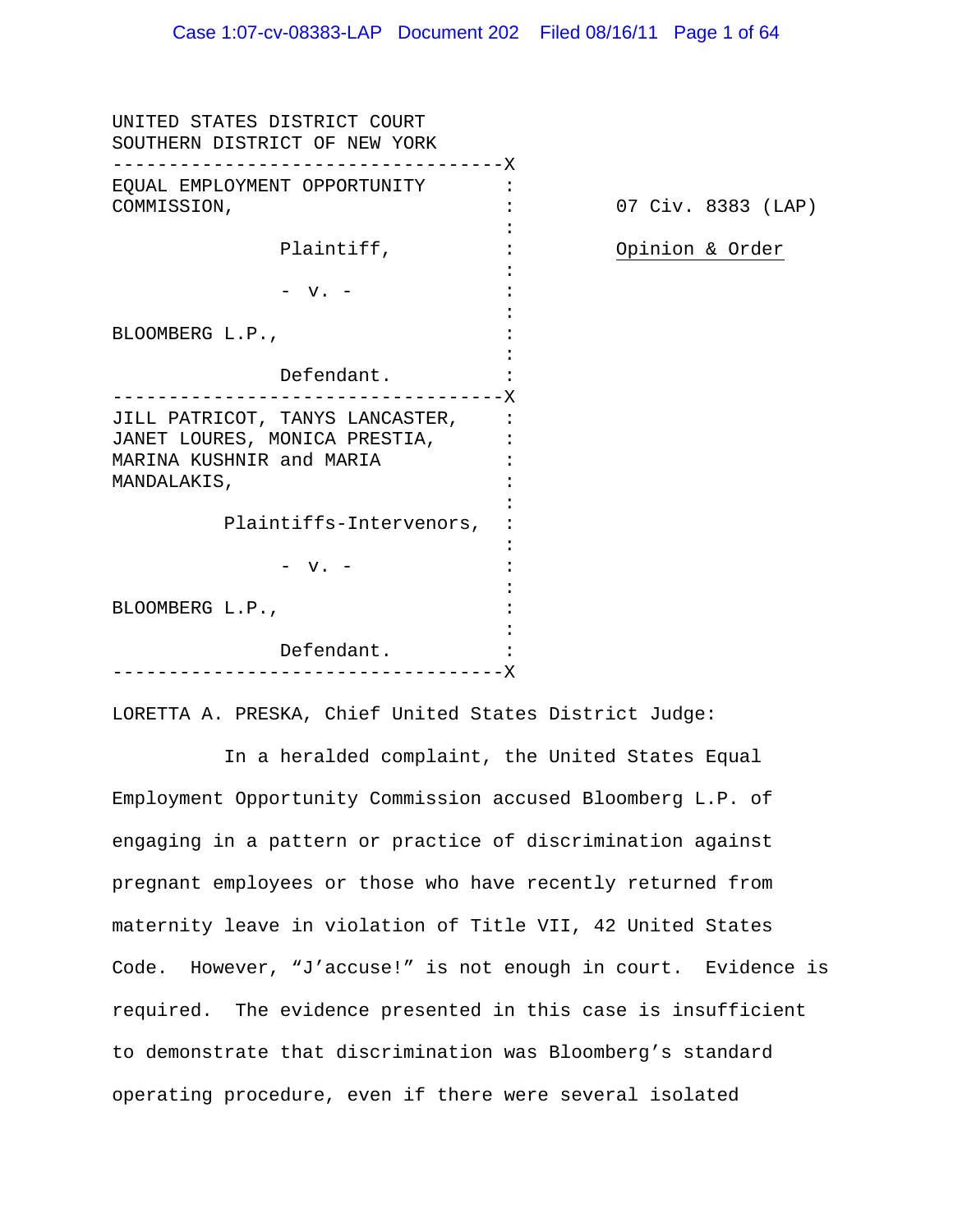# Case 1:07-cv-08383-LAP Document 202 Filed 08/16/11 Page 2 of 64

instances of individual discrimination. As its standard operating procedure, Bloomberg increased compensation for women returning from maternity leave more than for those who took similarly lengthy leaves and did not reduce the responsibilities of women returning from maternity leave any more than of those who took similarly lengthy leaves.

 The law requires that employers not discriminate against pregnant women on the basis of their pregnancy. Considering the evidence, not the accusations, the Court cannot say that the EEOC has proffered evidence from which a factfinder could conclude that Bloomberg engaged in a systemized practice of decreasing the pay, responsibility, or other terms and conditions of the employment of pregnant employees and mothers because they became pregnant or took maternity leave. Therefore, the Court grants the Defendant's motion for summary judgment on the Plaintiff's pattern or practice claim.

#### I. BACKGROUND

 The basic allegations and procedural history of this case are stated adequately in the Court's prior opinions, with which the Court assumes familiarity. EEOC v. Bloomberg L.P. (Bloomberg II), 751 F. Supp. 2d 628 (S.D.N.Y. 2010); EEOC v. Bloomberg L.P. (Bloomberg I), No. 07 Civ. 8383, 2010 WL 3466370 (S.D.N.Y. Aug. 31, 2010). Plaintiff Equal Employment Opportunity Commission ("EEOC") brought a case on behalf of a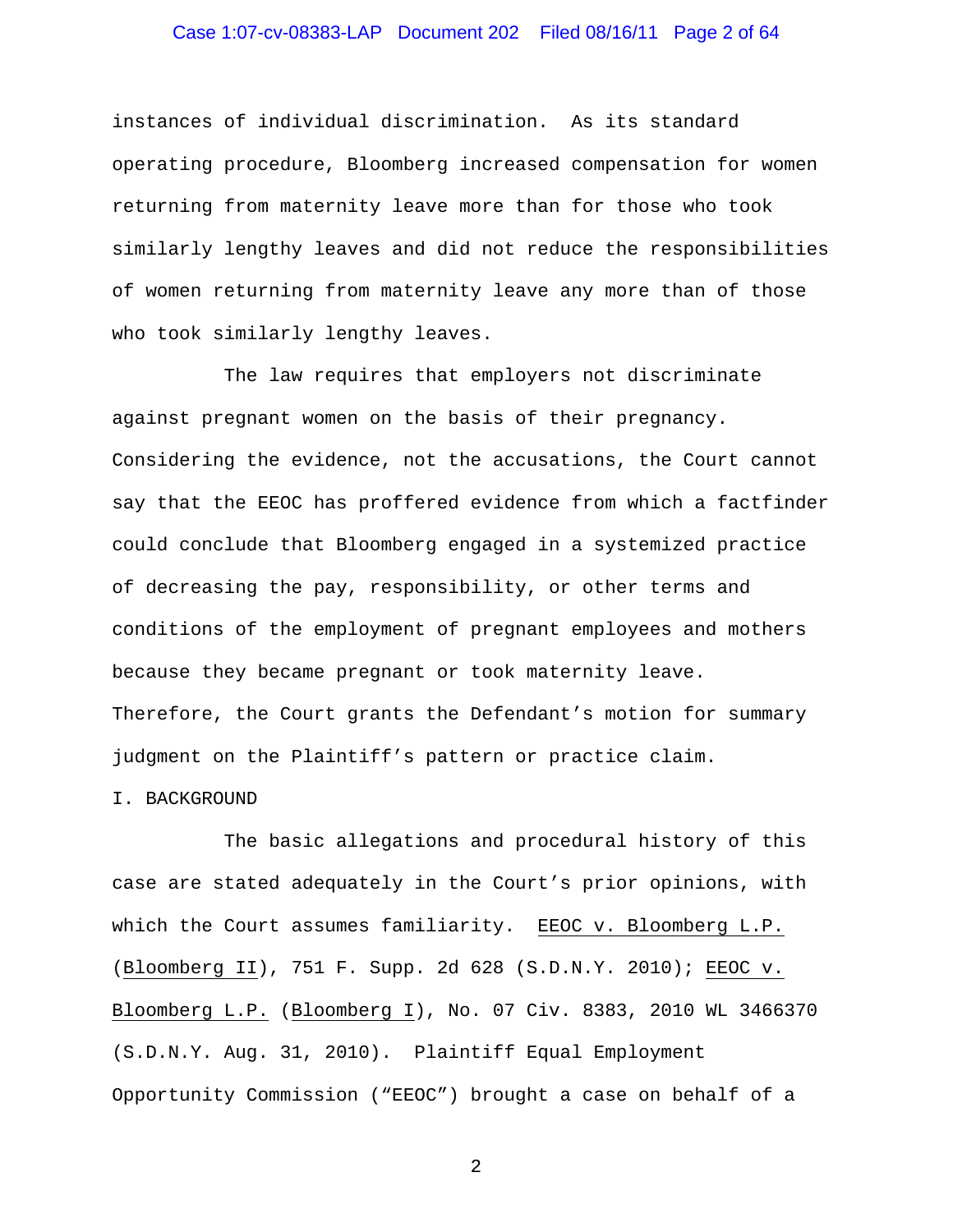class of similarly situated women who were pregnant and took maternity leave ("Class Members"), asserting that Defendant Bloomberg L.P. ("Bloomberg") engaged in a pattern or practice of discrimination on the basis of the class members' sex and/or pregnancy. The EEOC alleges that Bloomberg reduced pregnant women's or mothers' pay, demoted them in title or in number of directly reporting employees (also called "direct reports"), reduced their responsibilities, excluded them from management meetings, and subjected them to stereotypes about female caregivers, any and all of which violated the law because these adverse employment consequences were based on class members' pregnancy or the fact that they took leave for pregnancy related-reasons. The EEOC asserted the same claims on behalf of several individual claimants. The EEOC also brought a retaliation case on behalf of several individual claimants, but that portion of this lawsuit has been dismissed for failure to conciliate those claims out of court. Bloomberg II, 751 F. Supp. 2d at 643. The EEOC did not bring a hostile work environment claim. Before the Court is Bloomberg's motion for summary judgment on the pattern or practice claim only.<sup>1</sup>

 $\overline{\phantom{0}}$ 

<sup>1</sup>  $1$  Throughout this opinion, the Court looks to the Declaration of Raechel L. Adams ("Adams Decl.") Dated April 8, 2011, the Declaration of Thomas H. Golden ("Golden Decl.") Dated April 18, 2011, and the Declaration of Paul W. Horan ("Horan Decl.") Dated January 28, 2011. In addition, the Court  $(cont'd . . .)$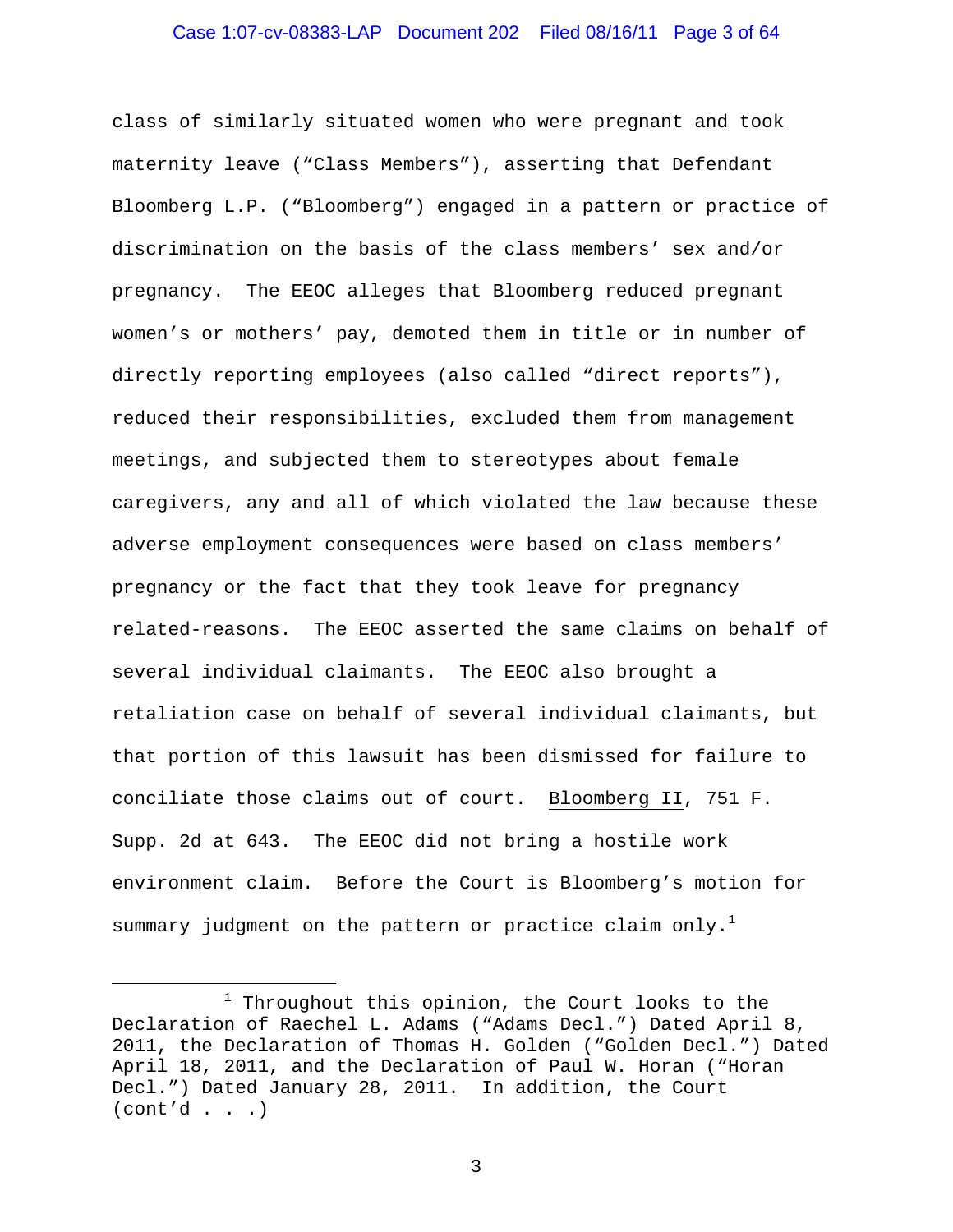#### Case 1:07-cv-08383-LAP Document 202 Filed 08/16/11 Page 4 of 64

 The relevant facts are not disputed. Bloomberg is an international financial services and media company that provides news, information, and analysis. (Bloomberg R.56.1 ¶ 11.) Its core business is providing the Bloomberg terminal, but it has a website, television and radio stations, a broker-dealer service with an electronic trading platform, and a 24-hour global news service. (Id.  $\P\P$  12-18.) Bloomberg employs over 10,000 people. (Id. ¶ 20.) Bloomberg identified to EEOC 603 Bloomberg employees who were pregnant or took maternity leave in the class period between February 1, 2002, and March 31, 2009. (See id. ¶ 9.) In this lawsuit, three individuals were included in the original complaint, and the EEOC has identified a total of 78 individuals who have claims of discrimination. (Id. ¶ 10; EEOC R.56.1 ¶ 113.)

 Bloomberg is divided into functional divisions, which are further divided geographically. (Bloomberg R.56.1 ¶¶ 24- 25.) Bloomberg went through a major restructuring in 2001 and it regularly restructures its business units. (Id. ¶¶ 26, 29.) Bloomberg's founding philosophy was "hard work, cooperation, loyalty up and down, [and] customer service." (Id. ¶ 33.) It

i<br>Li

considers the parties' Rule 56.1 Statements: Bloomberg's Rule 56.1 Statement in Support of its Motion for Summary Judgment ("Bloomberg R.56.1"), the EEOC's Rule 56.1 Statement in Opposition ("EEOC R.56.1"), and Bloomberg's Rule 56.1 Statement in Reply ("Bloomberg Reply R.56.1").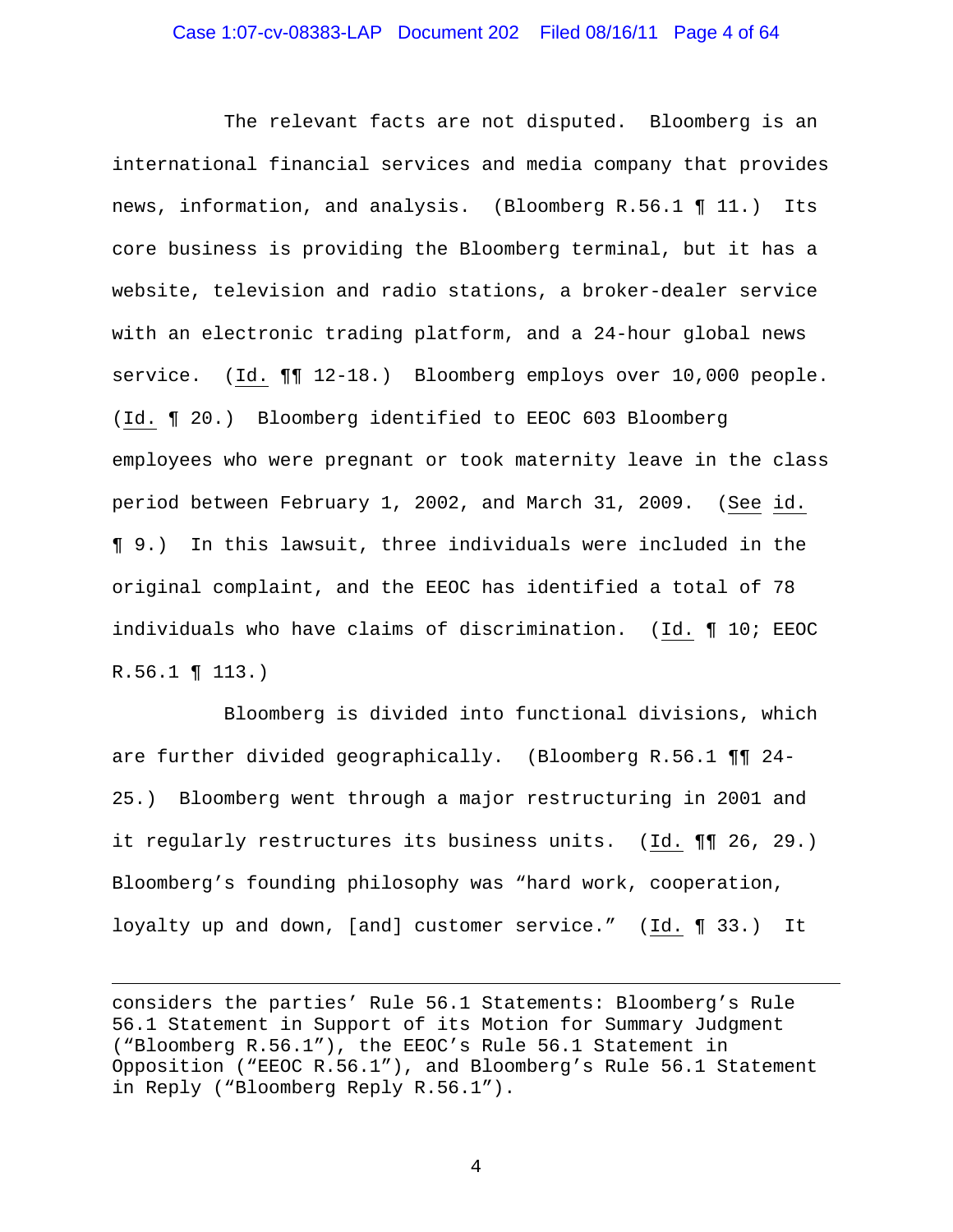# Case 1:07-cv-08383-LAP Document 202 Filed 08/16/11 Page 5 of 64

has "very high standards for people" and demands much "in terms of expertise [and] commitment to the job." (Id. ¶ 32.) One manager stated that "everyone at Bloomberg has . . . a work/life balance issue because [everyone] work[s] very hard." $^2$  (Id. ¶ 34.) Indeed, men and women have complained about their ability to balance family life and their workload at Bloomberg. (Id. ¶ 35.) The "Code of Standards" for Bloomberg employees is forthright about this fact of life at the company. It states that Bloomberg "is your livelihood and your first obligation." (EEOC R.56.1 ¶ 90.) But the founder of Bloomberg started the company with the philosophy that "you pay people a lot and expect a lot from them," thinking "that's a good way[] for the employees and the company to succeed together." (Bloomberg R.56.1 ¶ 36.) However, before 2008, Bloomberg did not have a robust training program or formal policy regarding pregnancy discrimination. (EEOC R.56.1 ¶ 100.)

 Compensation at Bloomberg, as in most for-profit enterprises, signals to some degree an employee's performance. At least during the times at issue here, compensation at Bloomberg included both a base salary and variable, additional

i<br>Li

<sup>2</sup>  $2$  The EEOC denies the "manner" of the allegation of this quote and others like it because the person also made other statements. (EEOC R.56.1 ¶ 34.) The Court does not consider this to be a controverted fact because the EEOC does not dispute the statement itself.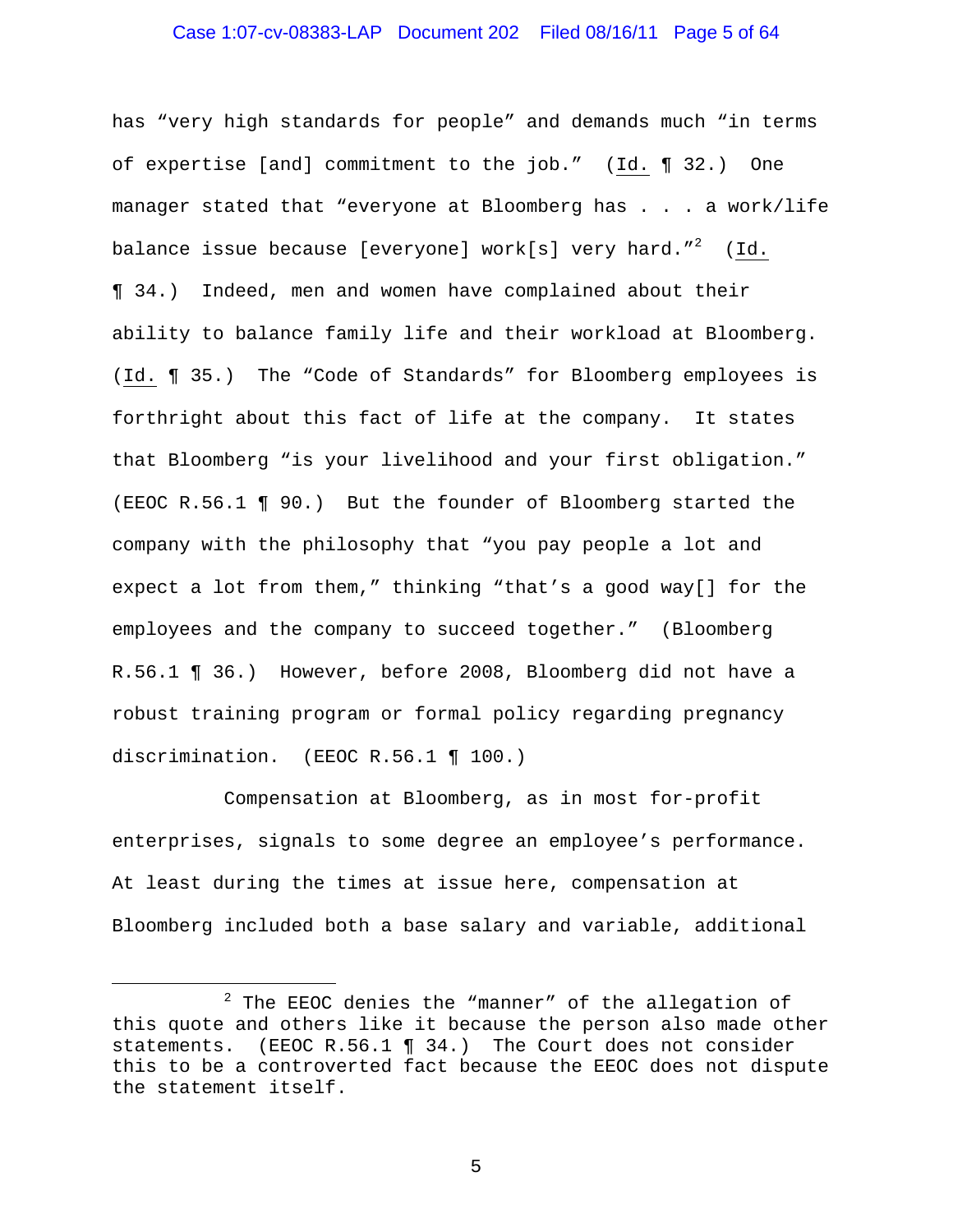# Case 1:07-cv-08383-LAP Document 202 Filed 08/16/11 Page 6 of 64

compensation known as Equity Equivalence Certificate ("EEC") grants that were redeemable one year after they were granted. (Bloomberg R.56.1 ¶¶ 38, 41.) EEC grants had an "intended value" based on projected company (not individual) performance, and the intended value of EEC grants plus base salary comprised an employee's total intended compensation for a given year. (Id. ¶¶ 39-40.) The actual value of an EEC grant could differ from its intended value based on actual company (not individual) financial performance; actual value was determined upon redemption. (Id. ¶¶ 41-42; Bloomberg Reply R.56.1 ¶ 113.) The change in the raw number of EEC grants from year to year did not indicate better or worse performance because an EEC grant did not have a constant intended or actual value year to year. (Bloomberg Reply R.56.1 ¶ 113.) Therefore, an employee's intended compensation for a given year, rather than actual compensation, is the relevant comparative metric for employee compensation.

 An employee who performs well generally would receive an increase in total intended compensation (a combination of base salary and EEC grants) each year. (EEOC R.56.1 ¶ 111.) Among employees in the same group, those who performed relatively better generally would receive relatively larger increases in compensation. (Id.) Poor performers would receive decreased EEC grants, with a grant of zero EECs signaling that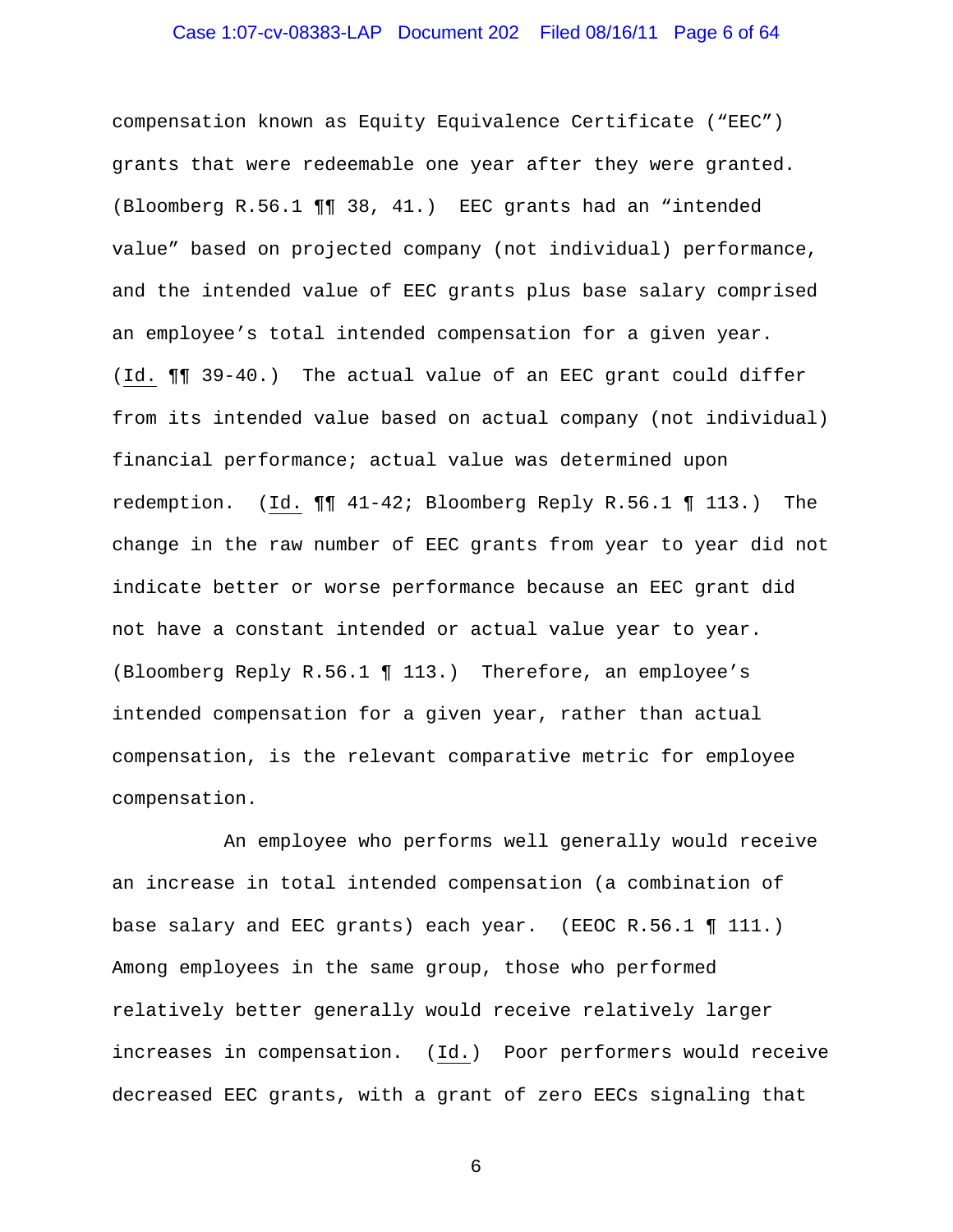# Case 1:07-cv-08383-LAP Document 202 Filed 08/16/11 Page 7 of 64

employee's likely termination. (Id.) Procedural elements of this system were changed slightly in early 2009. (Bloomberg R.56.1 ¶ 43.) Bloomberg offers benefits including health insurance that covers fertility treatments, prenatal care, and pregnancy-related disability, and it offers twelve weeks of paid maternity leave and four weeks of unpaid maternity leave for primary caregivers (at least in its United States offices). (Id. ¶ 45.)

 Head managers of each business unit are responsible for hiring, compensation, and responsibilities of each employee. (EEOC R.56.1 ¶ 96.) Although the chairman of Bloomberg has ultimate authority over compensation decisions, other aspects of employment are determined by managers. (Id.) Managers make compensation decisions using an online tool that sets forth guidelines and a budget for the manager. (Bloomberg Reply R.56.1 ¶ 102.) Bloomberg also provides formal training about compensation decisions, including specific admonitions not to discriminate on the basis of pregnancy or gender. (Id.) Compensation is determined by objective, business-centered standards. (Id.) For example, sales employees are evaluated on commissions generated, new accounts, revenue targets, and monthly sales calls and meetings, while news employees are evaluated based on breaking news, corrections, and readership. (Id.) These metrics were communicated to managers in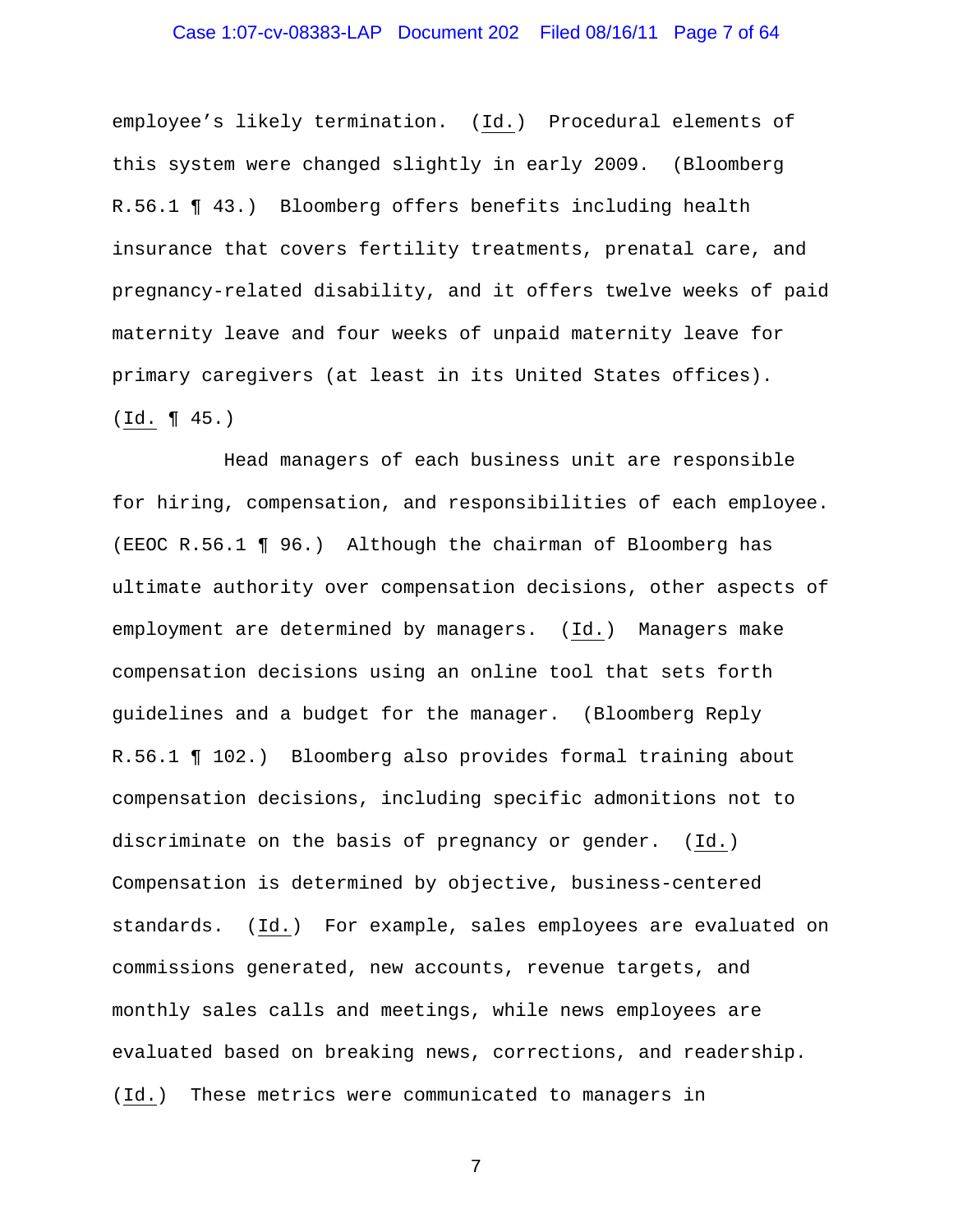#### Case 1:07-cv-08383-LAP Document 202 Filed 08/16/11 Page 8 of 64

performance evaluation forms and by way of mentoring and one-onone training. (Id.) There are no written guidelines for determining the compensation of new hires; that decision is left to the discretion of the hiring manager. (Id. ¶ 102.) Compensation and other employment decisions generally are within the discretion of managers. (EEOC R.56.1 ¶ 102.) Bloomberg does not follow a "traditional" structure for promotions or job titles. (Id. ¶ 109; Bloomberg Reply R.56.1 ¶ 109.)

 To illustrate how these systems played out objectively, Bloomberg presented two expert reports that have been admitted in this case. $^3$   $\,$  Bloomberg I, 2010 WL 3466370, at \*18. One expert, Dr. Michael Ward, compared changes in Class Member intended compensation and number of direct reports for

i

<sup>3</sup>  $3$  The EEOC disputes the "analysis" of these experts, but it does not dispute the statements contained in the reports. Thus, EEOC's objections do not create issues of material fact but, rather, are arguments about the weight this evidence.

In its Rule 56.1 statement, the EEOC states that "[s]tatistical evidence showed" that class members were paid less once they went on maternity leave than similarly situated non-class members at statistically significant levels. (EEOC R.56.1 ¶ 112; see id. ¶ 117.) In support of this assertion, it cites to its legal memoranda and supporting affidavits in its opposition to Bloomberg's motion to exclude EEOC's expert testimony. Given the fact that the Court excluded EEOC's proffered expert evidence, Bloomberg I, 2010 WL 3466370, at \*10- 13, EEOC's tactical decision is perplexing. See S.D.N.Y. Local R.56.1 ("Each statement by the movant or opponent pursuant to Rule  $56.1(a)$  and (b), including each statement controverting any statement of material fact, must be followed by citation to evidence which would be admissible . . . . " (emphasis added)). The Court does not consider this evidence.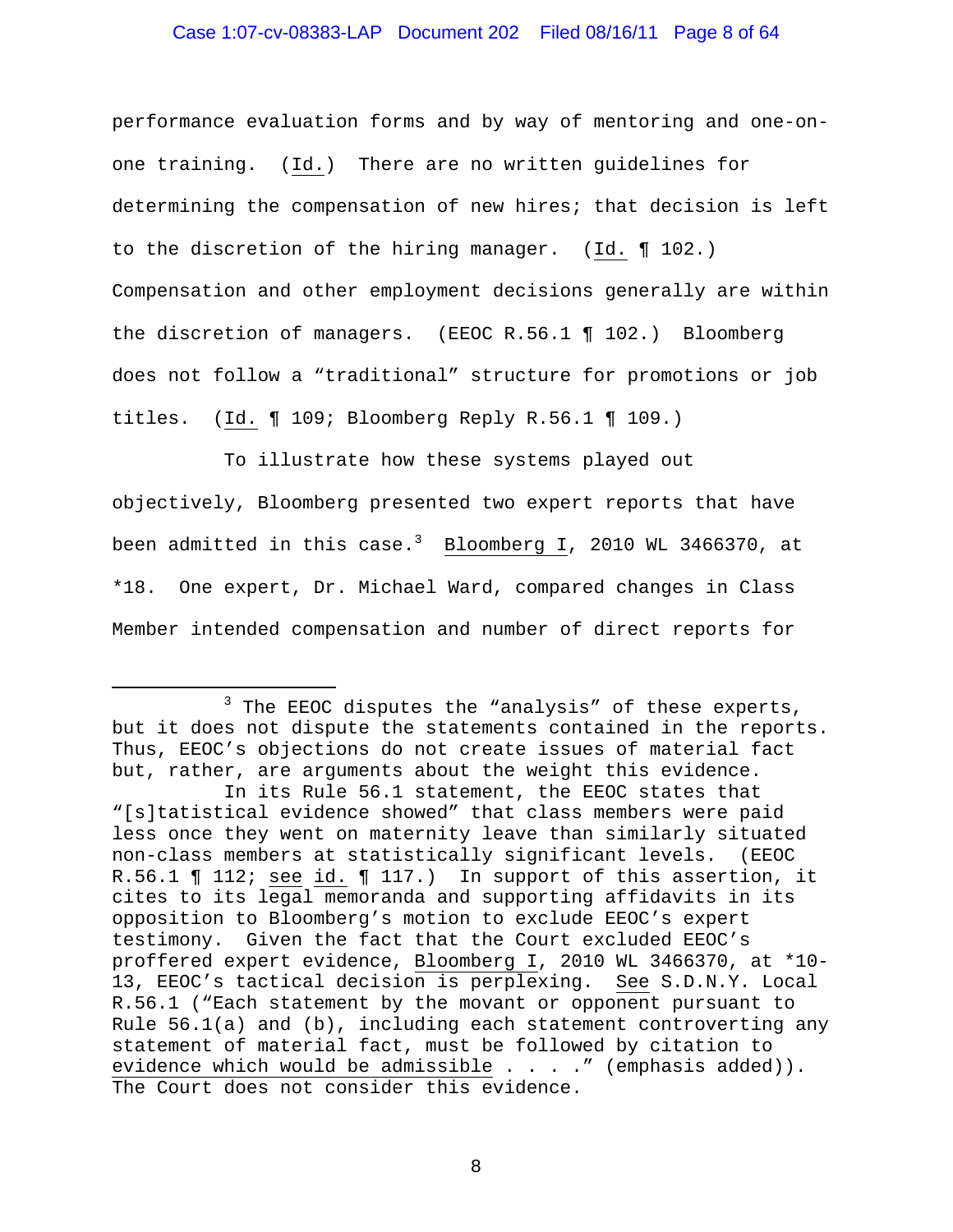# Case 1:07-cv-08383-LAP Document 202 Filed 08/16/11 Page 9 of 64

Class Members against the same changes for other employees who took leave. (Bloomberg R.56.1 ¶ 47.) He concluded that Class Members experienced higher average and median growth in intended compensation than non-Class Members. (Id. ¶¶ 48-50.) When controlling for time on leave, he found no statistically significant differences in Class Member compensation growth as compared with non-Class Members. (Id. ¶ 52.) He also found no statistically significant differences in the loss of direct reports between Class Members and non-Class Members when controlling for time on leave. (Id. ¶¶ 55-56.)

 The other expert, Dr. John Johnson, compared the change in Class Member base pay and EEC grants in the twelvemonth period before taking leave to the twelve-month period after taking leave. (Id. ¶ 58.) He found that Class Member compensation increased, on average, by \$5,789 during this period, compared with an average increase of \$3,946 over a similar period for those employees who took non-maternity leave. (Id.) He reached a similar conclusion with respect to the twelve-month period following return from leave as compared to the twelve-month period ending six months prior to the birth of a child. (Id. ¶ 60.) Controlling for various factors such as leave duration, location, business unit, and the year when leave was taken, he concluded that Class Members received greater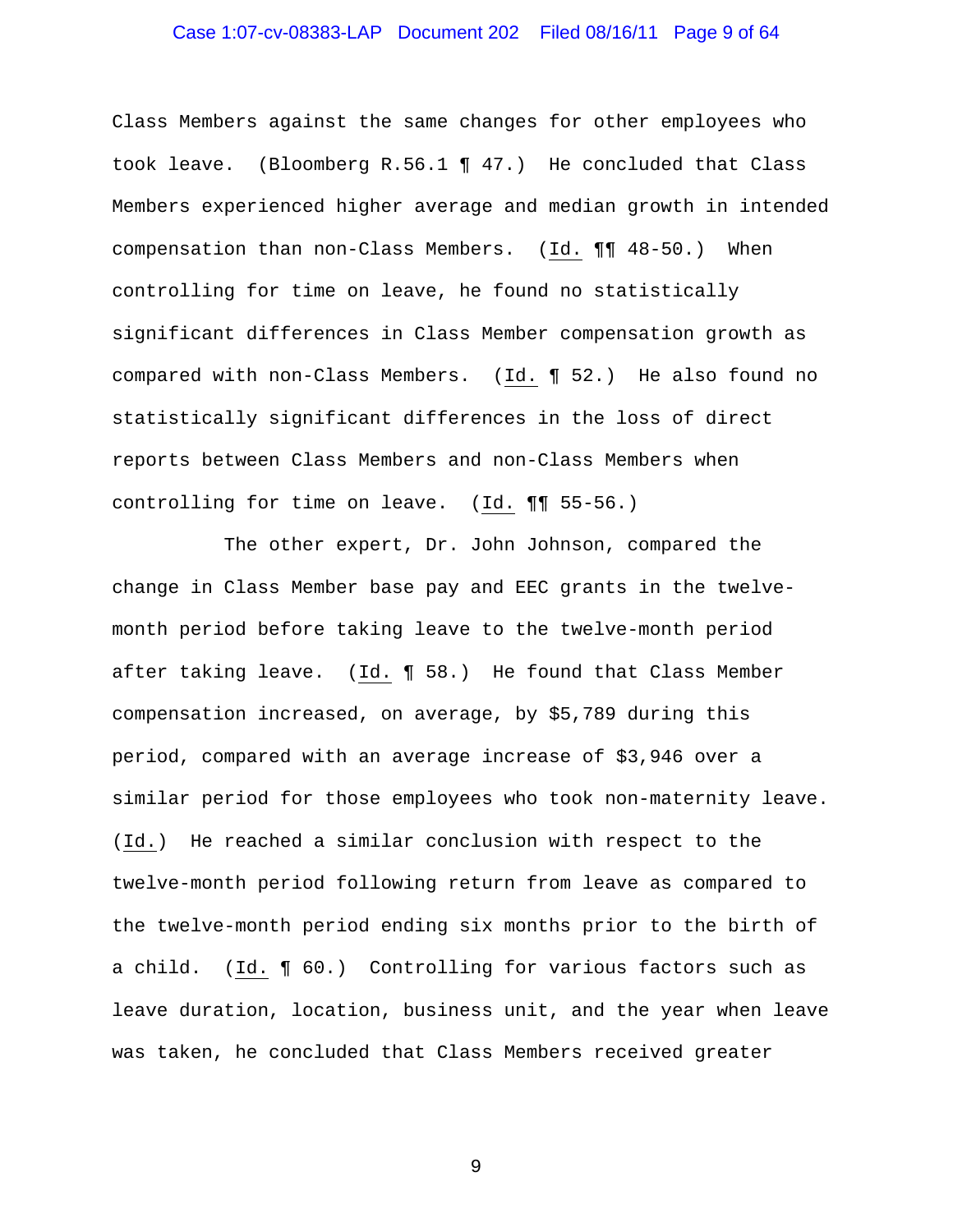# Case 1:07-cv-08383-LAP Document 202 Filed 08/16/11 Page 10 of 64

statistically significant increases in compensation than non-Class Members who took leaves. $^4$  (Id. ¶ 62.)

 Against this data, the EEOC has presented anecdotal testimony from several claimants stating that they were discriminated against in terms of compensation. (EEOC R.56.1 ¶ 113 (77 claimants).) Seventy-seven of 78 total claimants said their intended total compensation decreased after becoming pregnant or returning from maternity leave. (Id.; see id. ¶¶ 114-123.) To illustrate an example, the EEOC alleges that Claimant 76<sup>5</sup> "has been a consistently strong performer in News in the California offices" who took three maternity leaves, and her total intended compensation was "repeatedly decreased and was less than the prior year's total actual compensation." (Id. ¶ 115.) Likewise, the EEOC alleges that Claimant 39 "has been a

 $\overline{\phantom{0}}$ 

<sup>4</sup>  $4$  Indeed, even the EEOC's expert, Dr. Louis Lanier, whose report was excluded by the Court, Bloomberg I, 2010 WL 3466370, at \*18, also concluded that "that class members tend to have better pay outcomes upon return from leave than non-class members who took the same amounts of leave." (Declaration in Opposition to Defendant's Motion to Exclude Expert Reports Dated June 11, 2010 ¶ 12 (dkt. no. 147).)

<sup>5 (1992) 1994 (1995) 1994 (1995) 1995 (1996) 1995 (1995) 1995 (1995) 1995 (1995) 1995 (1995) 1995 (1995) 1995 (1995) 1995 (1995) 1995 (1995) 1995 (1995) 1995 (1995) 1995 (1995) 1995 (1995) 1995 (1995) 1995 (1995) 1995 (199</sup>  $5$  The parties have stipulated to a protective order in this case. In keeping with that order, certain names were redacted and replaced with "Class Member" to indicate that the person is a female employee who took maternity leave during the class period (in other words, a potential claimant). Other names were redacted and replaced with "Claimant" to indicate a Class Member for whom the EEOC has asserted a claim because it alleges the Class Member suffered discrimination. These redactions are maintained in this opinion.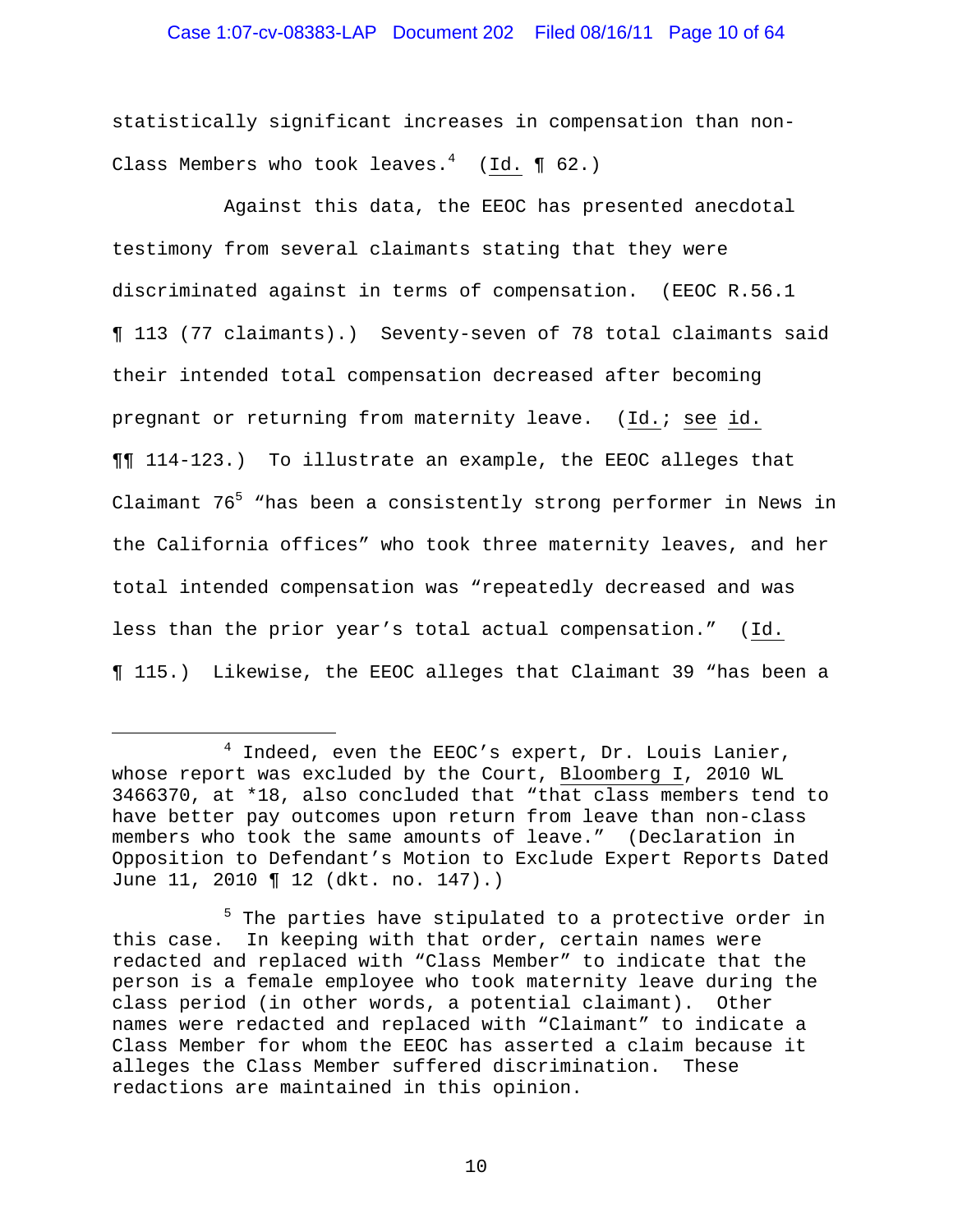# Case 1:07-cv-08383-LAP Document 202 Filed 08/16/11 Page 11 of 64

consistently strong performer, most recently in Sales in New York"; she took maternity leave in 2009, and "[t]hereafter, her total intended compensation decreased . . . and her total intended compensation was less than her prior year's total actual." (Id. ¶ 118.) The EEOC also presented anecdotal evidence that 49 of the 78 claimants were "demoted once they announced their pregnancy and/or returned from maternity leave in terms of title, the number of employees directly reporting to them, diminishment of responsibilities, and/or replacement with junior male employees." (Id. ¶ 124; see id. ¶¶ 125-135.) For example, the EEOC alleges that after Claimant 32 returned from maternity leave, her direct reports and responsibilities were decreased and given to male peers, and she was demoted to "Data Analyst, the position she held seventeen years prior when she started." (Id. ¶ 126.) Similarly, the EEOC alleges that a "good performer," Claimant 33, had been Manager of HR Operations for North America but was replaced by a female with no children and "demoted to Central Support, where she managed fewer people and had less direct impact on company policy" after her maternity leave. (Id. ¶ 131.) Finally, EEOC presented various anecdotes under the umbrella of discrimination in the other terms and conditions of employment, but these claims defy any cohesive description. (Id. ¶¶ 136-148.) Generally, all of these assertions, taken together, boil down to the EEOC's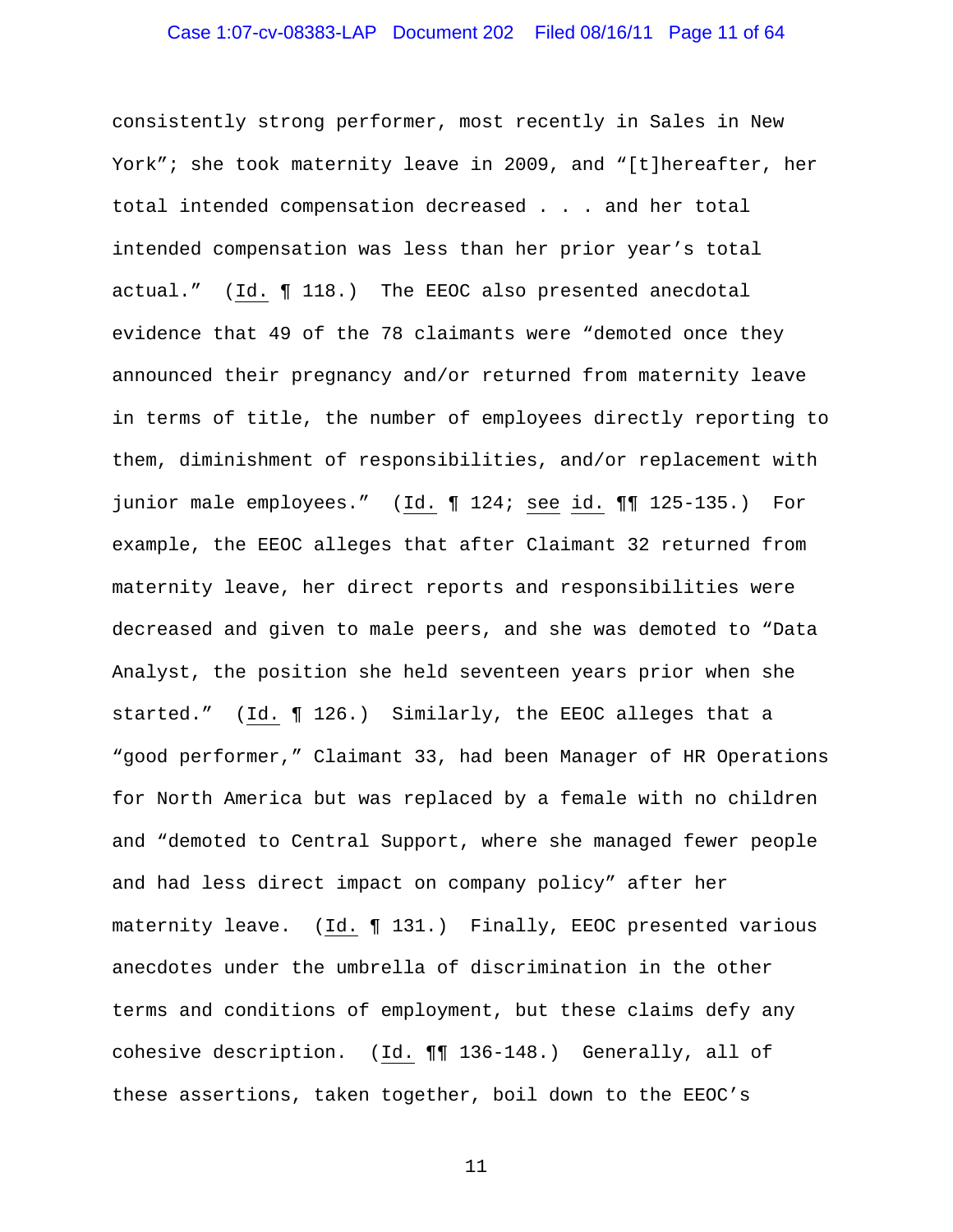#### Case 1:07-cv-08383-LAP Document 202 Filed 08/16/11 Page 12 of 64

conclusion that "Bloomberg management is predominantly male, and has tended to follow Wall Street's model of having few women in top management positions."<sup>6</sup> (Id. 191.)

i <sup>6</sup>  $6$  The EEOC also presented many statements from upper management the EEOC considers as evidence of Bloomberg's bias, negative stereotypes, and disregard for women. (EEOC R.56.1 ¶¶ 82-94.) Bloomberg argues that many of these statements are hearsay and exist in the record merely as inflammatory material. (Bloomberg Reply R.56.1 ¶¶ 83-87.) Bloomberg is correct. Even if the Court assumes that the statements themselves would be admissible as admissions of a party opponent or to show state of mind, see EEOC Br. at 4-5 n.3, many statements were offered into evidence by a person who heard the statement from another person (the "relaying declarant"). Thus, the statements are at least two-layer hearsay, and the question is whether the relaying declarant's statements are admissible. Because the relaying declarant in those instances was a coworker or other individual with no decision-making authority relevant to the claims, the statements were not within the scope of the employment of the relaying declarant and are inadmissible. Evans v. Port Auth. of N.Y. & N.J., 192 F. Supp. 2d 247, 263 (S.D.N.Y. 2002) (stating that courts "uniformly have determined that [statements from a coworker relaying a supervisor's statement] are not within the scope of employment when the declarant neither is the plaintiff's supervisor nor has a significant role in the employment decision at issue"). They are also not admissible to demonstrate the relaying declarant's state of mind because it is not at issue. These statements are therefore neither admissions of a party opponent nor admissible pursuant to an exception to the hearsay rule as to the relaying declarant. Accordingly, the statements relayed in paragraphs 83, 84, and 85 are not admissible evidence and are not considered. Id.; see Williams v. Pharmacia, Inc., 137 F.3d 944, 951 (7th Cir. 1998) (holding that statements repeated by non-plaintiff women employees are inadmissible because, "although the women knew the outcomes of the managerial decisions at issue . . . the decisionmaking process itself — which is the relevant issue in proving a pattern or practice of discrimination — was outside the scope of the women's agency or employment"); Karnes v. Runyon, 912 F. Supp. 280, 285 (S.D. Ohio 1995) ("The double hearsay statements by witnesses with no personal knowledge of the events at issue  $(cont'd . . .)$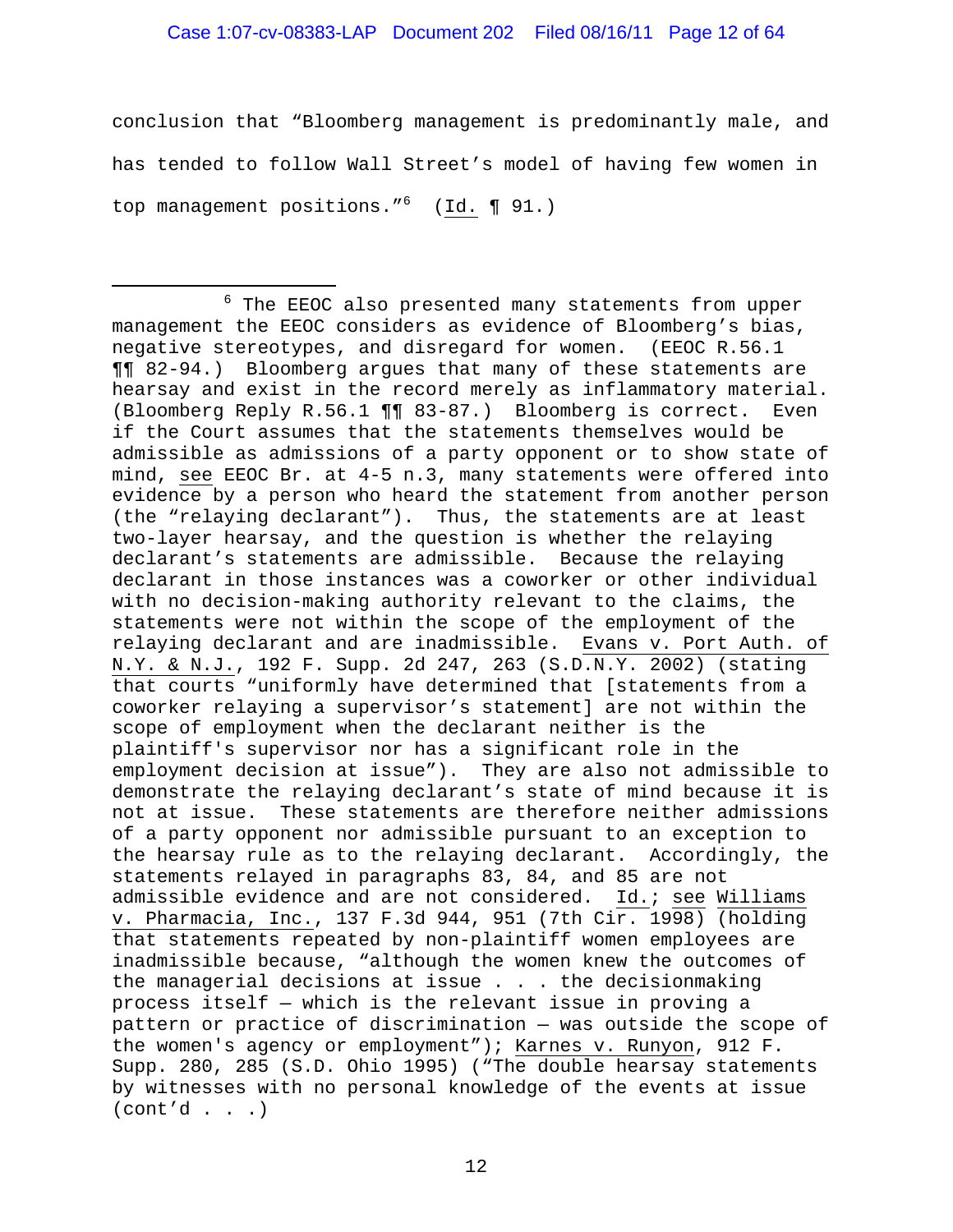#### II. DISCUSSION

i

 Bloomberg argues that it is entitled to summary judgment on the EEOC's pattern or practice claim because the EEOC's evidence is insufficient as a matter of law. Bloomberg advances two primary and interrelated reasons in support. First, the EEOC has presented only anecdotal evidence that, even if it is assumed to be true, is insufficient to demonstrate a pattern or practice of discrimination. Bloomberg argues that EEOC's anecdotal evidence is not pervasive enough or of sufficient quality to prove a company-wide discriminatory practice and that EEOC has presented no evidence that compares class member experiences to other similarly situated Bloomberg employees. Second, Bloomberg has presented affirmative and unrebutted statistical evidence that it did not engage in discrimination with respect to compensation or level of responsibility. It argues that the statistics disprove that there was any company policy or pattern of discrimination, even if there were several complaints.

 The EEOC disagrees, saying that its evidence is sufficient to raise a genuine issue of material fact about whether Bloomberg has engaged in a pattern or practice of sex or pregnancy discrimination. It argues that the anecdotal evidence

regarding two possible examples of discrimination is not enough to establish a practice or pattern.").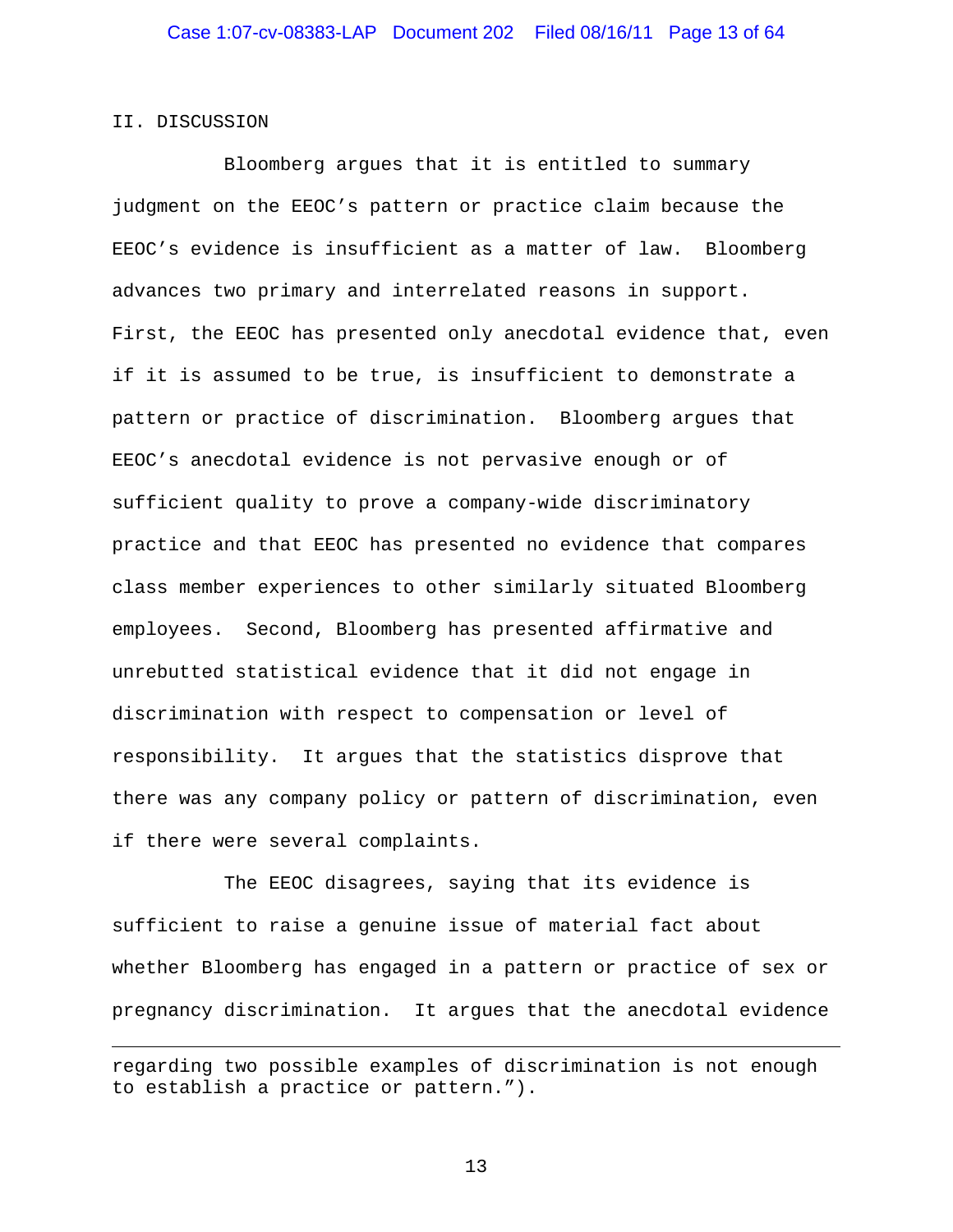# Case 1:07-cv-08383-LAP Document 202 Filed 08/16/11 Page 14 of 64

it has assembled provides a sufficient quantum and quality of evidence to survive summary judgment because that evidence demonstrates widespread, intentional discrimination at Bloomberg. It also says that its lack of any statistical evidence is not fatal because statistical evidence is not legally required to present a pattern or practice case. Finally, EEOC argues that Bloomberg's statistical evidence is unworthy of credence.

#### A. Legal Standard

#### 1. Summary Judgment

 The standard for summary judgment is uncontroversial. In considering a motion for summary judgment, the Court resolves all ambiguities and draws all reasonable inferences against the moving party. Lindsay v. Ass'n of Prof'l Flight Attendants, 581 F.3d 47, 50 (2d Cir. 2009). "Summary judgment is appropriate only 'if the movant shows that there is no genuine dispute as to any material fact and the movant is entitled to judgment as a matter of law.'" Kwan v. Schlein, 634 F.3d 224, 228 (2d Cir. 2011) (quoting Fed. R. Civ. P. 56(a)); see also Celotex Corp. v. Catrett, 477 U.S. 317, 322 (1986); Anderson v. Liberty Lobby, Inc., 477 U.S. 242, 247-48 (1986). "An issue of fact is genuine if the evidence is such that a reasonable jury could return a verdict for the nonmoving party. A fact is material if it might affect the outcome of the suit under the governing law."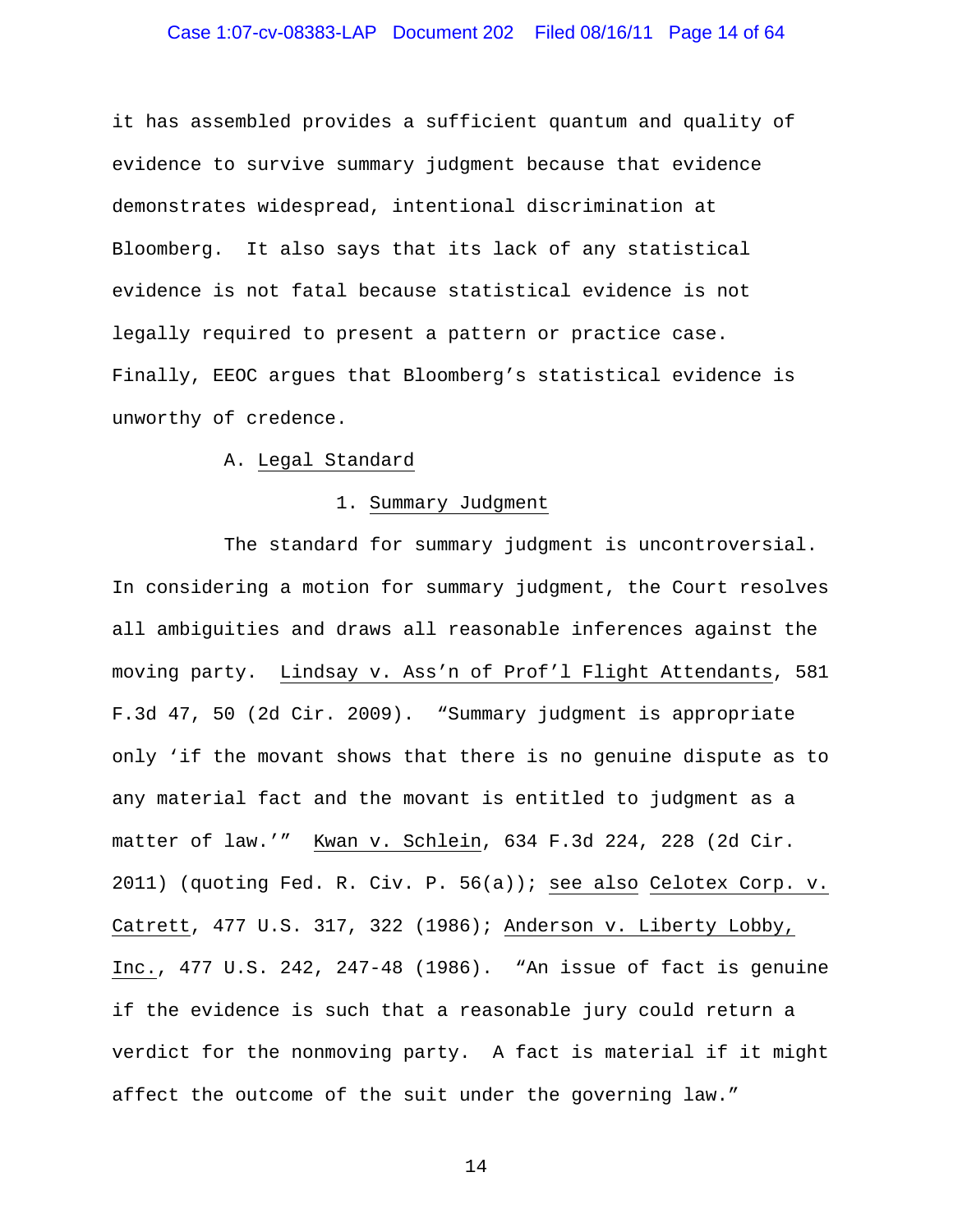# Case 1:07-cv-08383-LAP Document 202 Filed 08/16/11 Page 15 of 64

Lindsay, 581 F.3d at 50. "The inquiry performed is the threshold inquiry of determining whether there is the need for a trial — whether, in other words, there are any genuine factual issues that properly can be resolved only by a finder of fact because they may reasonably be resolved in favor of either party." Liberty Lobby, 477 U.S. at 250.

 Rule 56 mandates summary judgment "against a party who fails to make a showing sufficient to establish the existence of an element essential to that party's case, and on which that party will bear the burden of proof at trial." Celotex, 477 U.S. at 322. "[T]here is no issue for trial unless there is sufficient evidence favoring the nonmoving party for a jury to return a verdict for that party. If the evidence is merely colorable or is not significantly probative, summary judgment may be granted." Liberty Lobby, 477 U.S. at 249-50 (internal citations omitted). In the face of insufficient evidence, "there can be 'no genuine issue as to any material fact,' since a complete failure of proof concerning an essential element of the nonmoving party's case necessarily renders all other facts immaterial." Celotex, 477 U.S. at 322-23.

#### 2. Pattern or Practice of Discrimination

 "Title VII of the Civil Rights Act of 1964, § 703(a), 42 U.S.C. § 2000e et seq., prohibits various forms of employment discrimination on the basis of race, color, religion, sex, or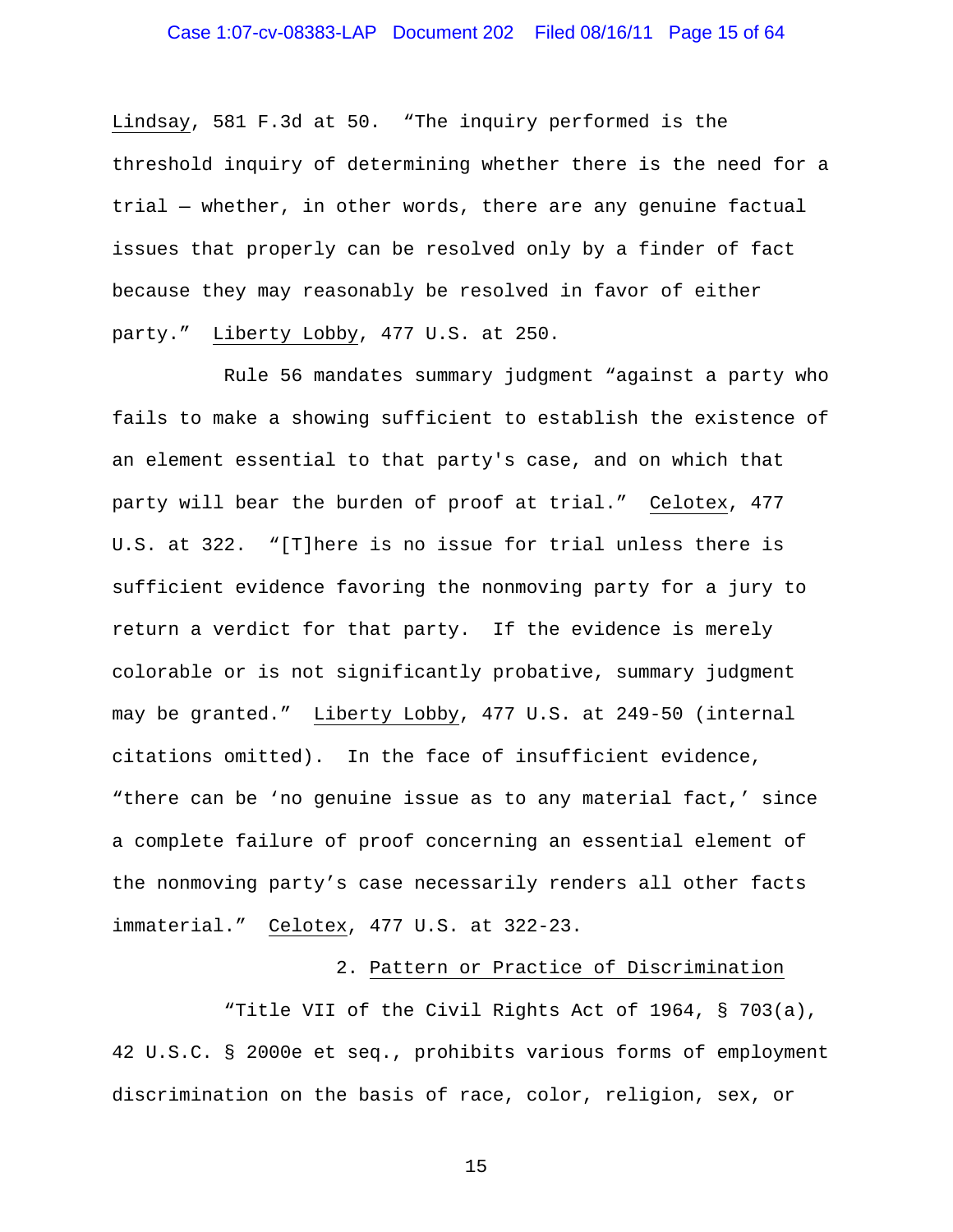#### Case 1:07-cv-08383-LAP Document 202 Filed 08/16/11 Page 16 of 64

national origin." United States v. City of New York, 713 F. Supp. 2d 300, 316 (S.D.N.Y. 2010). As amended by the Pregnancy Discrimination Act of 1978 ("PDA"), Title VII prohibits "discrimination based on a woman's pregnancy [because it] is, on its face, discrimination because of her sex." Newport News Shipbuilding & Dry Dock Co. v. EEOC, 462 U.S. 669, 684 (1983). Specifically, the PDA adds this definition to Title VII:

The terms "because of sex" or "on the basis of sex" include, but are not limited to, because of or on the basis of pregnancy, childbirth, or related medical conditions; and women affected by pregnancy, childbirth, or related medical conditions shall be treated the same for all employment-related purposes . . . as other persons not so affected but similar in their ability or inability to work.

42 U.S.C. § 2000e(k); see id. § 2000e-1(a)-(b). Thus, to make out a pregnancy discrimination claim, the plaintiff must show that she was treated differently from others who took leave or were otherwise unable or unwilling to perform their duties for reasons unrelated to pregnancy or that she simply was treated differently because of her pregnancy. Velez v. Novartis Pharm. Corp., 244 F.R.D. 243, 264 (S.D.N.Y. 2007) ("It has been repeatedly affirmed that the PDA does not require the creation of special programs for pregnant women; nor does it mandate any special treatment. To the contrary, the statute specifically requires that pregnant women be treated the same as all other employees with similar disabilities." (quoting Dimino v. N.Y.C.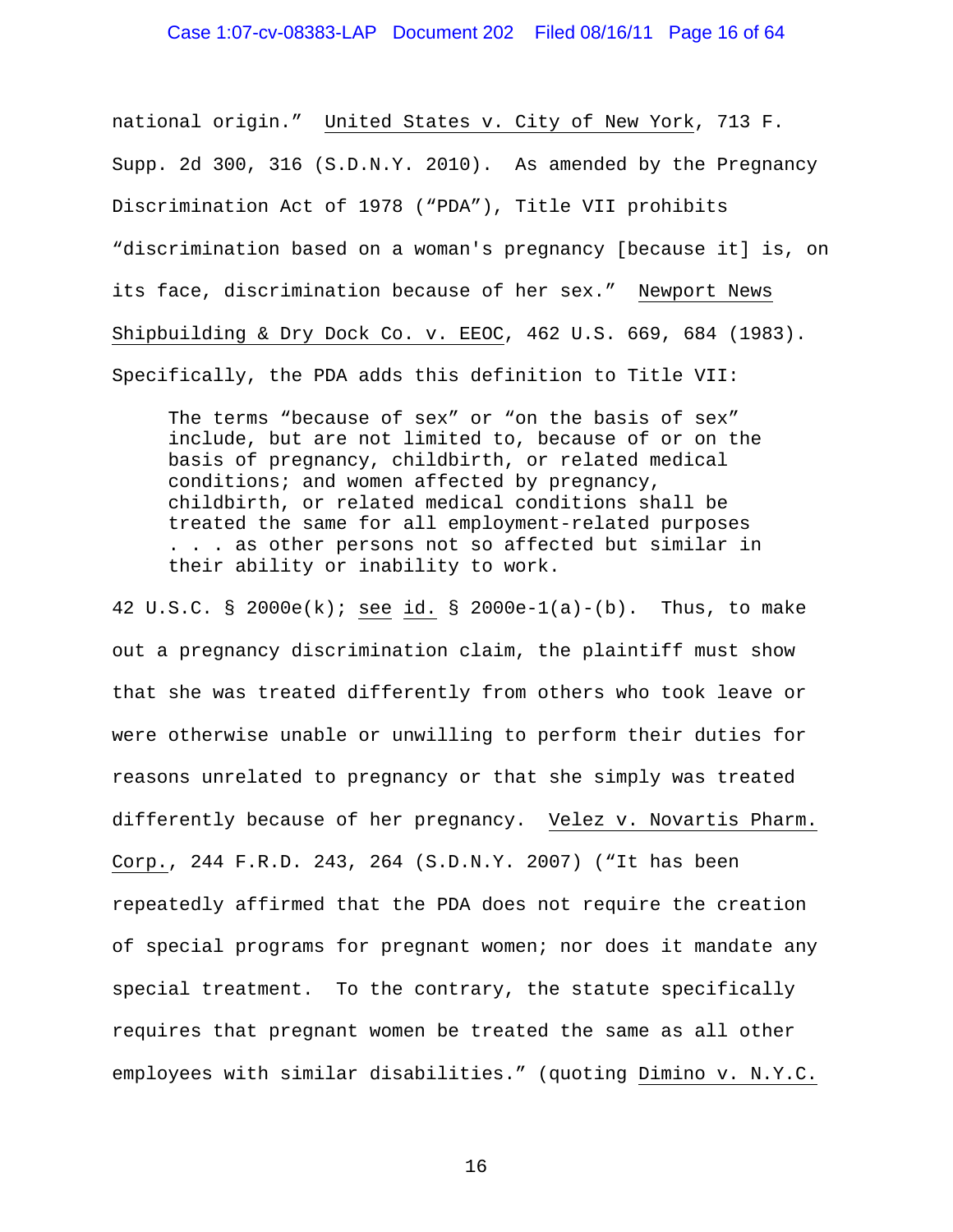# Case 1:07-cv-08383-LAP Document 202 Filed 08/16/11 Page 17 of 64

Transit Auth., 64 F. Supp. 2d 136, 157 (E.D.N.Y. 1999)); see Fisher v. Vassar Coll., 70 F.3d 1420, 1448 (2d Cir. 1995), reheard en banc on other grounds, 114 F.3d 1332, abrogated on other grounds by Reeves v. Sanderson Plumbing Prods., Inc., 530 U.S. 133 (2000).

 A pattern or practice claim is a particular vehicle to bring a Title VII case. "Pattern-or-practice disparate treatment claims focus on allegations of widespread acts of intentional discrimination against individuals. To succeed on a pattern-or-practice claim, plaintiffs must prove more than sporadic acts of discrimination; rather, they must establish that intentional discrimination was the defendant's 'standard operating procedure.'" Robinson v. Metro-N. Commuter R.R. Co., 267 F.3d 147, 158 (2d Cir. 2001) (quoting Int'l Bhd. of Teamsters v. United States, 431 U.S. 324, 336 (1977)). In light of all the circumstances of the case, discrimination must be proven by a preponderance of the evidence to be the defendant's "regular" policy. Teamsters, 431 U.S. at 336, 339-40; Rossini v. Ogilvy & Mather, Inc., 798 F.2d 590, 604 (2d Cir. 1986). There is a "manifest" difference between claims of individual discrimination and claims of a pattern or practice of discrimination. Cooper v. Fed. Reserve Bank of Richmond, 467 U.S. 867, 876 (1983). In part, this is because the Supreme Court has cautioned that isolated or individual instances of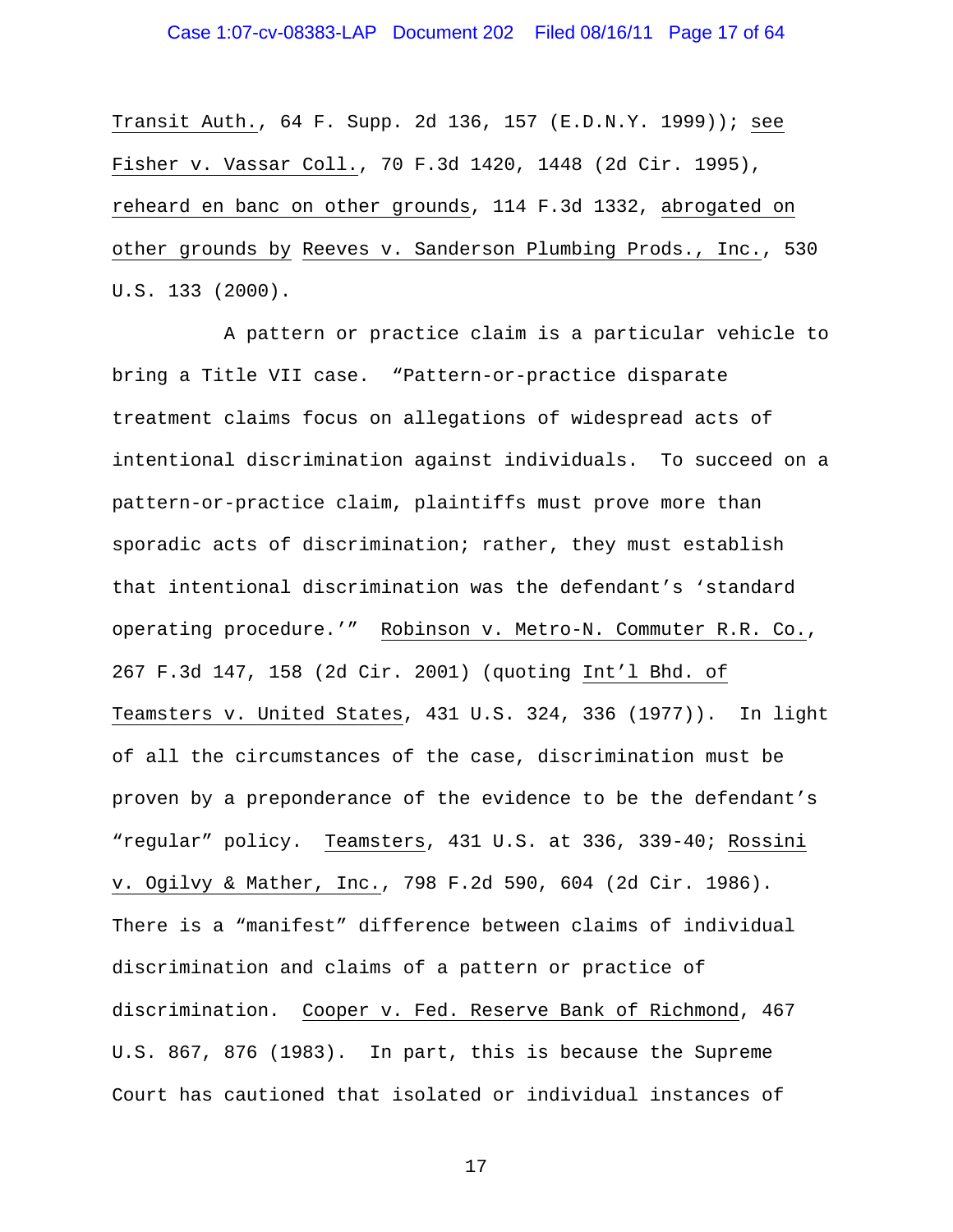# Case 1:07-cv-08383-LAP Document 202 Filed 08/16/11 Page 18 of 64

discrimination, even if true, should not be construed to turn every Title VII case in "a potential companywide class action." Gen. Tel. Co. of Sw. v. Falcon, 457 U.S. 147, 159 (1982). Indeed, "courts considering what evidence is necessary to show that an employer routinely and purposely discriminated have also required substantial proof of the practice." King v. Gen. Elec. Co., 960 F.2d 617, 624 (7th Cir. 1992); see In re W. Dist. Xerox Litig., 850 F. Supp. 1079, 1085 (W.D.N.Y. 1994) ("[T]he burden of establishing a pattern or practice of discrimination is not an easy one to carry.").

 Pattern or practice cases proceed in two phases, a liability phase and a remedial phase. Robinson, 267 F.3d at 158. In the liability phase, "plaintiffs must produce sufficient evidence to establish a prima facie case of a policy, pattern, or practice of intentional discrimination against the protected group." Id. The burden then shifts to the employer to demonstrate that plaintiffs' "proof is either inaccurate or insignificant." Id. at 159 (quoting Teamsters, 431 U.S. at 360). Defendants may "assault . . . the source, accuracy, or probative force" of plaintiffs' proof. Id. (quoting 1 Arthur Larson et al., Employment Discrimination § 9.03[2], at 9-23 to 9-24). If the plaintiff succeeds in proving liability, the court may fashion classwide injunctive relief, and then, in the remedial phase, individual plaintiffs may avail themselves of a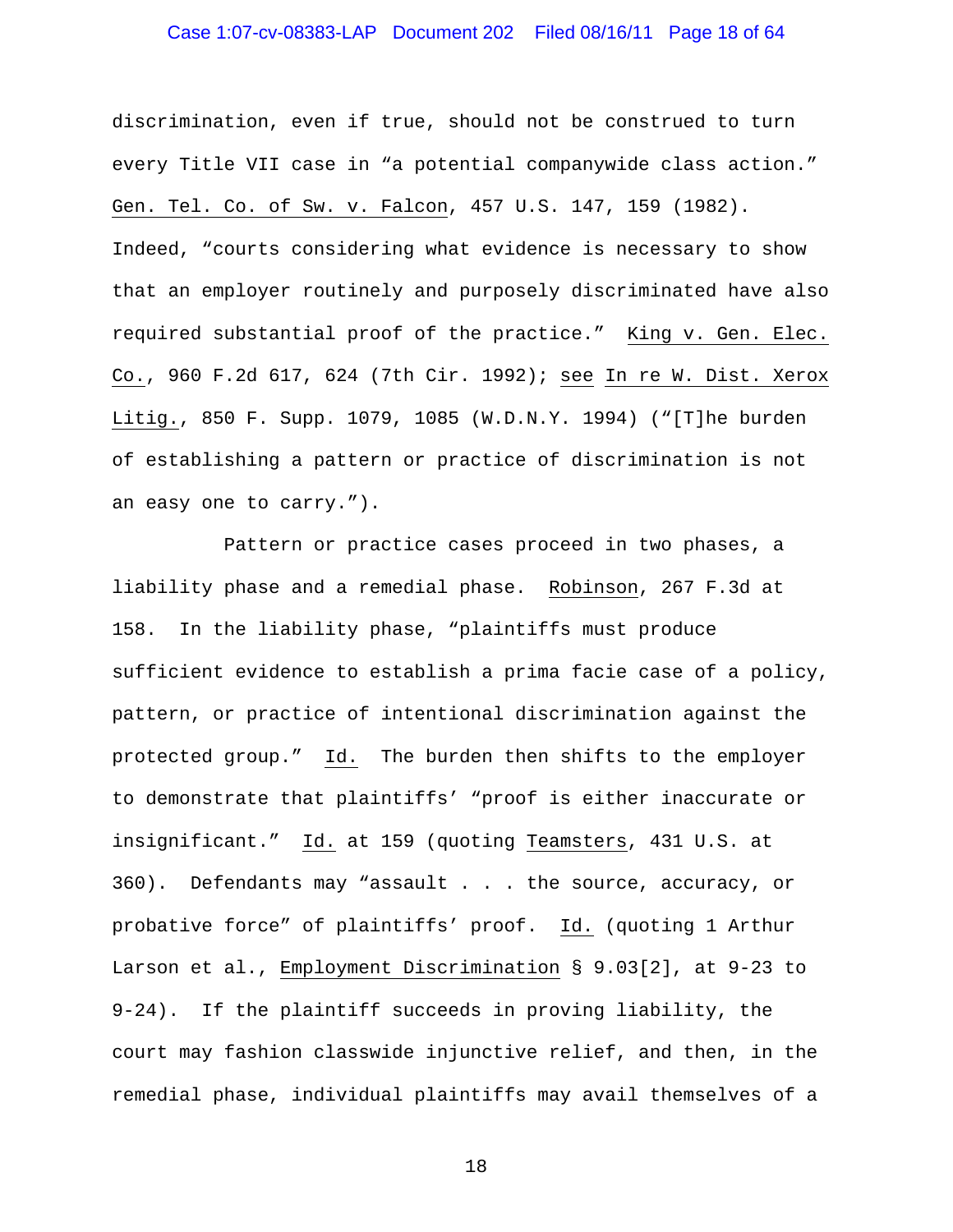# Case 1:07-cv-08383-LAP Document 202 Filed 08/16/11 Page 19 of 64

rebuttable presumption of discrimination in litigating a particular adverse employment decision during the class period to obtain individual relief. Id. Here, the litigation is at the liability phase.

 To establish liability, plaintiffs' cases alleging a pattern or practice of discrimination are characterized by a "heavy reliance on statistical evidence." Id. at 158 n.5; Bell v. EPA, 232 F.3d 546, 553 (7th Cir. 2000) (describing statistical evidence as the "core" of a prima facie pattern or practice case); Attenborough v. Constr. & Gen. Bldg. Laborers' Local 79, 691 F. Supp. 2d 372, 388-89 (S.D.N.Y. 2009) ("[S]tatistical evidence is critical to the success of a pattern-or-practice disparate treatment claim."). "[T]he liability phase is largely preoccupied with class-wide statistical evidence directed at establishing an overall pattern or practice of intentional discrimination." Robinson, 267 F.3d at 168. Statistics are so central to pattern or practice cases that they "alone can make out a prima facie case of discrimination if the statistics reveal" a gross disparity in employee treatment. Id. at 158. Statistics "are not irrefutable," and they must be viewed in light of all of the circumstances of the case. See Teamsters, 431 U.S. at 339-40. Ordinarily, then, a plaintiff establishes a pattern or practice "through a combination of strong statistical evidence of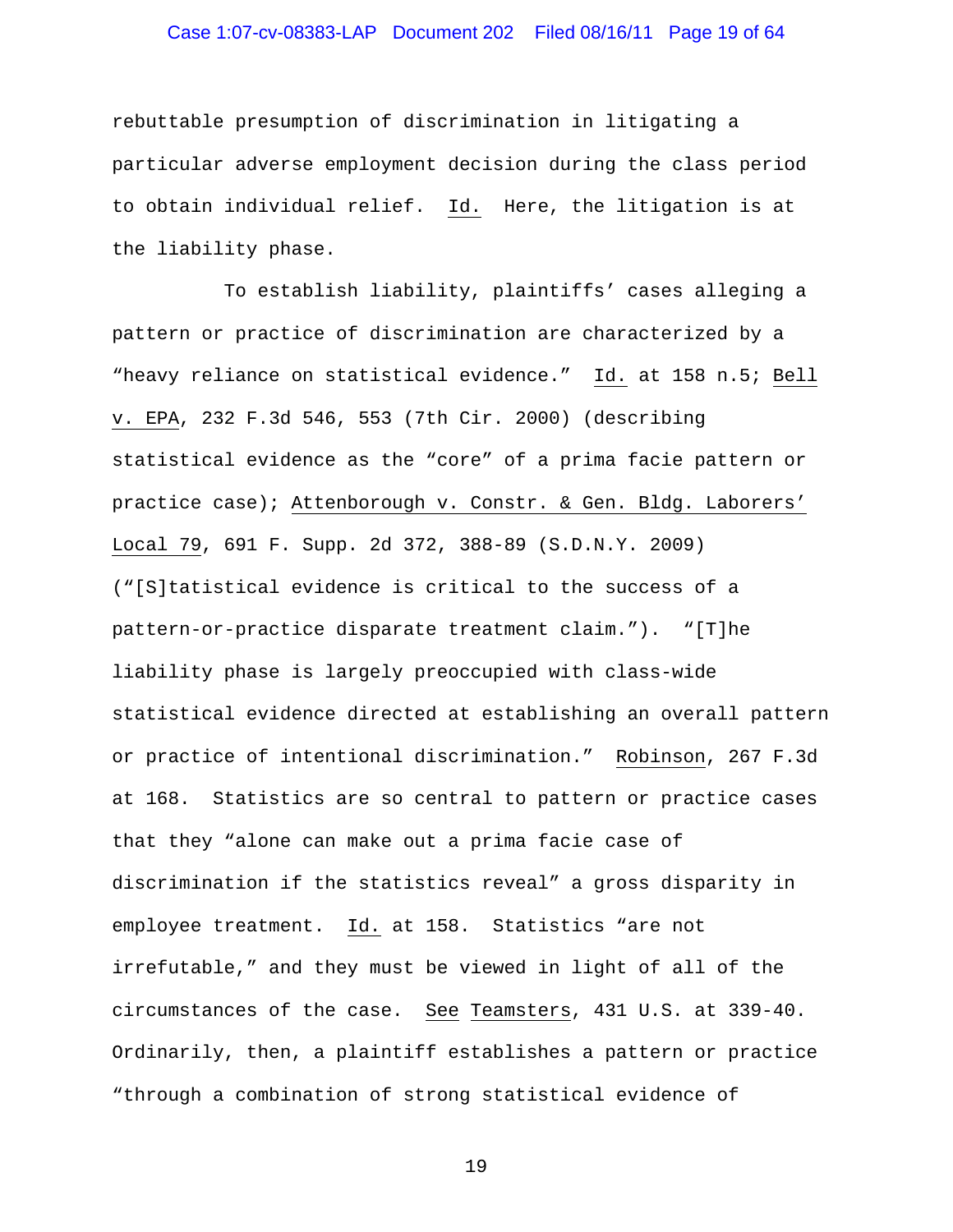#### Case 1:07-cv-08383-LAP Document 202 Filed 08/16/11 Page 20 of 64

disparate impact coupled with anecdotal evidence of the employer's intent to treat the protected class unequally." Mozee v. Am. Comm'l Marine Serv. Co., 940 F.2d 1036, 1051 (7th Cir. 1991); see Robinson, 267 F.3d at 158. Thus, a plaintiff "may prove such a case with evidence of specific instances of discrimination." Bloomberg II, 751 F. Supp. 2d at 648 n.15.

 Nevertheless, anecdotal evidence normally serves a distinct purpose: it brings "the cold numbers convincingly to life." Teamsters, 431 U.S. at 339. "To the extent that evidence regarding specific instances of alleged discrimination is relevant during the liability stage, it simply provides 'texture' to the statistics."<sup>7</sup> Robinson, 267 F.3d at 168; see O'Donnell Constr. Co. v. Dist. of Columbia, 963 F.2d 420, 427 (D.C. Cir. 1992) ("Anecdotal evidence is most useful as a supplement to strong statistical evidence  $\ldots$  . . . . . Therefore, "[w]hile anecdotal evidence may suffice to prove individual claims of discrimination, rarely, if ever, can such evidence show a systemic pattern of discrimination." Middleton v. City of Flint, 92 F.3d 396, 405 (6th Cir. 1996) (quoting O'Donnell, 963 F.2d at 427).

i

<sup>7</sup>  $7$  There are exceptions: "[W]hen there is a small number of employees, anecdotal evidence alone can suffice." City of New York, 713 F. Supp. 2d at 317 (internal quotation marks omitted). Also, anecdotal evidence coupled with the "inexorable zero" (i.e., no class members are employed) or direct evidence of a discriminatory policy can suffice. See id. at 317-18.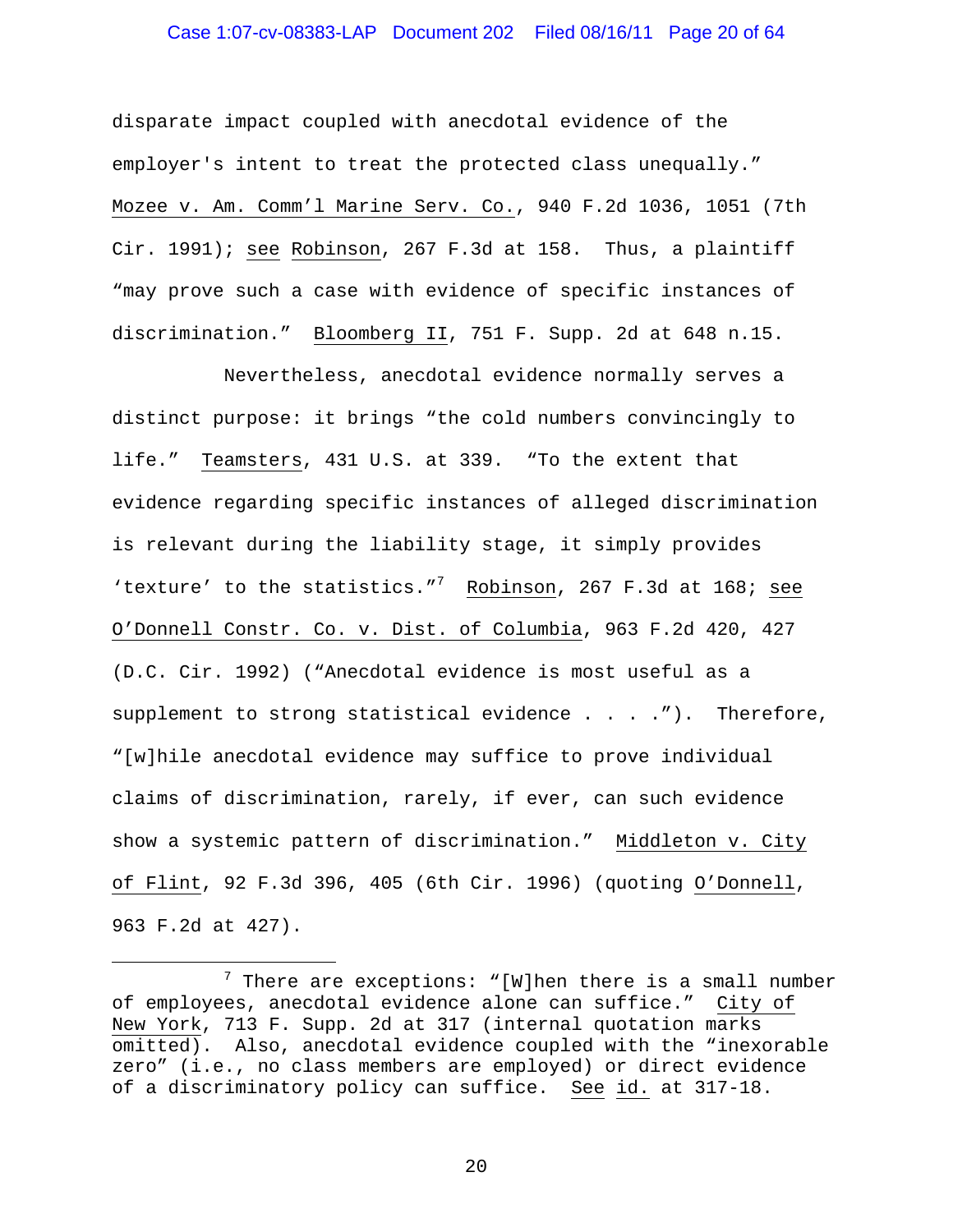#### B. Analysis

 The EEOC's case is based on four primary forms of an alleged pattern or practice of discrimination against Class Members. The EEOC says that Bloomberg (1) reduced the intended compensation of Class Members; (2) demoted Class Members; (3) excluded Class Members from management meetings and isolated them; and (4) subjected Class Members to stereotypes regarding female caregivers and otherwise had an organizational bias against pregnant women and mothers. Bloomberg makes a multifaceted attack on the EEOC's case. It argues first that the EEOC's evidence is insufficient to establish a pattern or practice of discrimination on any of the EEOC's four theories. Second, Bloomberg argues that, even taking the EEOC's evidence as true, Bloomberg's unrebutted statistical evidence demonstrates the absence of any discrimination at the company. Finally, Bloomberg argues that, beyond these two arguments, the conjunction of EEOC's failure of proof with Bloomberg's statistical evidence entitles Bloomberg to judgment as a matter of law. This section is organized into three sections. First, the Court discusses EEOC's evidence to establish a pattern or practice of discrimination. Then, the Court analyzes Bloomberg's statistical evidence. Finally, the Court discusses the confluence of each side's evidence.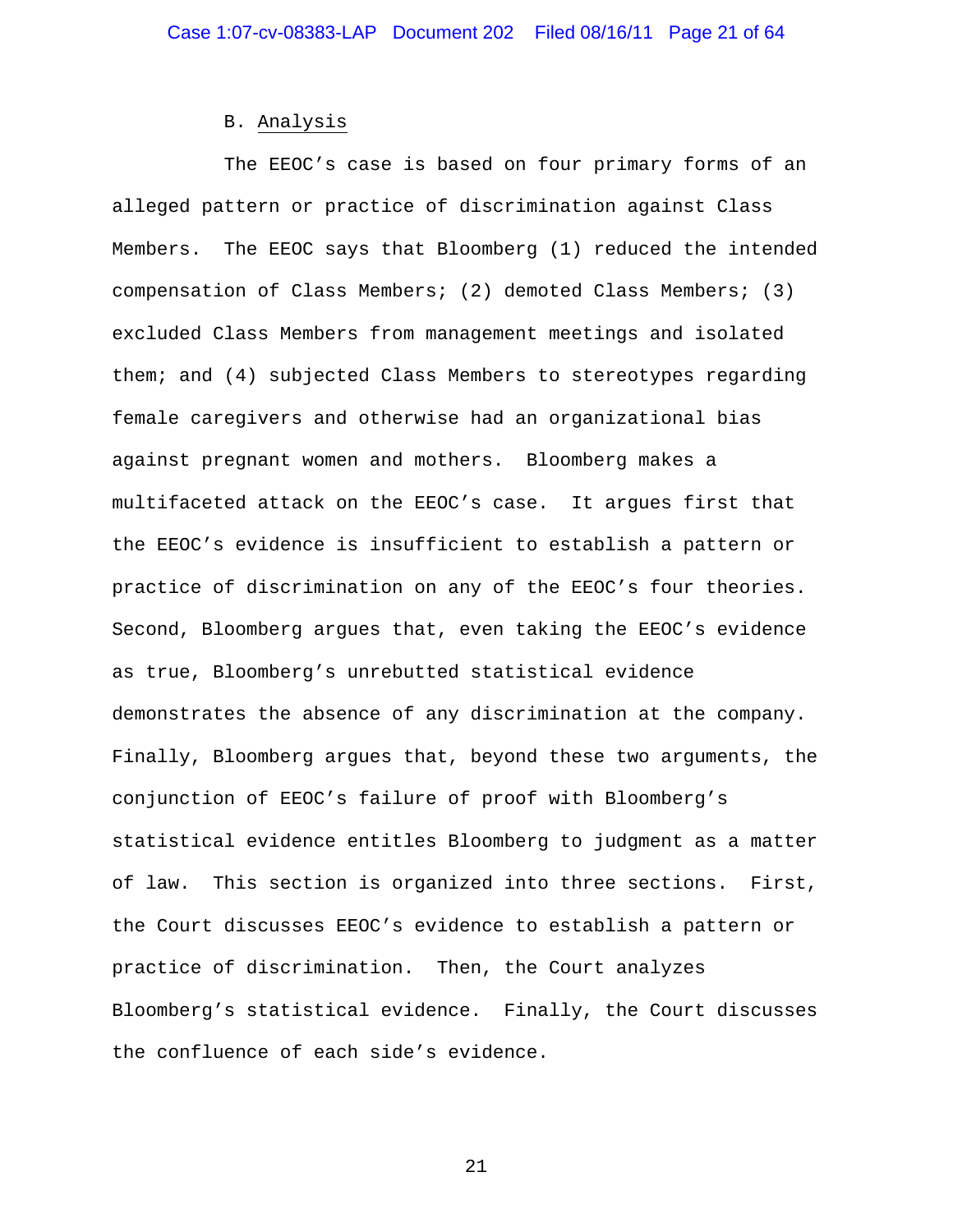#### 1. The EEOC's Evidence

 The Court discusses the EEOC's evidence case in three ways. First, it analyzes the effect of the type of evidence presented. Next, it discusses the sufficiency of the anecdotal evidence produced on the compensation, demotion, and other similar claims. Finally, it discusses the EEOC's evidence of negative stereotypes and bias among Bloomberg's management.

#### a. The Type of the EEOC's Evidence

 The EEOC's evidence consists of only anecdotal evidence of alleged discriminatory incidents. During the class period, Bloomberg identified 603 women who were pregnant or took maternity leave. Of those women, the EEOC alleged claims of discrimination because of pregnancy on behalf of 78 claimants. Of those claimants, the EEOC claims that 77 had their total intended compensation decreased because of their pregnancies and that 49 were demoted for the same reason. The EEOC alleged that various other claimants of the 78 felt isolated or were excluded from meetings. The EEOC has presented no admissible statistical evidence that Bloomberg has discriminated against pregnant women and mothers. Bloomberg I, 2010 WL 3466370, at \*10-18. Even assuming that all of the claimants' allegations are true, the EEOC's evidence is insufficient to make out a prima facie case of a pattern or practice of discrimination.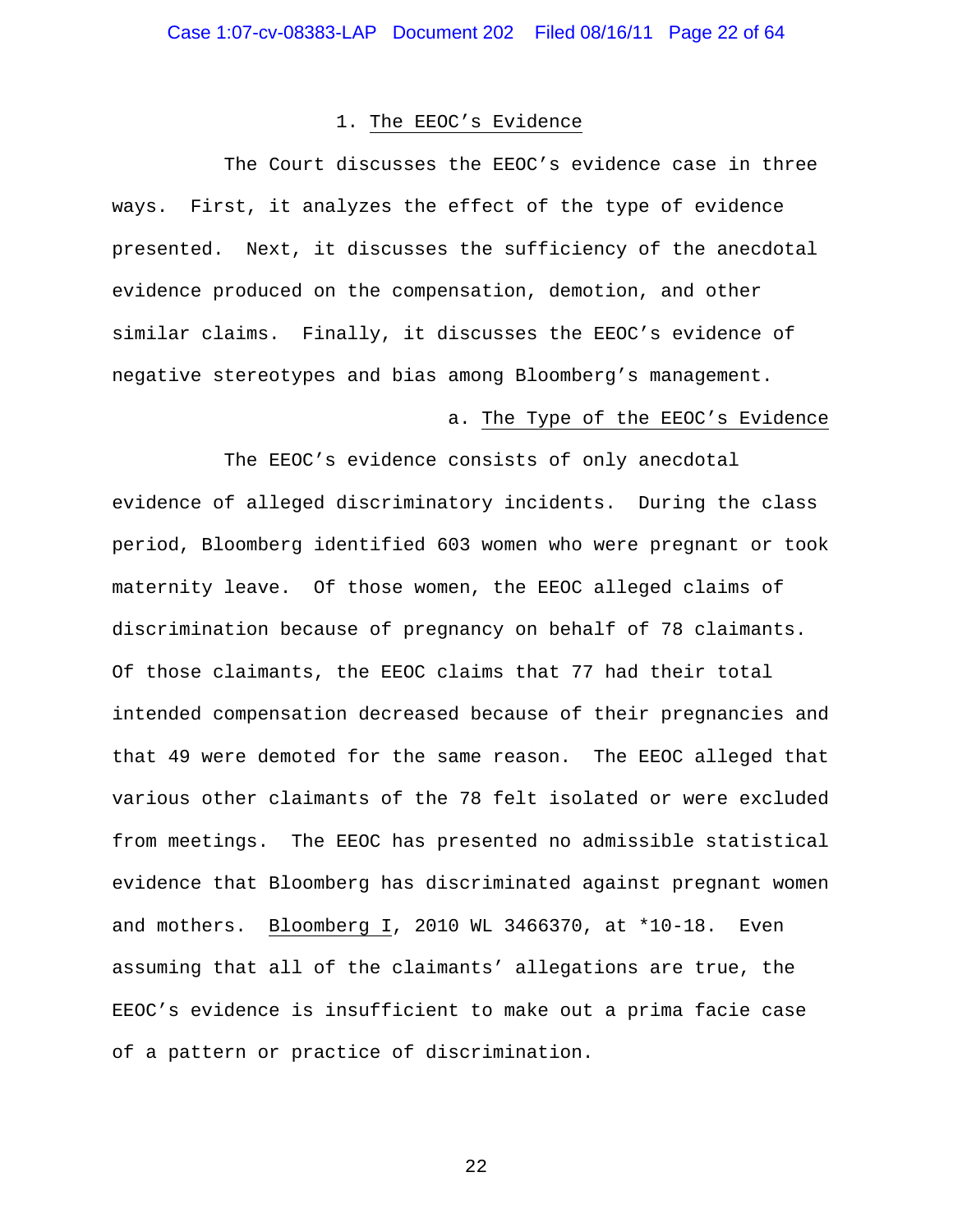The case law is weighty in favor of defendants in pattern or practice cases where plaintiffs present only anecdotal evidence and no statistical evidence. E.g., EEOC v. Republic Servs., Inc., 640 F. Supp. 2d 1267, 1317-19 (D. Nev. 2009) (plaintiff's statistical evidence stricken and summary judgment granted in favor of defendant); EEOC v. CRST Van Expedited, Inc., 611 F. Supp. 2d 918, 952-54 (N.D. Iowa 2009) (granting summary judgment for defendants where plaintiff presented no statistical evidence); see Ste. Marie v. E. R.R. Ass'n, 650 F.2d 395, 405 (2d Cir. 1981). $^8$  Given the importance

i<br>Li

<sup>&</sup>lt;sup>8</sup> See also, e.g., Davis v. Valley Hospitality Servs., LLC, 214 F. App'x 877, 879 (11th Cir. 2006) (stating that plaintiffs "failed to offer sufficient evidence" in part because they "offered no statistical evidence"); EEOC v. McDonnell Douglas Corp., 191 F.3d 948, 952-53 (8th Cir. 1999) ("As for the EEOC's anecdotal evidence, it demonstrates, at most, isolated discriminatory acts on the part of certain managers, rather than McDonnell Douglas's 'standard operating procedure.'" (citation omitted)); Coker v. Charleston Cnty. Sch. Dist., 2 F.3d 1149, 1993 WL 309580, at \*6 (4th Cir. 1993) (table); Hunter v. City of Mobile, No. 08 Civ. 666, 2010 WL 618325, at \*10-11 (S.D. Ala. Feb. 18, 2010); Jimenez v. City of New York, 605 F. Supp. 2d 485, 530-31 (S.D.N.Y. 2009); Sharpe v. Bair, 580 F. Supp. 2d 123, 136-37 (D.D.C. 2008); Dodson v. Morgan Stanley DW, Inc., No. 06 Civ. 5669, 2007 WL 3348437, at \*7 (W.D. Wash. Nov. 8, 2007); Sandoval v. City of Chicago, No. 07 Civ. 2835, 2007 WL 3087136, at \*5 (N.D. Ill. Oct. 18, 2007) (no statistical evidence sufficient to show pattern of discrimination to warrant class certification); Henshaw v. Hartford Ins., No. 04 Civ. 22, 2005 WL 1562265, at \*9 (E.D. Cal. June 30, 2005) ("[Plaintiff's pattern or practice] theory is problematic for several reasons. For one, she has provided no statistical evidence to support it."); Ellis v. Elgin Riverboat Resort, 217 F.R.D. 415, 423-28 (N.D. Ill. 2003); Seils, 192 F. Supp. 2d at 119 ("Perhaps, the most glaring flaw is plaintiffs' reliance on purely anecdotal  $(cont'd . . .)$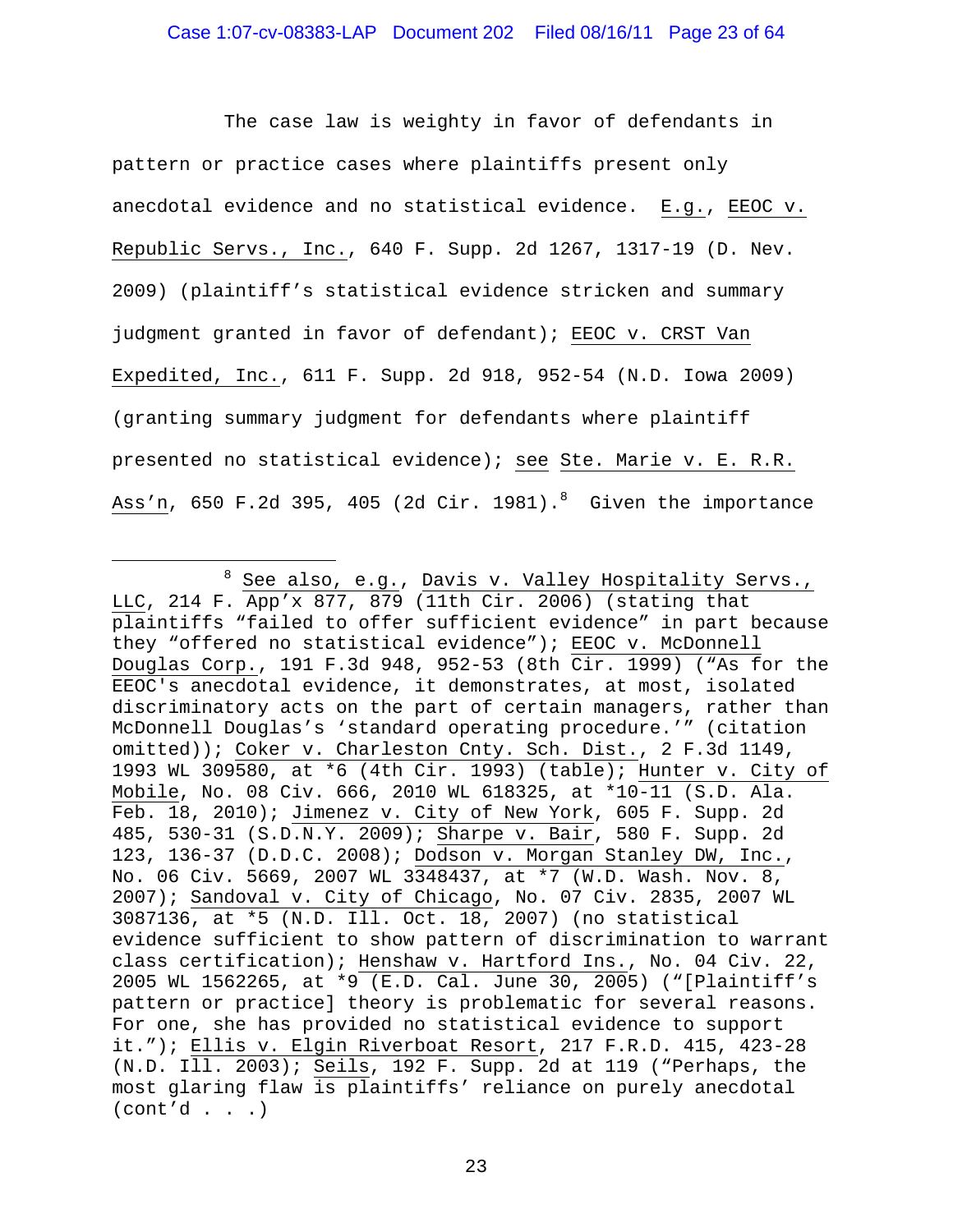#### Case 1:07-cv-08383-LAP Document 202 Filed 08/16/11 Page 24 of 64

of statistical evidence in a pattern or practice case, Robinson, 267 F.3d at 158 n.5, 160, the conclusions reached by these courts are entirely unsurprising. Indeed, the EEOC's own compliance manual states that statistical evidence is "extremely important" in a pattern or practice case. EEOC Compliance Manual § 604.3(b), available at 2006 WL 4672682. This is not to say that statistical evidence is required in a pattern or practice case, but the nature of such an allegation and the case law suggest that failure to present any statistical evidence means that the EEOC's anecdotal and other evidence "must be correspondingly stronger . . . to meet [its] burden." In re Xerox, 850 F. Supp. at 1085; see King, 960 F.2d at 624.

 The Court of Appeals recognized the critical importance of statistical evidence in Ste. Marie v. Eastern Railroad Association:

i

While evidence of subjective and discretionary promotion and transfer procedures may indeed strengthen the inference of a pattern or practice of purposeful discrimination that can be drawn from a valid statistical showing of disparities in the work force,

evidence."); Reeves v. Fed. Reserve Bank of Chi., No. 00 Civ. 5048, 2003 WL 21361735, at \*13 (N.D. Ill. June 12, 2003); Moore v. Summers, 113 F. Supp. 2d 5, 21 (D.D.C. 2000) ("Plaintiffs' failure to make a statistical showing of a disparity between the percentage of eligible whites and blacks promoted . . . largely deprives plaintiffs' anecdotal evidence of its probative value."); In re Xerox, 850 F. Supp. at 1086 ("Regardless of whether statistical evidence is absolutely necessary, however, it is clear that isolated incidents of individual discrimination cannot by themselves establish a pattern or practice.").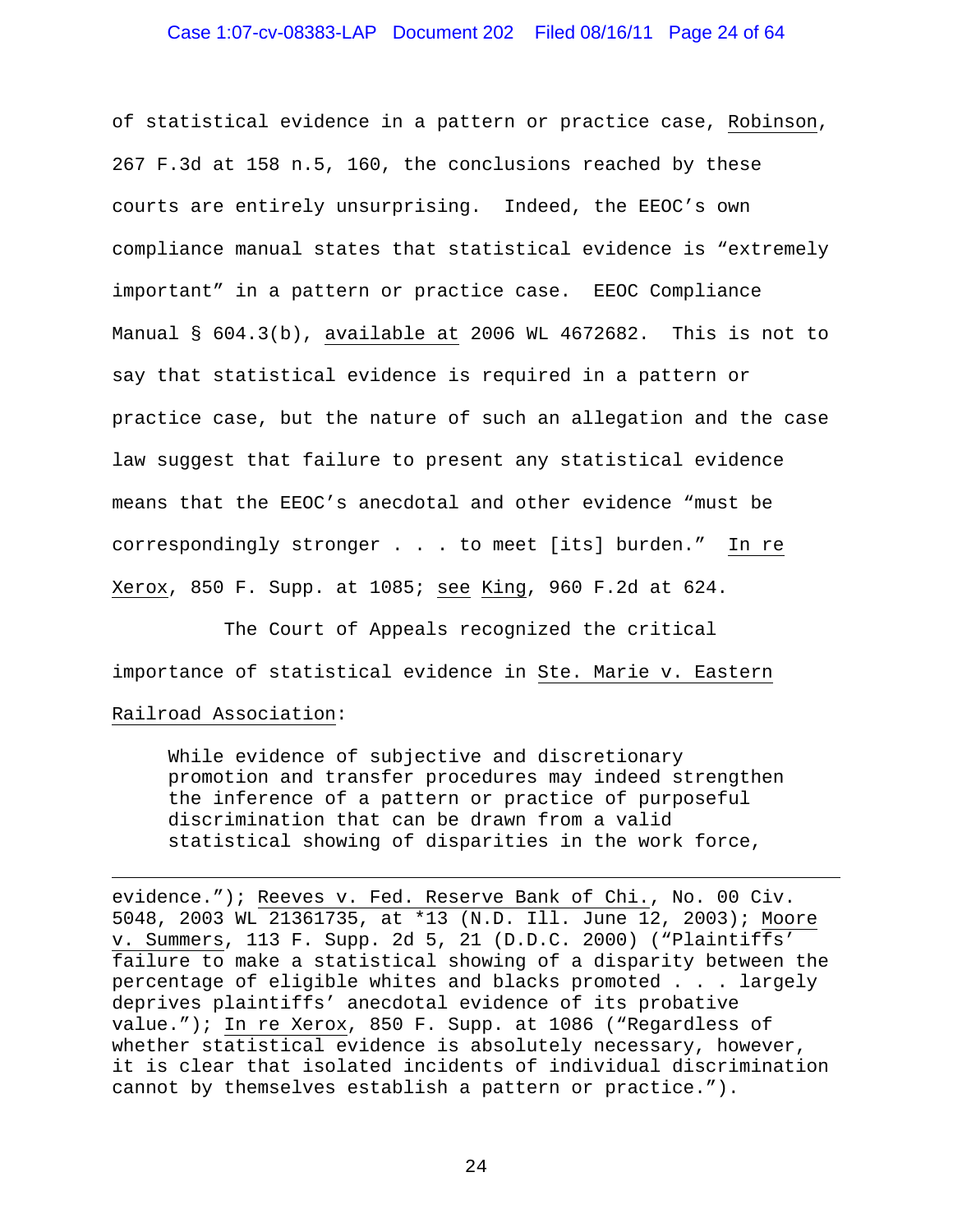this is because the statistical disparities in such a case are evidence that the potential for disparate treatment created by loose procedures has been realized on a significant scale. But when, as here, relevant statistics are lacking and the probative evidence of discrimination is confined, . . . all that could be inferred is that [discrimination] has been actualized in the [individual] cases.

650 F.2d at 405 (citations omitted). This reasoning squarely applies here.

 The singular fact that the EEOC has no statistical evidence in support of its case, while maybe not fatal in itself, is severely damaging in this case. In addition to that fact, the EEOC has presented nothing other than anecdotal evidence. The result is fatal.

 In contrast, the cases EEOC relies upon involve situations where there was statistical evidence of discrimination, direct evidence of discrimination, or the "inexorable zero" combined with anecdotal evidence; in any configuration, that combination creates a much more compelling prima facie case of a pattern or practice of discrimination. See, e.g., City of New York, 713 F. Supp. 2d at 318 (finding pattern or practice based on combination of "inexorable zero" and strong anecdotal evidence). As already noted, combining anecdotal evidence with some direct or statistical evidence is important because the purpose of the anecdotal evidence is to "bring the cold numbers convincingly to life." Teamsters, 431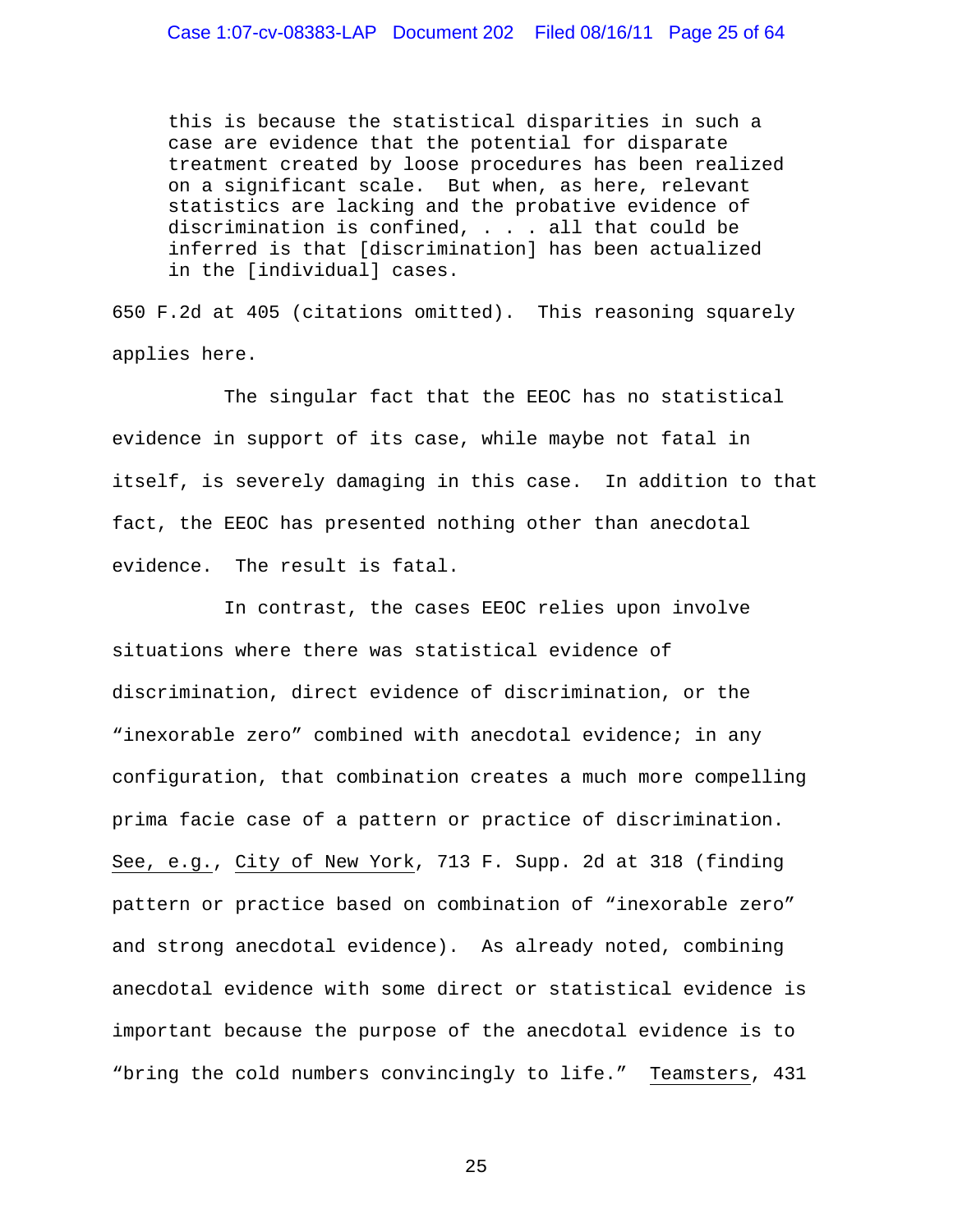U.S. at 339; Velez, 244 F.R.D. at 266. Here, the EEOC has no statistical evidence, no evidence of an explicit discriminatory policy, and no evidence of an "inexorable zero" in any position to combine with its anecdotal evidence. Given the above, the Court cannot say that a reasonable jury could find a pattern or practice of discrimination in this case. See Robinson, 267 F.3d at 168; Republic Servs., 640 F. Supp. 2d at 1319; CRST, 611 F. Supp. 2d at 953; see also Ste. Marie, 650 F.2d at 406 ("If there were evidence that a policy of discrimination had been adopted, perhaps two or even one confirmatory act would be enough. But the evidence [here] is not of that ilk.").

As the Court in Republic Services stated:

At most, . . . the EEOC created a genuine issue of fact as to whether individuals [suffered adverse employment consequences] because of their [pregnancy]. With a such a large company with numerous supervisors and lines of business, possible instances of [pregnancy] discrimination do not create an issue of fact as to whether it was Defendants' usual practice to discriminate based on [pregnancy]. Instead, these instances are sporadic.

640 F. Supp. 2d at 1319. The same reasoning applies here in large part because the facts of the two cases are analogous. The EEOC presented no admissible statistical evidence in Republic Services, just as here, and its anecdotes, standing alone, at most create an issue of fact as to whether individual discrimination was realized in several cases. Thus, summary judgment in favor of Bloomberg is appropriate.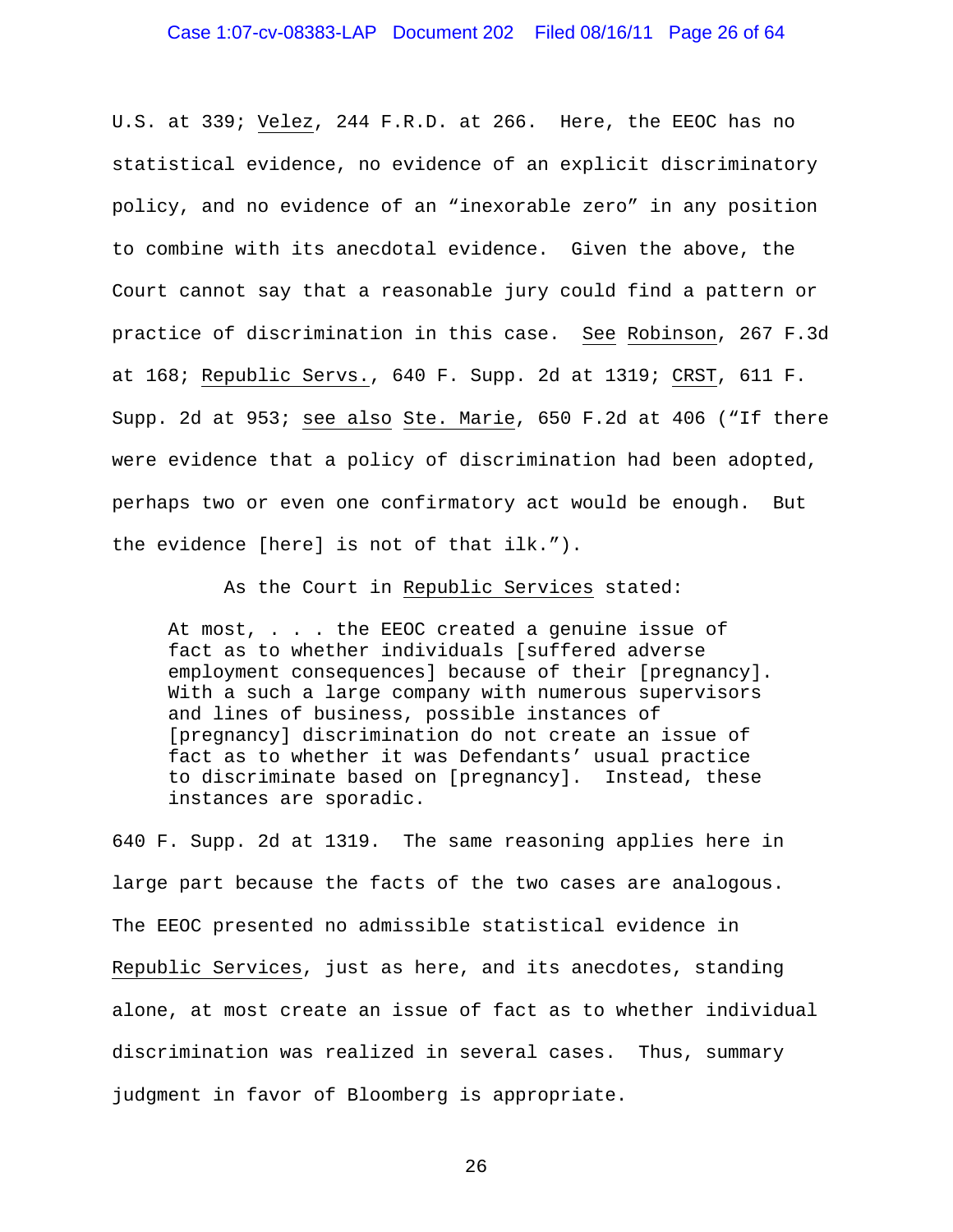#### b. The Sufficiency of the EEOC's Anecdotal Evidence

 In addition, the EEOC's anecdotal evidence standing on its own is insufficient. Based on this evidence alone, a reasonable jury could not conclude that Bloomberg engaged in a pattern or practice of discrimination because of pregnancy. The evidence (1) indicates that a only small portion of Class Members had any claim; (2) does not compare the experiences of Class Members to similarly situated employees; and (3) is of low probative value or quality in that it does not support the EEOC's assertions, amounts to ordinary business disagreements, or otherwise provides weak support for a pattern or practice, as opposed to individual, claim. The Court explains.

#### i. Portion of Class With Claims Is Small

 First, even if the Court lumps all claims alleged together and ignores the time-barred claims, only 78 of 603 female employees who became pregnant or took maternity leave during the class period  $-$  12.9%  $-$  had a claim of any kind. $^9$  EEOC alleges (1) exclusion from management meetings on behalf of eleven class members (1.8% of the 603 possible claimants), (2) other forms of isolation on behalf of four class members (0.7%), (3) demotions on behalf of forty-nine class members (8.1%), and

 $\overline{\phantom{0}}$ 

<sup>9</sup> <sup>9</sup> Assuming Bloomberg employs exactly 10,000 people (Bloomberg R.56.1 ¶ 20), this is 0.78% of its whole workforce.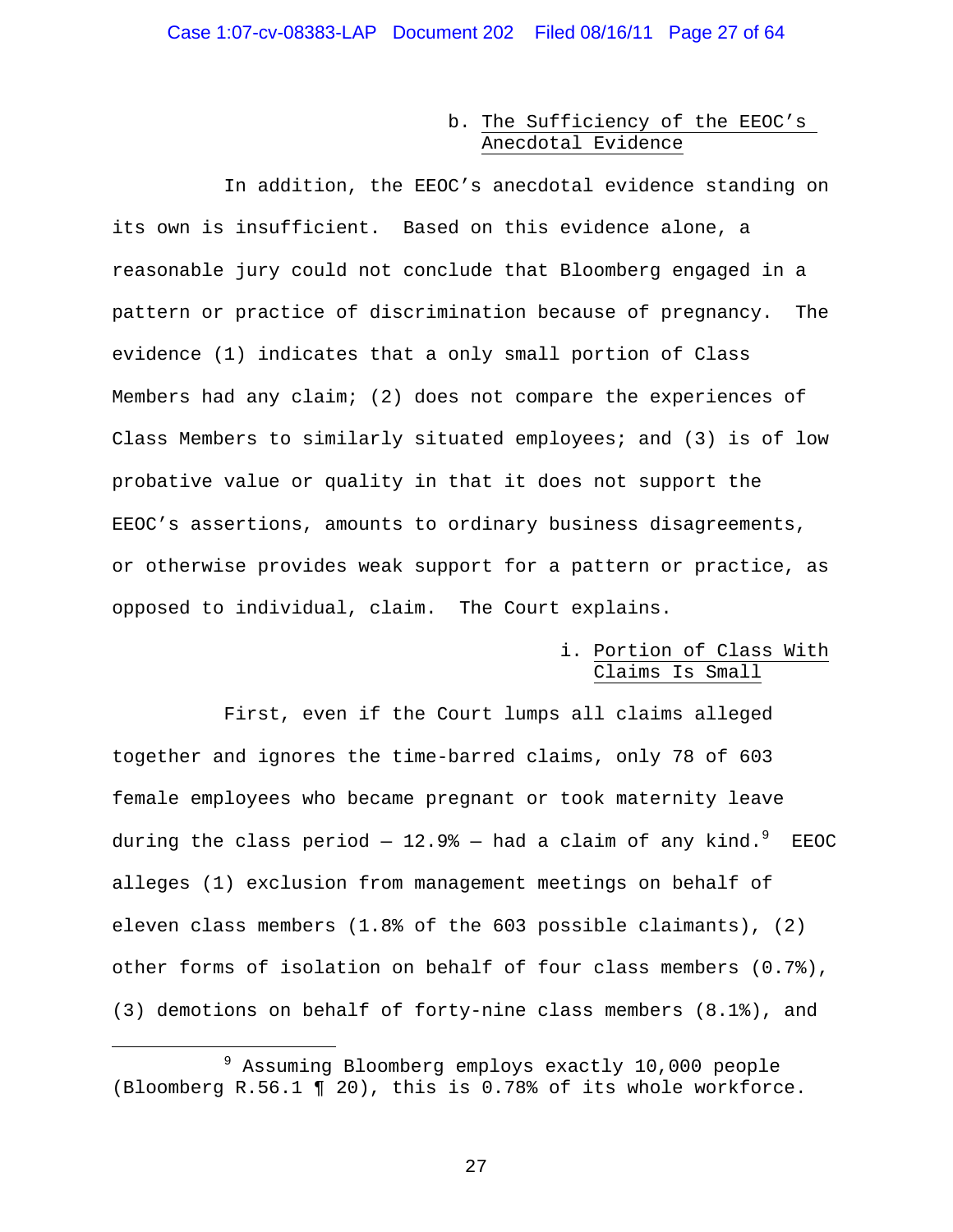#### Case 1:07-cv-08383-LAP Document 202 Filed 08/16/11 Page 28 of 64

(4) compensation reductions on behalf of seventy-seven class members  $(12.8)$ .<sup>10</sup> No doubt, it could be that in the minority of cases, pregnant women experienced individual discrimination. While the Court does not suggest that there is a percentage of comparable employees who must complain to make out a pattern or practice claim, the fact that nearly 90% of Bloomberg's pregnant or mother employees had no claims is significant. A pattern or practice case cannot rest on "the mere occurrence of isolated or 'accidental' or sporadic discriminatory acts." Teamsters, 431 U.S. at 336. The phrase "pattern or practice" is not a "term of art." Id. at 336 n.16. Using that construction as a guidepost, the Court concludes that even if Bloomberg discriminated against the claimants presented here, that level of discrimination does not indicate Bloomberg's "standard operating procedure," id. at 336, or "widespread acts of intentional discrimination against individuals," Robinson, 267 F.3d at 158.

i<br>Li

 $10$  Taking into account the fact that 13 claimants are time-barred as to all claims because they left Bloomberg before the class period began, Bloomberg II, 751 F. Supp. 2d at 650; Stipulation & Order, dkt. no. 177, at 3, only 65 individuals potentially have actionable claims. Assuming those 13 individuals were included erroneously in the total of 603 possible claimants, the total number of possible claimants would be 590. This means that only 11.0% of the possible claimants had claims, an even smaller percentage.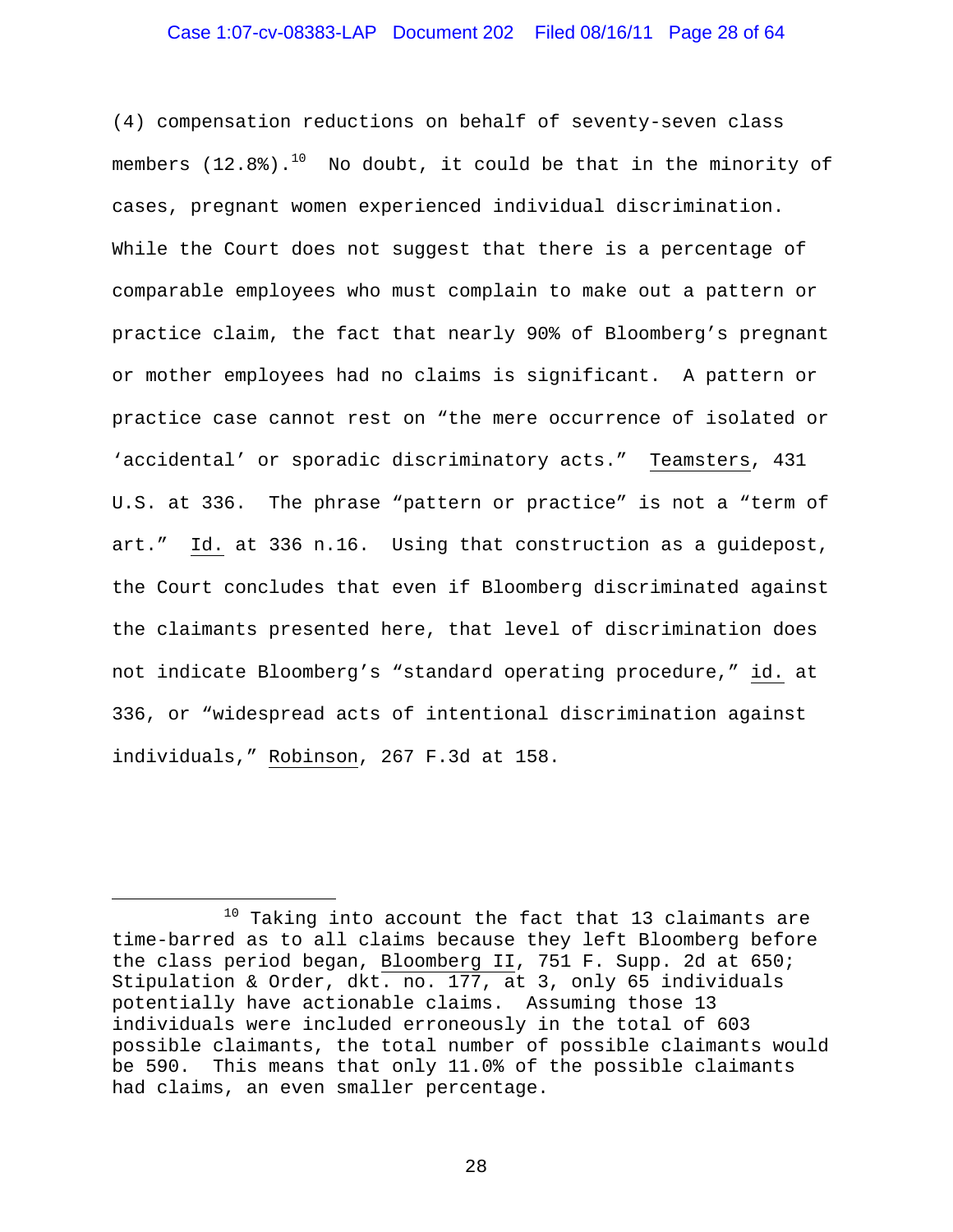#### ii. EEOC Does Not Make a Legally Relevant Comparison

 Second, the EEOC's proffered evidence does not compare the alleged experiences of Bloomberg's pregnant or mother employees with similarly situated employees. Nor does the EEOC purport to make that comparison. EEOC Br. at 15 n.11. Such a comparison is vital in discrimination cases because to prove discrimination, the EEOC must show that the employee in the protected class was treated differently because she was in that class. Troupe v. May Dep't Stores Co., 20 F.3d 734, 738 (7th Cir. 1994) ("The plaintiff has made no effort to show that if all the pertinent facts were as they are except for the fact of her pregnancy, she would not have been fired. So in the end she has no evidence from which a rational trier of fact could infer that she was a victim of pregnancy discrimination."); Velez, 244 F.R.D. at 264. An employer is free to treat all employees "badly," Troupe, 20 F.3d at 738, but it cannot single out members of a protected group and treat them differently. See, e.g., Saks v. Franklin Covey Co., 316 F.3d 337, 343 (2d Cir. 2003); Minott v. Port Auth. of N.Y. & N.J., 116 F. Supp. 2d 513, 421 (S.D.N.Y. 2000) ("Title VII and the Pregnancy Discrimination Act do not protect a pregnant employee from being discharged for absenteeism even if her absence was due to pregnancy or complications of pregnancy, unless other employees are not held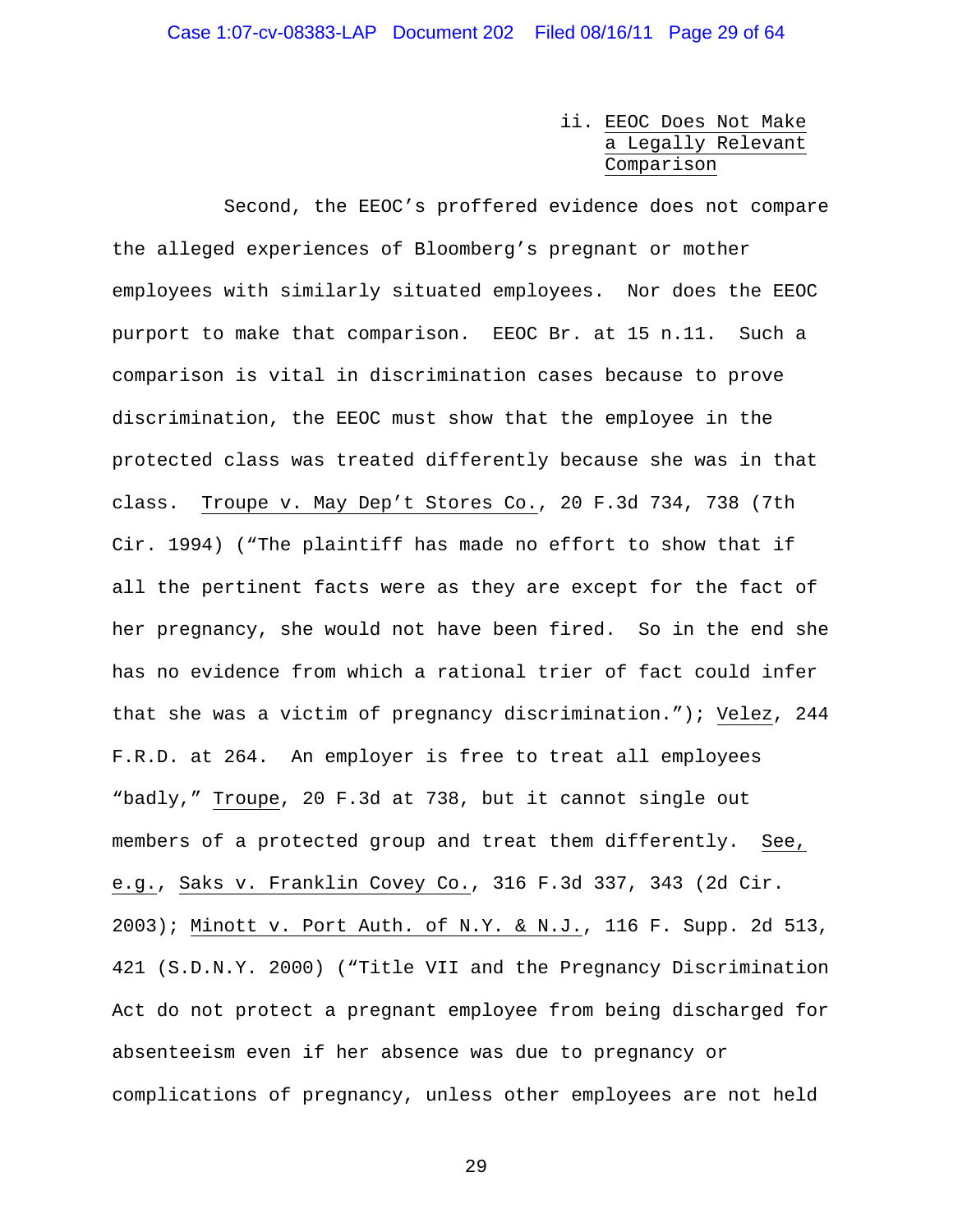# Case 1:07-cv-08383-LAP Document 202 Filed 08/16/11 Page 30 of 64

to the same attendance standards."). In other words, the "Pregnancy Discrimination Act requires the employer to ignore an employee's pregnancy, but . . . not her absence from work, unless the employer overlooks the comparable absences of nonpregnant employees . . . ." Troupe, 20 F.3d at 738. The same principle holds true for compensation, promotions, or evaluations. Velez, 244 F.R.D. at 264-65 (stating that a compensation policy that "does not differentiate between employees who take leave for pregnancy and employees who take leave for other reasons" is not a basis for a pregnancy discrimination claim on the basis of pay); see Fisher, 70 F.3d at 1448 ("A policy may discriminate between those employees who take off long periods of time in order to raise children and those who either do not have children or are able to raise them without an appreciable career interruption. That . . . does not give rise to a claim under Title VII."). Absent evidence of differential treatment, a reasonable jury cannot conclude that discrimination occurred. The EEOC has presented no such comparative evidence.

# iii. EEOC's Evidence Is Qualitatively Insufficient

 Third, even ignoring the numerical insufficiency and lack of comparative evidence, the quality of EEOC's evidence is variable at best. Because the Court must consider all of the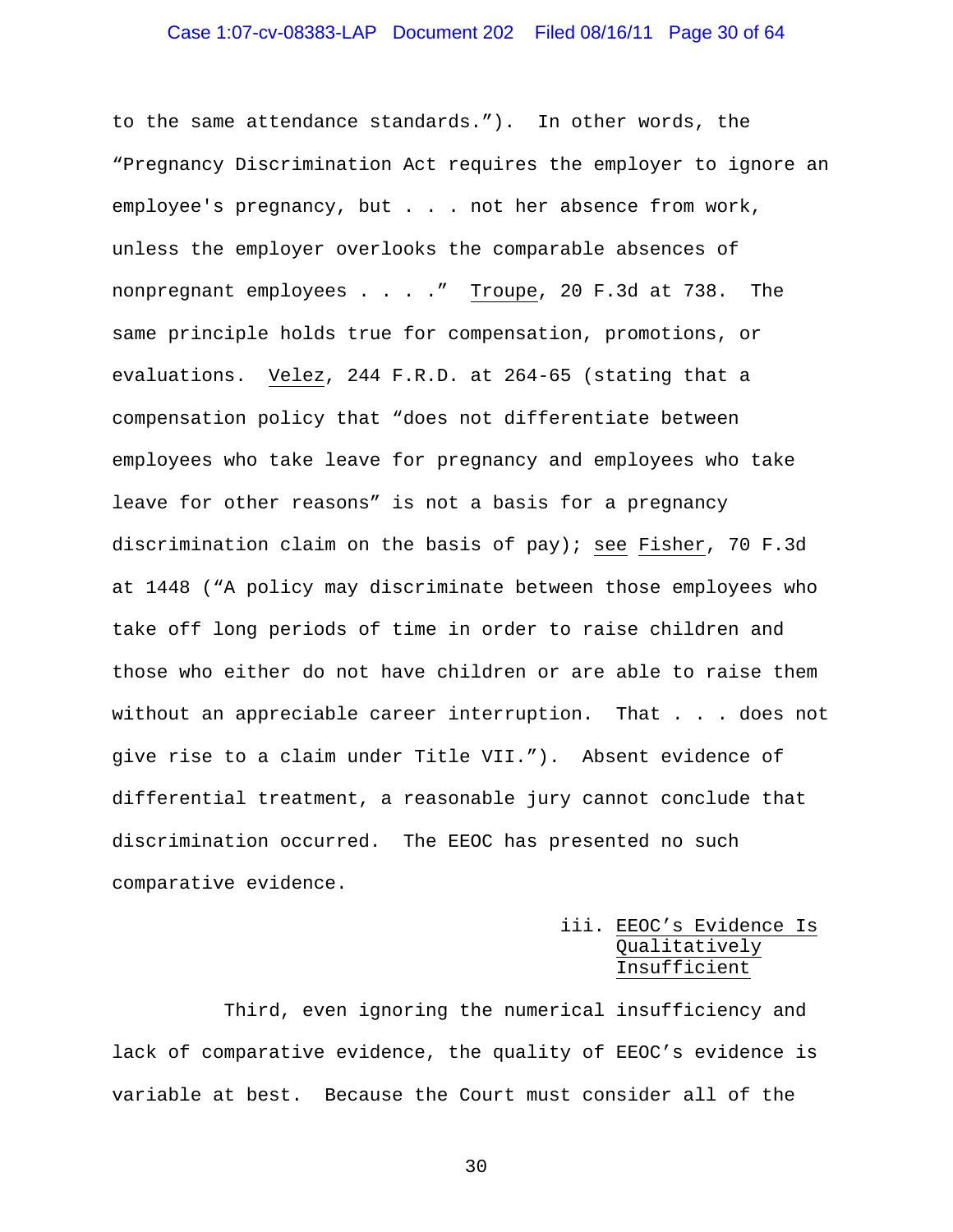circumstances, looking to the quality of the EEOC's anecdotal evidence is relevant. Rossini, 798 F.2d at 604 ("In evaluating all of the evidence in a discrimination case, a district court may properly consider the quality of any anecdotal evidence or the absence of such evidence."); Velez, 244 F.R.D. at 266 ("[A]necdotal evidence is not statistical evidence. The declarations are offered not primarily for their quantity, but for their quality. The testimony in the declarations is valuable insofar as it could persuade a reasonable factfinder that a pattern or practice of discrimination exists . . . . That is, the factfinder would examine the declarations not merely to see how many have been produced, but to see what they say."). Some evidence the EEOC offers simply does not support the EEOC's assertions. Other evidence shows that the individual's claim is insufficient support for a pattern or practice claim because, for example, a claimant's compensation, while starting at a high amount, increased over time but not as much as the claimant wanted. And other evidence shows that the individual's characterization of what occurred contradicts the EEOC's characterization. Taken together, the quality of the EEOC's evidence does not support an inference that Bloomberg engaged in a pattern or practice of discrimination.

 Some anecdotes are illustrative. The EEOC alleges that Class Member 3's intended compensation, as with other Class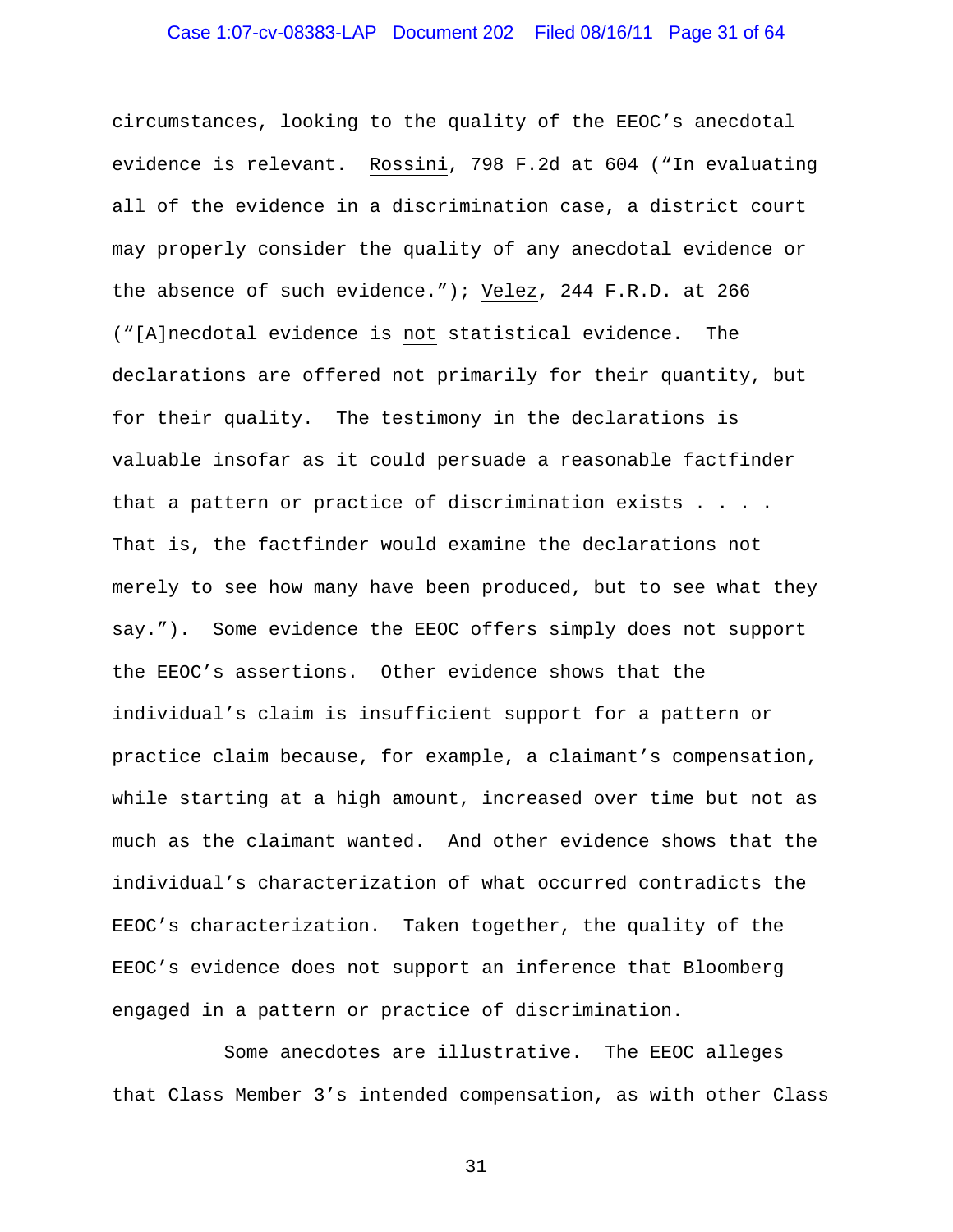Members' compensation, "repeatedly decreased, her base salary repeatedly remained flat, and her number of [EECs] repeatedly decreased or stayed flat" after Bloomberg became aware of her pregnancy. (Bloomberg Reply R.56.1 ¶ 123.) However, since 2001, when she announced her pregnancy, her total intended compensation was as follows: \$219,534 in 2001, \$221,529 in 2002, \$244,677 in 2003, \$292,240 in 2004, \$294,318 in 2005, \$284,626 in 2006, \$318,760 in 2007, and \$304,187 in 2008. (Id.; Golden Decl. Ex. 92.) Both sides cite to the same documentary evidence in support of their assertions about the amount of Class Member 3's intended compensation, so there is no dispute about source facts. Based on this evidence, a reasonable jury could not reconcile the numbers with EEOC's claim. Indeed, Class Member 3 enjoyed increases in compensation every year but two between 2001 and 2008; her compensation, which began at a healthy level, steadily rose; and both decreases were for less than 5% of the prior year's compensation. Class Member 3 also testified that she "can state multiple examples where either I was promoted when I returned from maternity leave or actually promoted whilst either trying to be pregnant or actually [was] pregnant." (Bloomberg Reply R.56.1 ¶ 123.) She was in fact promoted one time while on maternity leave and another time when Bloomberg knew she was undergoing treatment for in vitro fertilization. (Id.)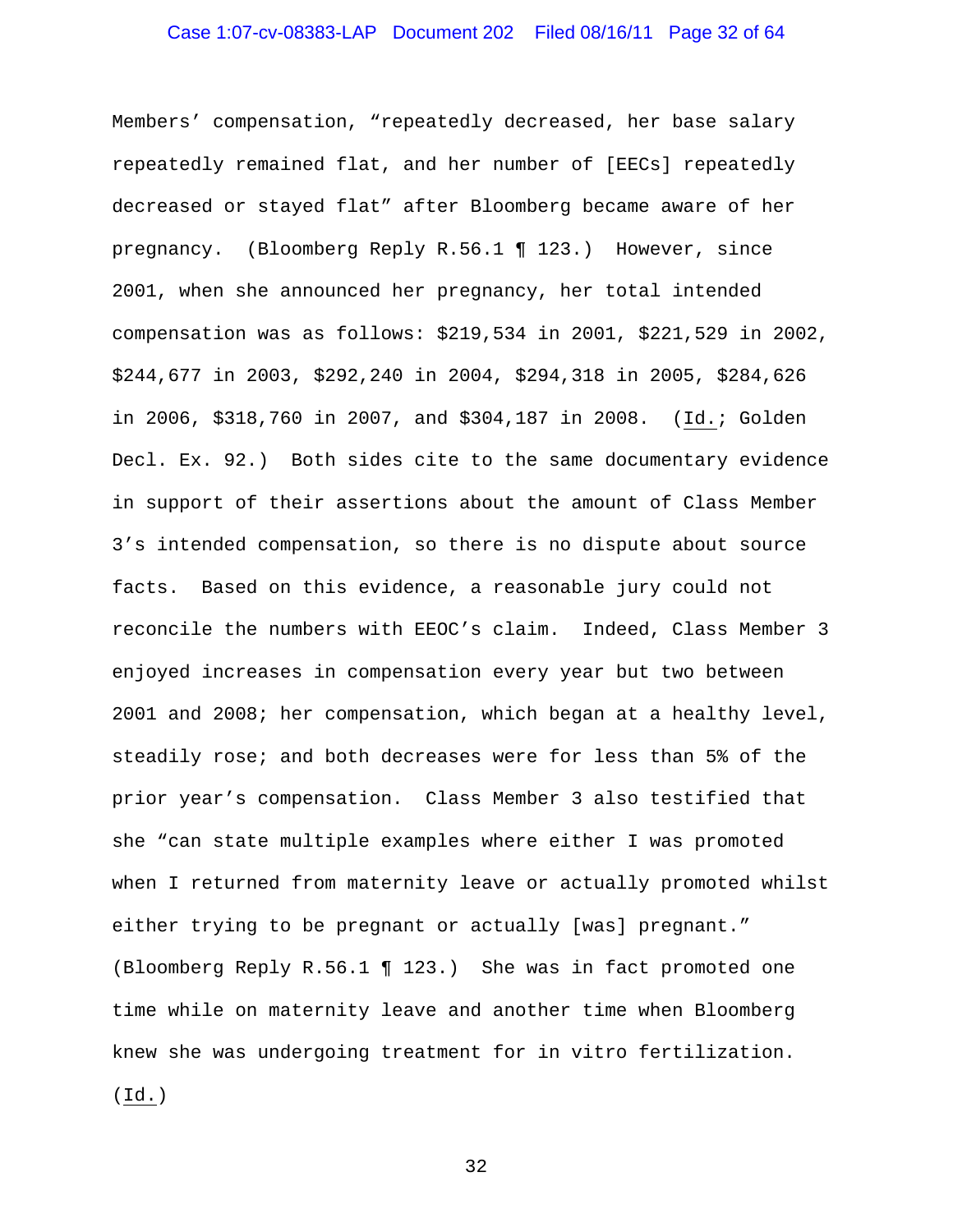Similarly, EEOC's claim on behalf of Claimant 20 is not probative. Claimant 20, a Senior Software Engineer, took two maternity leaves, one in 2005 and one in 2007. (Id. ¶ 122b; Golden Decl. Ex. 76, at 3.) The EEOC claims that after she took these leaves, "her base salary repeatedly remained flat, and her total intended compensation repeatedly decreased." (Bloomberg Reply R.56.1 ¶ 122b.) However, her base salary increased from \$110,000 in 2004 (the year before her first leave) to \$127,500 in 2008 with three increases and no decreases. (Golden Decl. Ex. 76, at 1.) Her total intended EEC grants were \$32,433 in 2004, \$34,263 in 2005, \$29,338 in 2006, \$32,582 in 2007, and \$37,792 in 2008. (Id. at 2.) Thus, her total intended compensation decreased once, in 2006, and the decrease was slight. In 2005 and 2007, years in which she took maternity leave, her compensation increased. The fact that she may have wanted to be paid more amounts to a disagreement with Bloomberg's business decisions. Moreover, although the EEOC claims she was "a consistently strong performer," her performance reviews are mostly "3s" (of 5) meaning she "meets and occasionally exceeds expectations for the role." (Golden Decl. Ex. 58, at 1.) A reasonable jury could not find that this claimant is evidence of a pattern of discrimination.

 Other examples come from the EEOC's claims of demotions. The EEOC claims that Class Member 4 was "transferred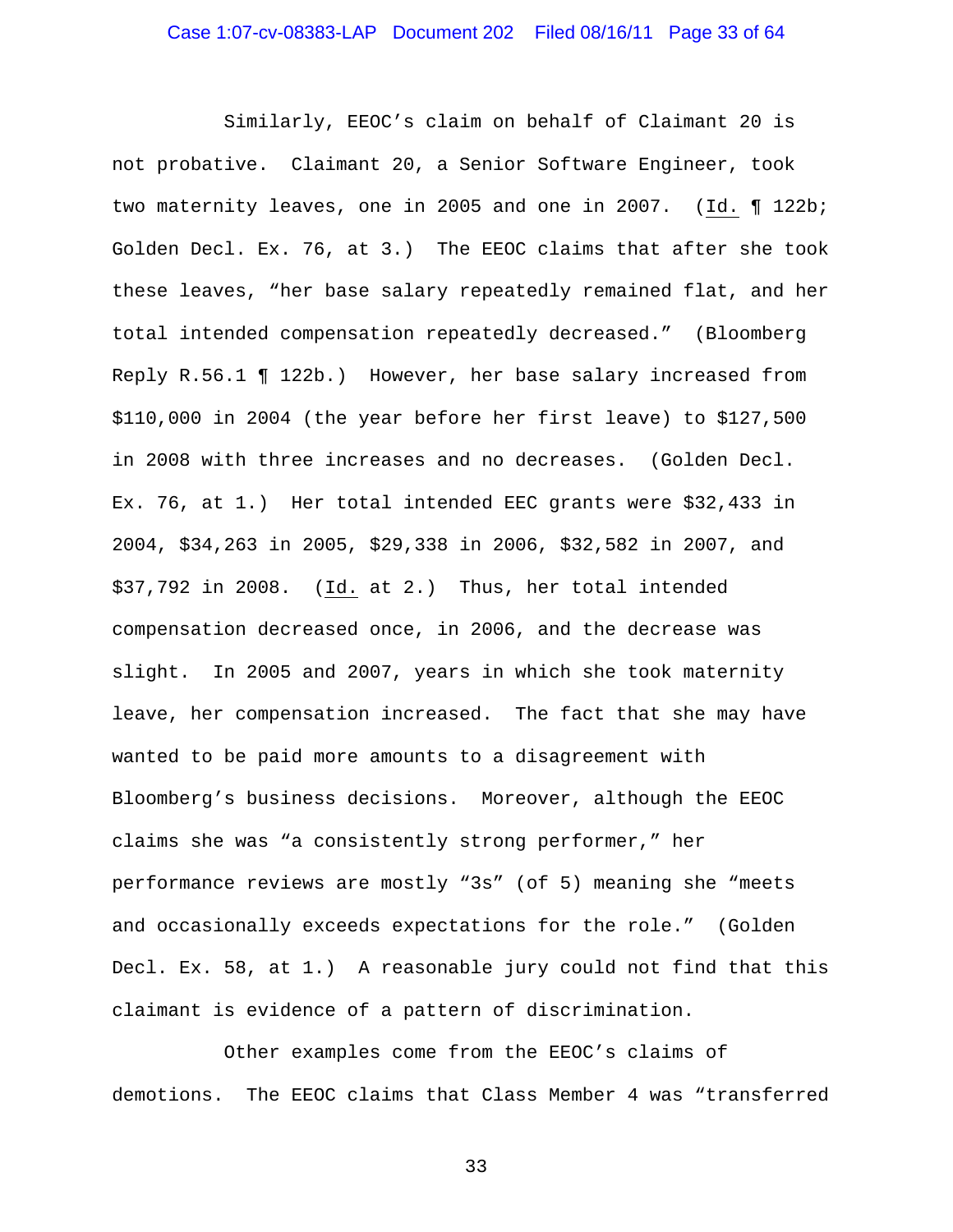# Case 1:07-cv-08383-LAP Document 202 Filed 08/16/11 Page 34 of 64

from Trading Systems Manager to Core Terminal Sales Manager and within three months of assuming that role, [Max] Lennington and [CEO Lex] Fenwick demoted her to Relationship Manager, a position with no direct reports, and assigned her largest male clients to male subordinates" after she took her second maternity leave. (Bloomberg Reply R.56.1 ¶ 135.) However, she viewed her move to Core Terminal Sales Manager to be "a good one" because her "responsibility for a dollar volume" of sales increased significantly, and she "was responsible for a lot more of [Bloomberg's] core revenue." (Golden Decl. Ex. 43, at 139- 40.) Likewise, she viewed her move to Relationship Manager as a "promotion" because the one client she dealt with was "one of the largest and one of the reasons a lot of financial institutions didn't crumble." (Id. at 140-41.) She said that Bloomberg has "been very good to me," that she "had an amazing experience there," and that she has "had excellent experiences as a working mother at Bloomberg." (Id. at 168, 180.) Her total intended compensation increased every year between 2003 and 2008, moving from \$173,135 to \$463,980. (Bloomberg Reply R.56.1 ¶ 135.) Similarly, the EEOC makes a claim on behalf of claimant Jill Patricot. She was promoted when decision makers were aware of her pregnancy, but she was then removed from that position when she insisted on leaving work at 4:45 p.m., before her peers in the group and after she was asked to stay until at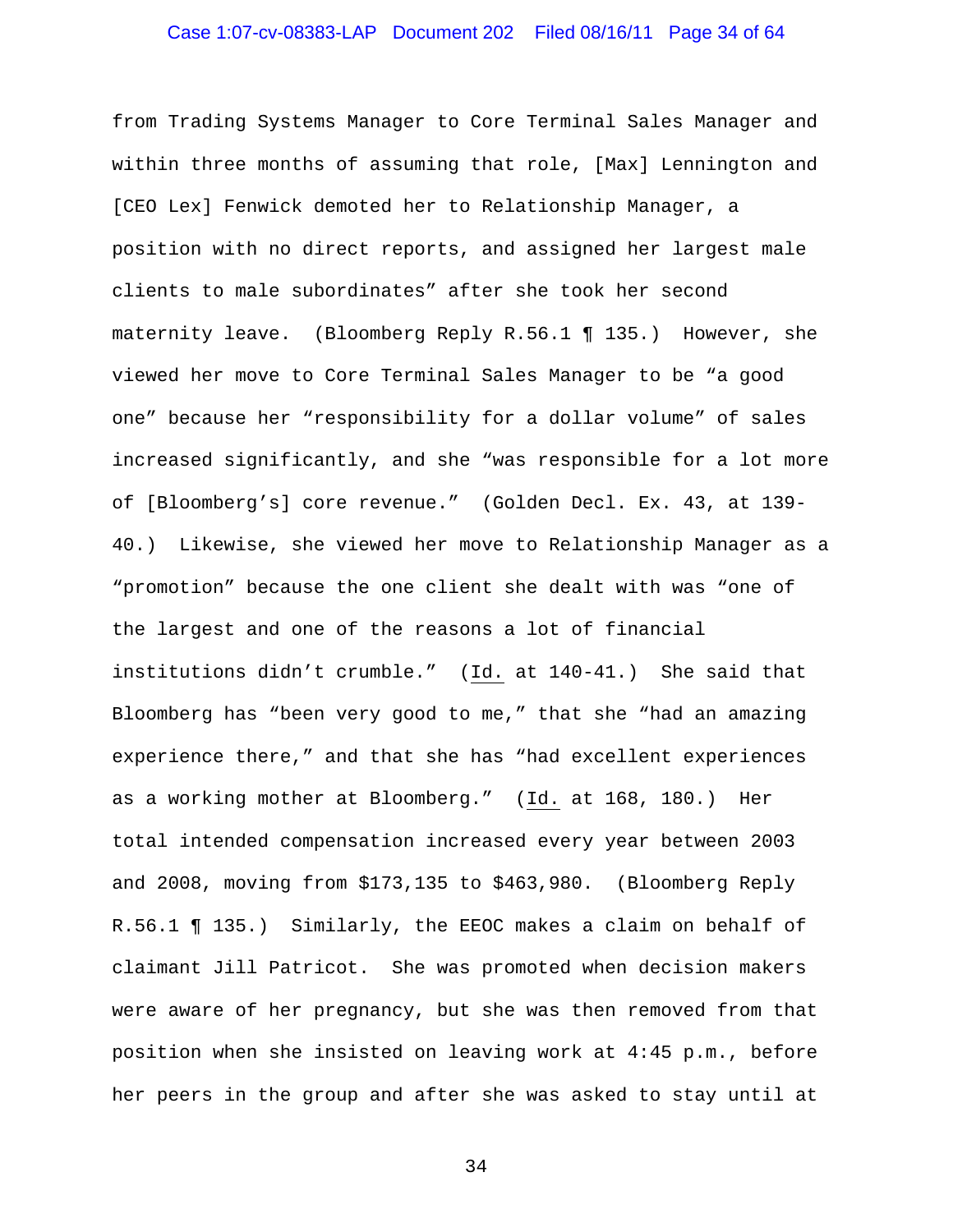least 5:30 p.m. (Golden Decl. Ex. 40, at 69-70, 80, 278-79.) And the EEOC alleges that Claimant 33 was demoted after returning from maternity leave, but she testified that she changed positions because her new role needed a strong manager, that she managed 17 as opposed to 20-25 people, that she continued to report to the Global Head of HR, and that she regularly interacted with Bloomberg's chairman and a founding partner. (Bloomberg Reply R.56.1 ¶ 131.) She took maternity leave from September 2003 to February 2004, and her intended compensation was \$173,228 in 2003, \$222,086 in 2004, \$242,926 in 2005, and \$250,486 in 2006. (Id.) No jury could view this evidence as supporting the allegation that Bloomberg engaged in a regular practice of discrimination.

 Another example is claimant Caroline Wagner. The EEOC claims she thought a transfer from New York to San Francisco would have been a "great opportunity for . . . career advancement," but only men were granted a transfer. (EEOC R.56.1 ¶ 143.) The EEOC claims that her manager, a man, denied the transfer because he did not want any "fucking pregnant bitches" in San Francisco. (Id.) While these allegations appear to make a claim, the evidence tells a different tale. The manager's comment is inadmissible hearsay because it is offered by way of the testimony of the claimant's coworker who did not have managerial authority over the claimant. See supra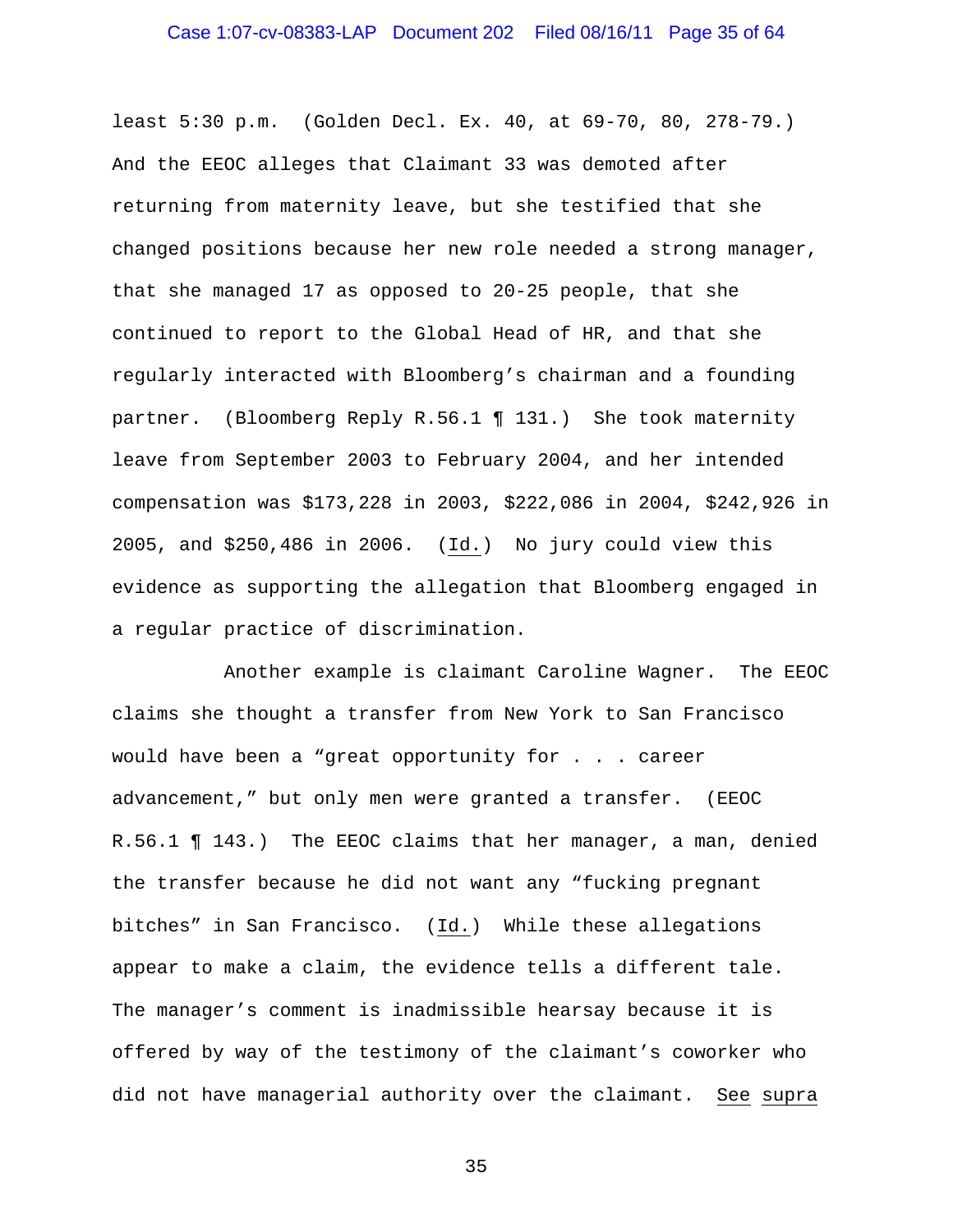# Case 1:07-cv-08383-LAP Document 202 Filed 08/16/11 Page 36 of 64

note 6 (not considering double-layer hearsay); Adams Decl. Ex. 2, at 25-29 (coworker relating alleged statement). The Court thus does not consider the statement. The EEOC points to no evidence other than its own assertion that "only men were granted the transfer" to San Francisco. (EEOC R.56.1 ¶ 143.) A lawyer's assertion is not evidence. Therefore, there is no basis to impute discrimination in this anecdote. Moreover, Bloomberg supported the claimant's visa application to move from London to New York prior to her request to move to San Francisco. (Adams Decl. Ex. 315 (Bloomberg's letter to immigration authorities in support of visa).) This anecdote seems to express the claimant's disappointment with Bloomberg's business decision, but it offers no evidence of discrimination. A reasonable jury thus could not conclude that Bloomberg engaged in a pattern of discrimination based on this anecdote.

 Similarly, the EEOC's assemblage of evidence in support of its assertion that managers regularly questioned female employees' commitment to the job (EEOC R.56.1 ¶ 89) is unsupported by the record. For example, one Class Member who worked from home on Mondays to take care of her children felt discriminated against when her manager made an offhand remark that the employee was not going to be in on Monday because she was busy "growing her gardens" (meaning her children). (Adams Decl. Ex. 33, at 106-07.) While that single comment may have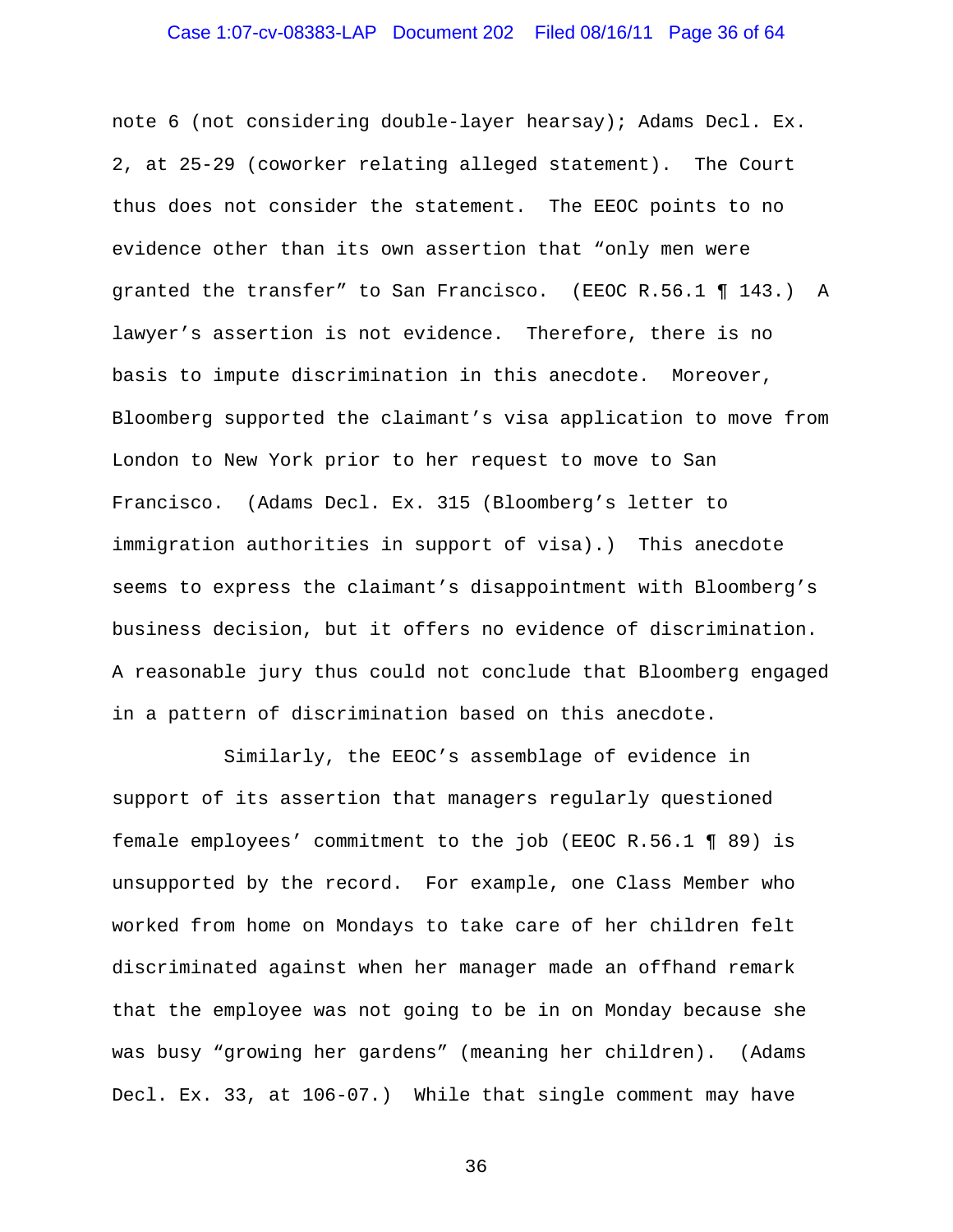# Case 1:07-cv-08383-LAP Document 202 Filed 08/16/11 Page 37 of 64

been rude or impolitic, the EEOC is not prosecuting a hostile work environment claim here. The Class Member later stated that she felt like she "wasn't doing what [she] used to do" and was not attending committee meetings scheduled to accommodate the Asia-Pacific or European regions (meaning they were scheduled very late or very early in the workday). (Id. at 228-29.) However, her manager said that she was a "new mom" and did not "have to attend these meetings" to accommodate her schedule. (Id. at 229-30.) A reasonable jury cannot conclude that accommodating her schedule is evidence of a pattern of discrimination at Bloomberg, even if this employee felt that certain comments made to her were gauche or, indeed, individual instances of discrimination. Likewise, a pregnant employee was told to go home before noon when she had morning sickness, even though she may not have been finished with her day's tasks (she started working at 3:30 a.m.). (Id. Ex. 74, at 87-92.) She wanted to go home, though she said she could have continued working, and her manager was being accommodating in allowing her to leave. (Id.) Another female employee was asked if her "head was in the game at work instead of at home" after her performance reviews decreased following the birth of her child. (Adams Decl. Ex. 123, at 63.) She said her head was at work but then said that her statement was not entirely accurate because she was "a different person" being a mother. (Id. at 65.) She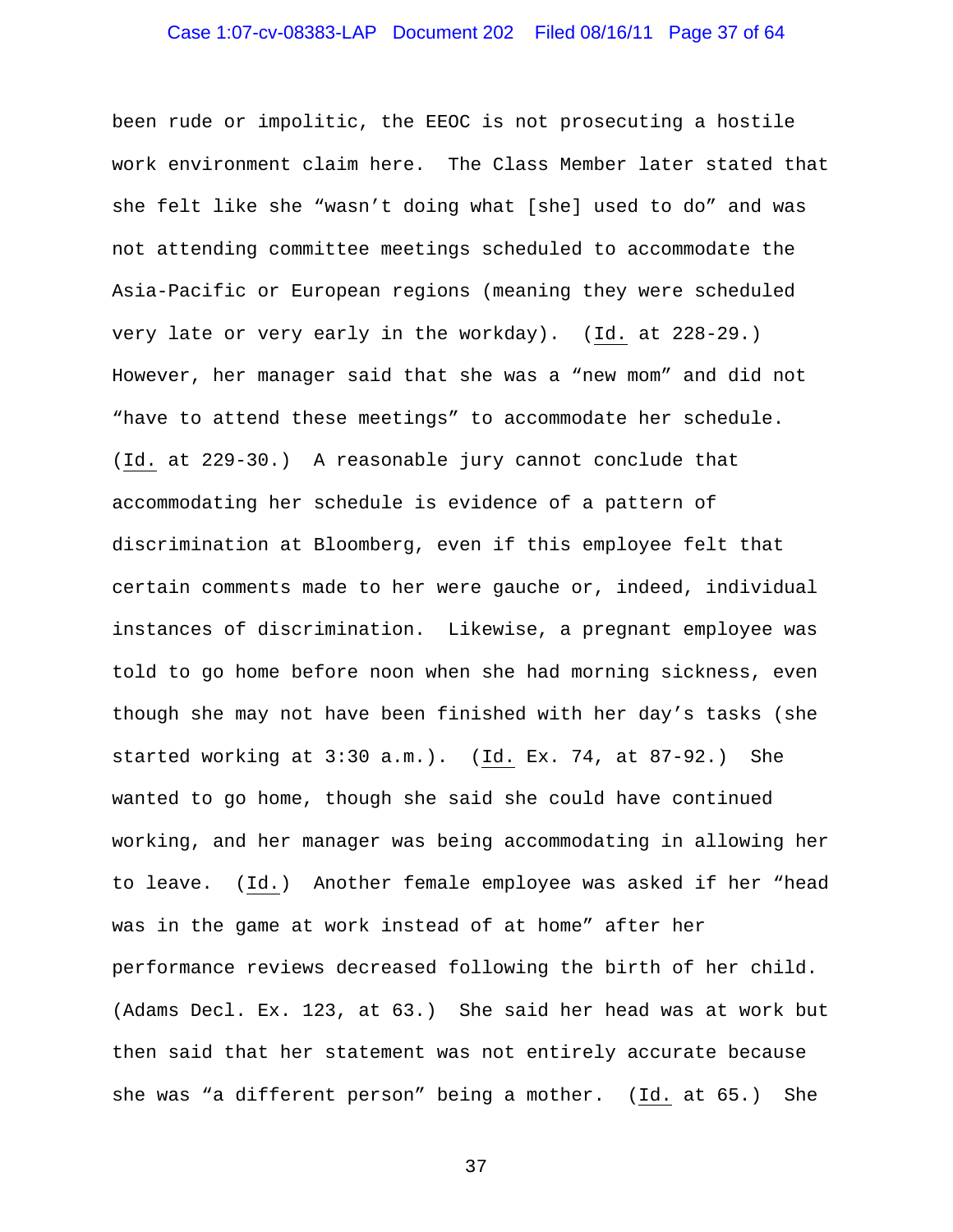# Case 1:07-cv-08383-LAP Document 202 Filed 08/16/11 Page 38 of 64

maintained her motherhood did not affect her performance. (Id.) A reasonable jury cannot conclude that this is evidence of a pattern of discrimination or widespread belief that women were not dedicated at Bloomberg. A statement in one situation involving decreased performance following the birth of a child does not indicate a standard operating procedure of discrimination. A reasonable jury cannot conclude that these anecdotes are evidence of a pattern of discrimination or widespread belief that women were not dedicated at Bloomberg.

 One last anecdote further illustrates the case the EEOC presents. The EEOC states that a manager responded to a claimant's request about travel requirements for a higher-level position by assuming she was asking because she had a child. (EEOC R.56.1 ¶ 87.) The EEOC then says the manager stated that if the claimant "want[s] to be the nine to five . . . mom that was home making dinner every night, that wasn't going to happen." (Id.) However, no evidence suggests that the manger said the above; the claimant characterized the manager's response that way. (Golden Decl. Ex. 14, at 56.) Moreover, the claimant said that she asked so as to be able to make decisions about her job jointly with her husband and was happy to be able to sit down with the manager to understand what was required in the position. She said she received "good information" she could use to discuss applying for the position with her husband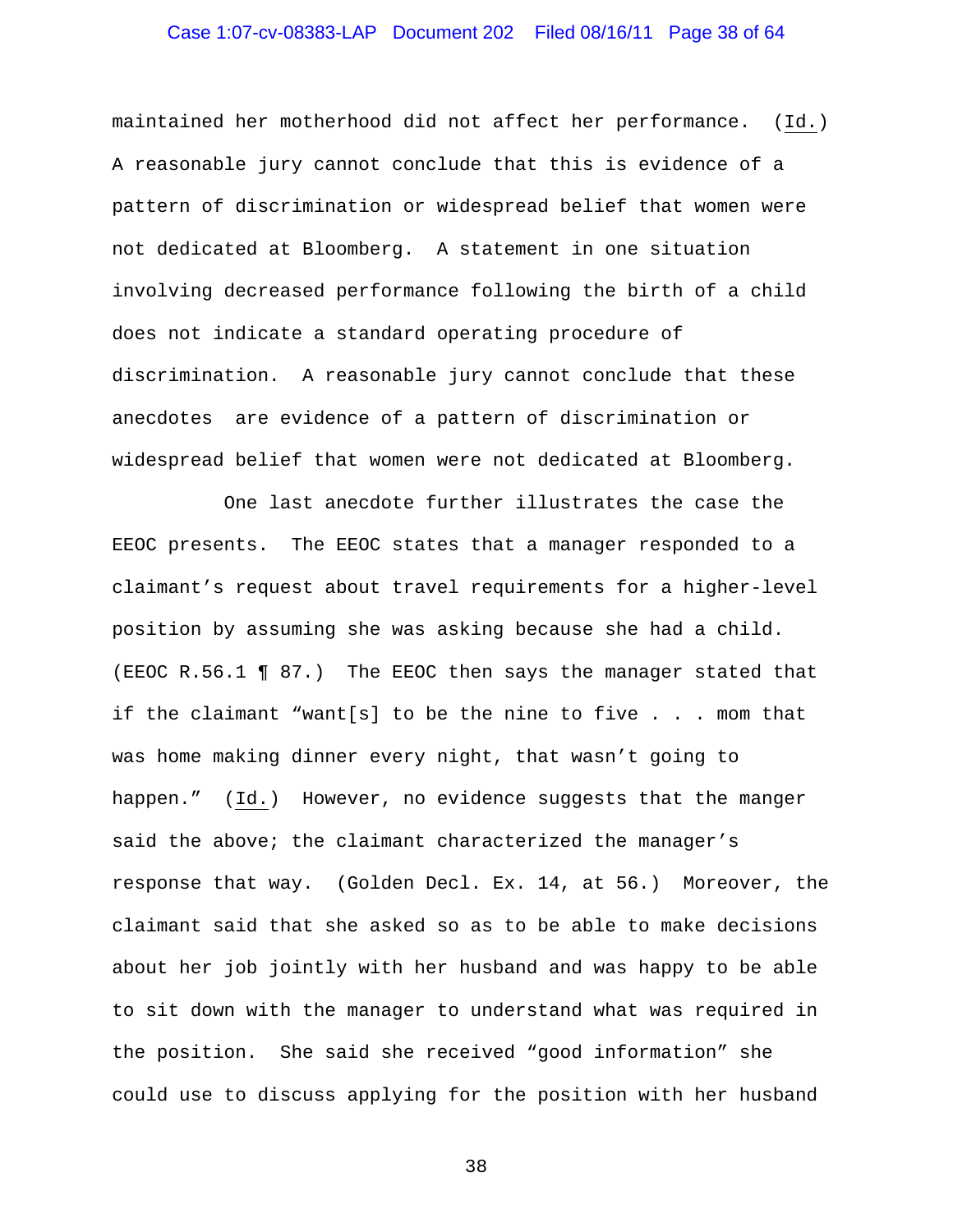# Case 1:07-cv-08383-LAP Document 202 Filed 08/16/11 Page 39 of 64

and that she could use the information in making her career and family plans. (Id. at 55-57.) This evidence is not probative of any policy of discrimination at Bloomberg; instead, it demonstrates that Bloomberg shared truthful information about what was expected of employees in that position so they could make their own career decisions, irrespective of their gender.

 Even viewing the record in favor of the EEOC, the quality of EEOC's assemblage of evidence is not the sort courts have found to be sufficient evidence of a pattern of discrimination. When the EEOC must present evidence that Bloomberg engaged in a "standard operating procedure" of discrimination, Teamsters, 431 U.S. at 336, evidence that does not support the EEOC's assertions, evidence based on complaints with the demands placed on everyone at the company, and evidence of run-of-the-mill employment disputes (such as quibbles with the amount of increases in pay or promotion opportunities) does not suffice. Whether every decision made satisfied the desires of each claimant is not the subject of discrimination law. Evidence of a regular policy of discrimination must be adduced. The EEOC has produced significant documentation in this case, but the Court finds the quality of this evidence to be at best a mixed bag, as illustrated above. When relying solely on anecdotal evidence to make out a pattern or practice claim, the EEOC's evidence must be "correspondingly stronger." In re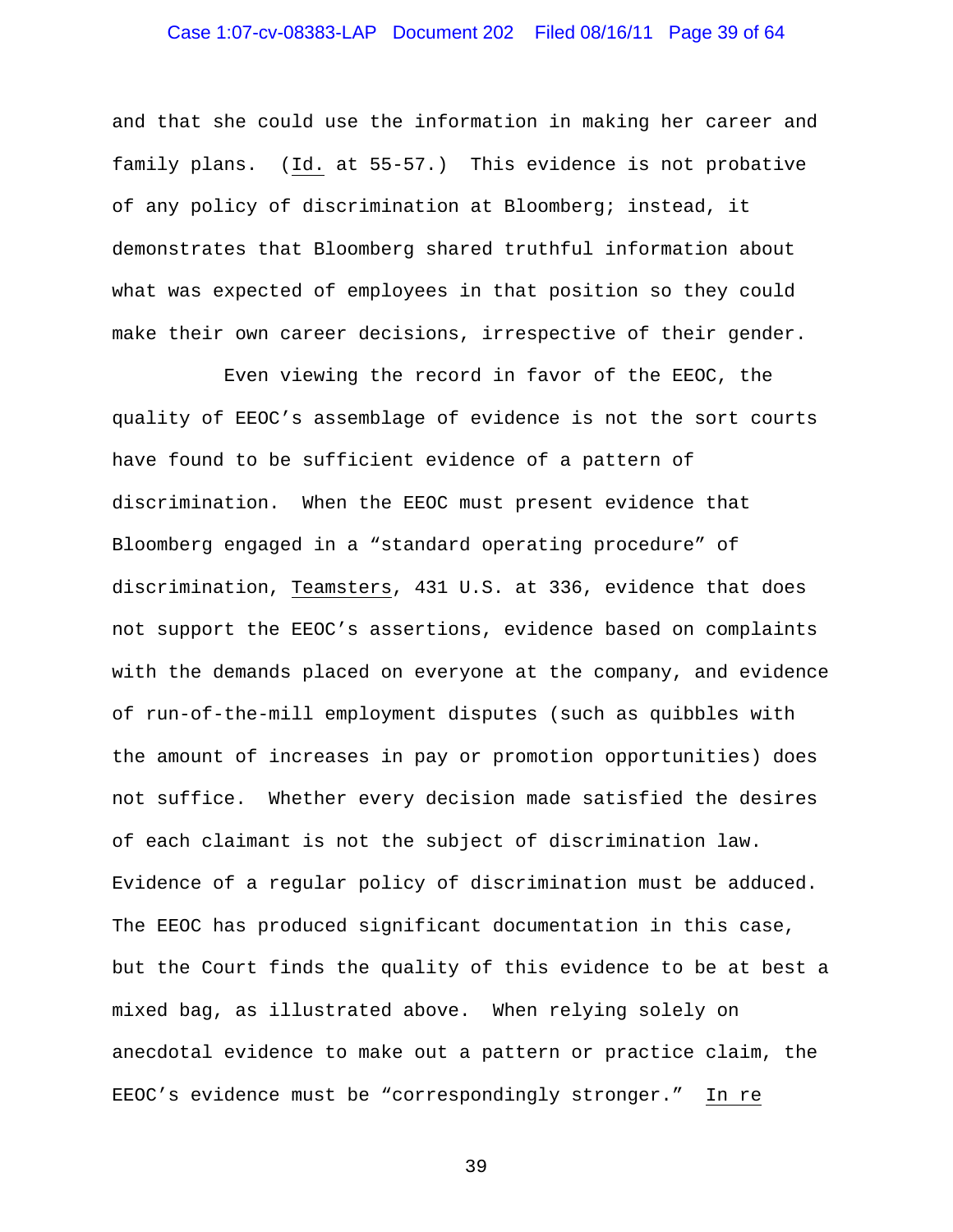# Case 1:07-cv-08383-LAP Document 202 Filed 08/16/11 Page 40 of 64

Xerox, 850 F. Supp. at 1085; see King, 960 F.2d at 624. This is all the more true in this case, where the discrimination claims involve professional personnel with relatively autonomous job functions, softer skills, and management that relies on individual and judgment-based reviews for making personnel decisions. See Ellis v. Elgin Riverboat Resort, 217 F.R.D. 415, 424 (N.D. Ill. 2003) ("[A] decentralized hiring procedure, which allows decisionmakers to consider subjective factors, supports individual claims of discrimination but cuts against the assertion that an employer engages in a pattern or practice of discriminatory hiring as a standard operating procedure.").

 In contrast to this case, courts have allowed claims to proceed when the amount of anecdotal evidence presented is small, but the severity of the anecdotes compensates for the numerical deficiency by being highly probative. Cf. Velez, 244 F.R.D. at 266-67 (finding that direct statements denying raises because of maternity leave, encouraging an employee to get an abortion, and urging employees not to get pregnant, among other things, persuasive anecdotal evidence); EEOC v. Scolari Warehouse Mkts., Inc., 488 F. Supp. 2d 1117, 1131-32 (D. Nev. 2007) (finding that several "quite severe" vulgar and explicit comments by managers to employees are sufficient to state a pattern or practice claim). The EEOC has not adduced evidence of egregious or "quite severe" conduct that, in light of the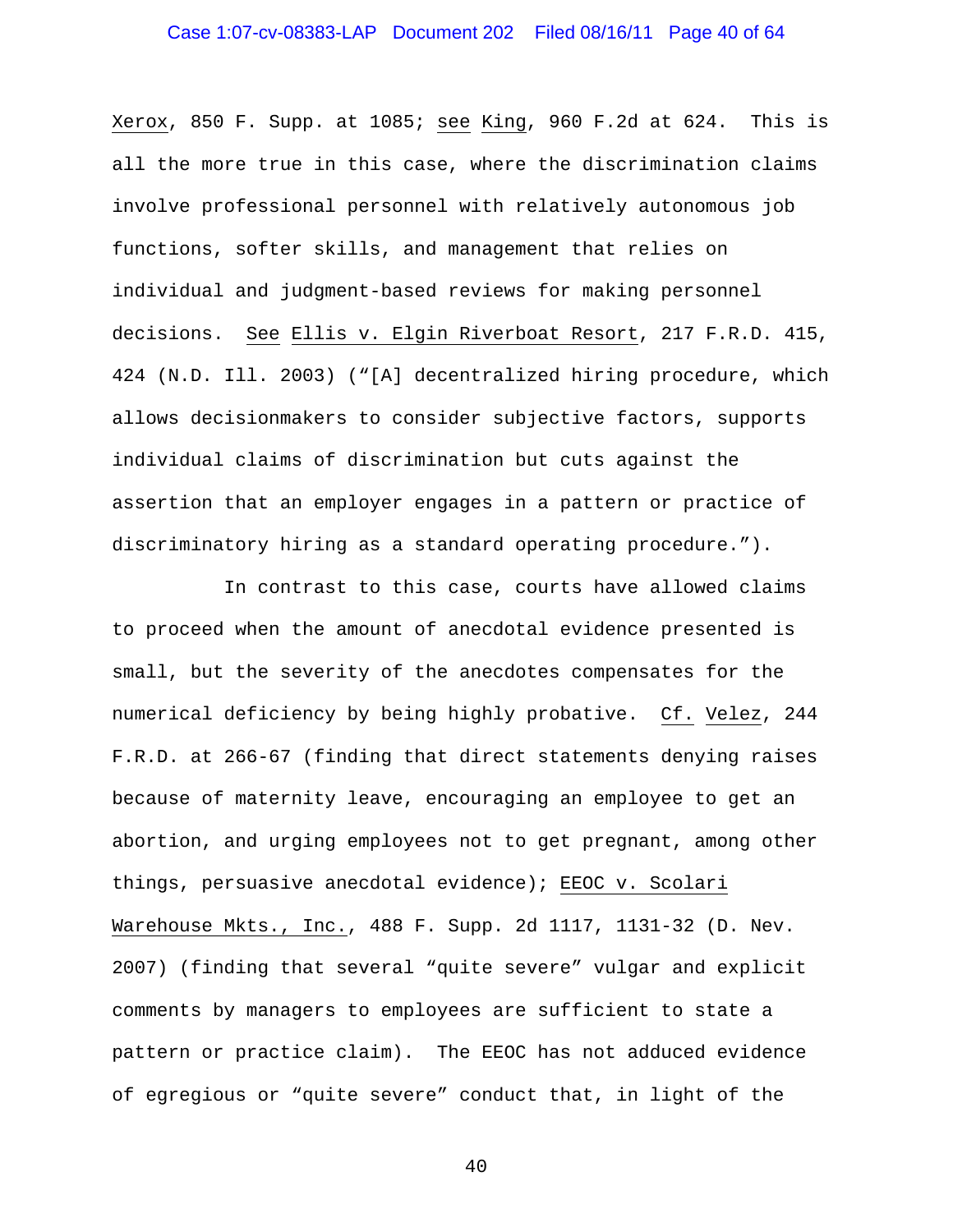# Case 1:07-cv-08383-LAP Document 202 Filed 08/16/11 Page 41 of 64

lack of any statistical evidence and the relatively small sample of women who fall within the class, might make a stronger showing of a pattern or practice of discrimination than the evidence produced here. See Scolari Warehouse Mkts., 488 F. Supp. 2d at 1131; In re Xerox, 850 F. Supp. at 1085; see also Sorlucco v. N.Y.C. Police Dep't, 971 F.2d 864, 873 (2d Cir. 1992) (relying in part on "egregious" conduct to support Monell claim). Any instances of alleged individual discrimination here, while not insignificant, do not rise to the level of egregious conduct that would tip the balance in favor of imputing a pattern or practice of discrimination to Bloomberg based on, at best, a mixed record and small number of anecdotes of possible discrimination.

 Here, much of the evidence appears to be the EEOC's claims that individuals were unhappy with the amount of a raise or unhappy with a denial of a transfer or unhappy about not receiving a promotion. The EEOC says these plaints are due to discrimination. But, in many instances, the facts do not support an inference of discrimination: Class Members were paid well, received increases in compensation (even after taking maternity leave), were promoted, and the like, even after their pregnancies. "A court must be wary of a claim that the true color of a forest is better revealed by reptiles hidden in the weeds than by the foliage of countless freestanding trees."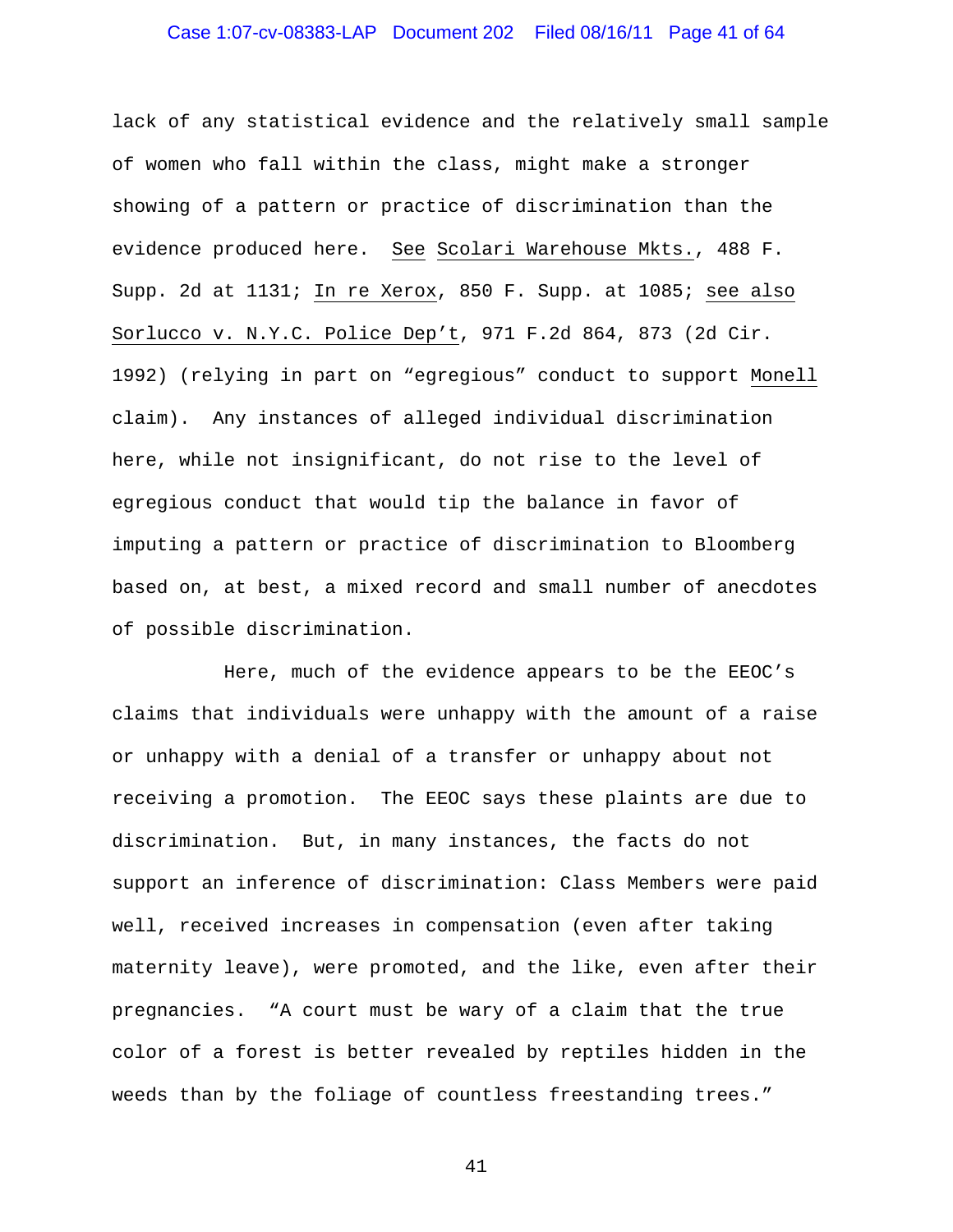NAACP v. Claiborne Hardware Co., 458 U.S. 886, 934 (1982). The EEOC has not presented the quality of evidence that would allow a factfinder to infer that discrimination is Bloomberg's standard operating procedure or widespread practice.

#### iv. Summary

 To conclude: the anecdotal evidence offered is not the kind of high-quality and pervasive anecdotal evidence of a pattern or practice of discrimination other courts have relied on when faced with a complete lack of statistical evidence of discrimination. Only 12.9% of the relevant employee population at Bloomberg had a claim. The EEOC has presented no comparisons between pregnant employees and other similarly situated employees to permit an inference of a pattern of discriminatory treatment. And the quality of the EEOC's evidence is a mixed bag that does not support an inference that Bloomberg engaged in a pattern or practice of discrimination. The EEOC's anecdotal evidence on its own is insufficient to show a pattern or practice of or widespread acts of intentional discrimination.

# c. Evidence of Bias and Negative Stereotypes

 Finally, the EEOC points to evidence of bias and negative stereotypes against women to say that these statements reflect the intent of the company to perpetrate pervasive discrimination. Moreover, the EEOC argues that Bloomberg's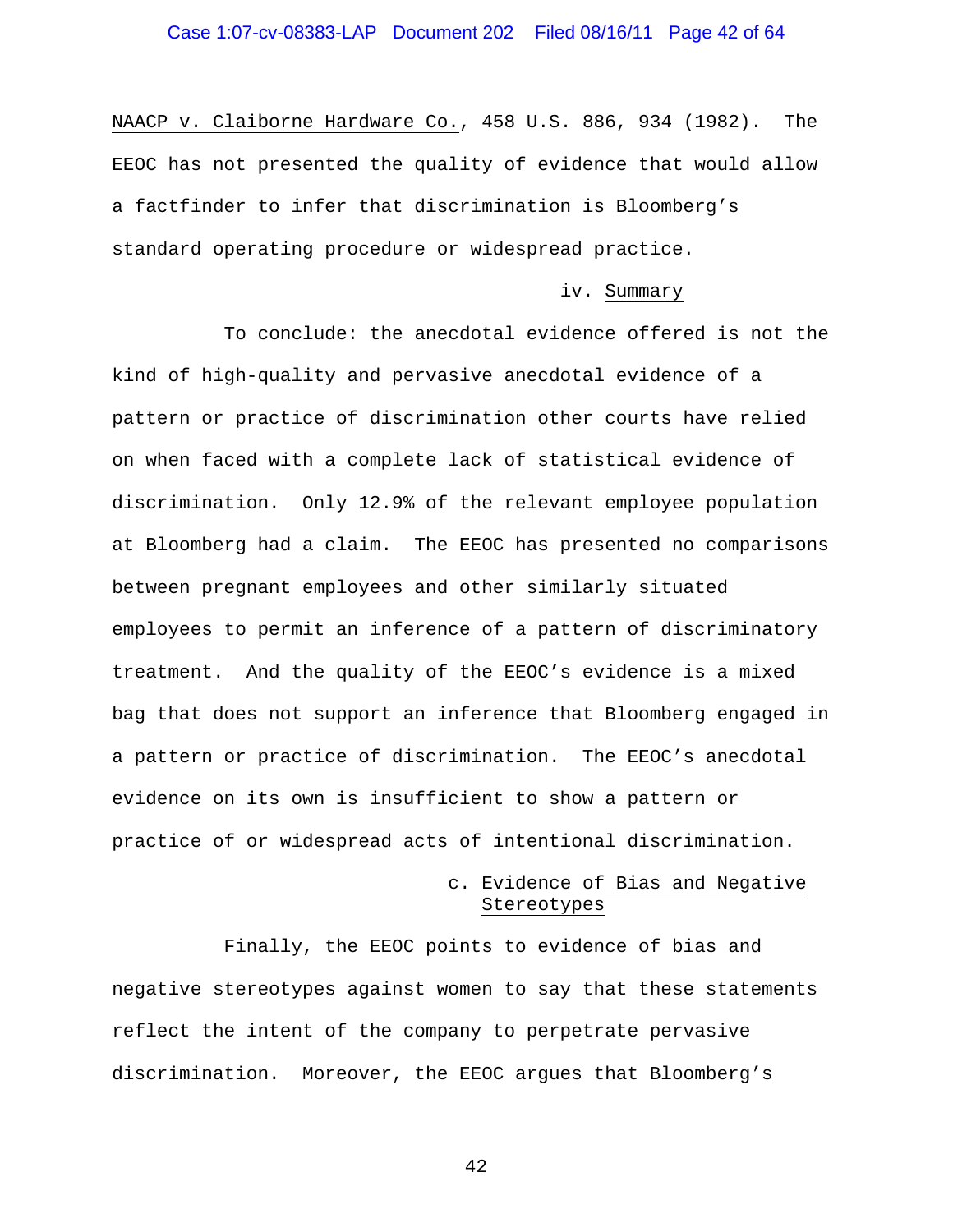# Case 1:07-cv-08383-LAP Document 202 Filed 08/16/11 Page 43 of 64

decisionmaking process is centralized and discretionary and, in combination with this alleged bias on the part of upper management, is further evidence of a policy of discrimination at Bloomberg, even if the only evidence shows that a handful of individuals made discriminatory remarks.

 While it is true that the EEOC notes several comments that are offensive or would indicate some kind of discriminatory animus (EEOC Br. at 3-7), much of this evidence is either twolayer hearsay and is not considered, see supra note 6, or does not support what the EEOC claims.

 For example, the EEOC alleges that a male manager said Class Member 2 would be his first choice as his replacement but, "given her family circumstances" (she had just had twins), he chose a male instead. (EEOC R.56.1 ¶ 86.) However, Class Member 2 said that she "told [the manager she] wouldn't want his job" because "[i]t's just too demanding. A family is more important to me. You make choices." (Golden Decl. Ex. 6, at 170.) Thus, this evidence of negative stereotypes is not evidence of discrimination. Another example the EEOC points to is that managers in the Data Group "have viewed maternity leave as 'burdensome.'" (Bloomberg Reply R.56.1 ¶ 87c.) However, the remainder of the testimony of the manager the EEOC quotes is that out of a group of about twelve people, "we had as many as five people out on maternity leave at the same time. And at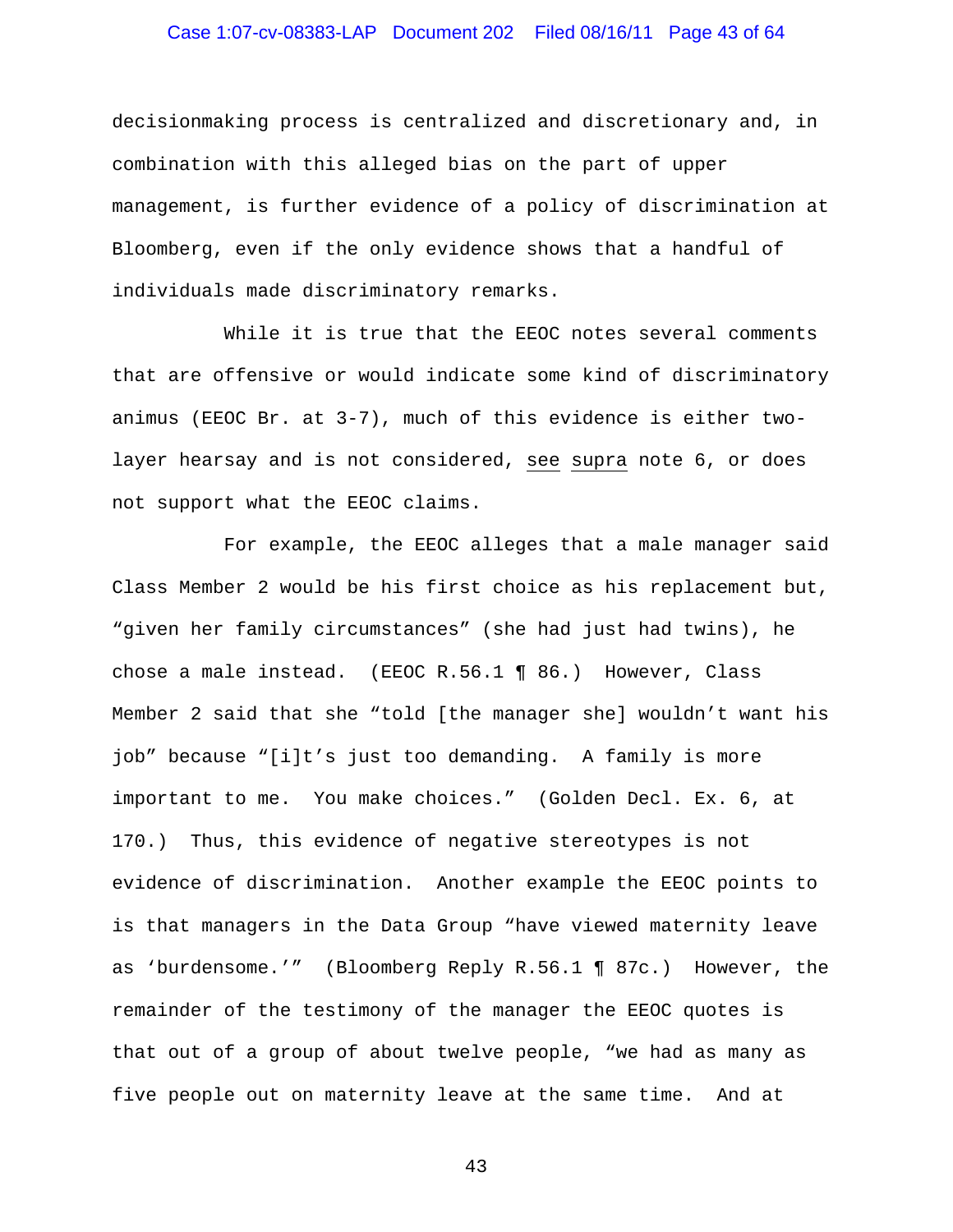#### Case 1:07-cv-08383-LAP Document 202 Filed 08/16/11 Page 44 of 64

that point, I said that was causing a burden on the group . . . . I expressed the opinion that I would like to have additional resources assigned to me to be able to help cover during those leaves so we could perform our functions better." (Id.) Again, this is not evidence of discrimination.

 After removing the hearsay and unsupported assertions, the EEOC is left with several statements from, at most, a handful of managers or executives. To be sure, the EEOC has unearthed some admissible evidence of comments that fit its description of stereotypes and bias. $11$  When Claimant 33 reported to the CEO in 2003 that the head of the News division made some negative comments about women taking paid maternity leave but then not returning to the company, the CEO said, "Well, is every fucking woman in the company having a baby or going to have a baby?" (Adams Decl. Ex. 71 at 544.) The EEOC also points to several comments from the head of the News division specifically as evidence of Bloomberg's pattern or practice of

i<br>Li

<sup>&</sup>lt;sup>11</sup> Some of the statements the EEOC points to are not relevant to pregnancy or gender discrimination. For example, a threat from a manager that he would "kill your children and burn down your house[s]" if a deadline was missed (Adams Decl. Ex. 104, at 499), has nothing to do with the type of discrimination the EEOC alleges here. It was an aggressive and crass threat, but it does not indicate that Bloomberg took adverse employment actions based on pregnancy or gender.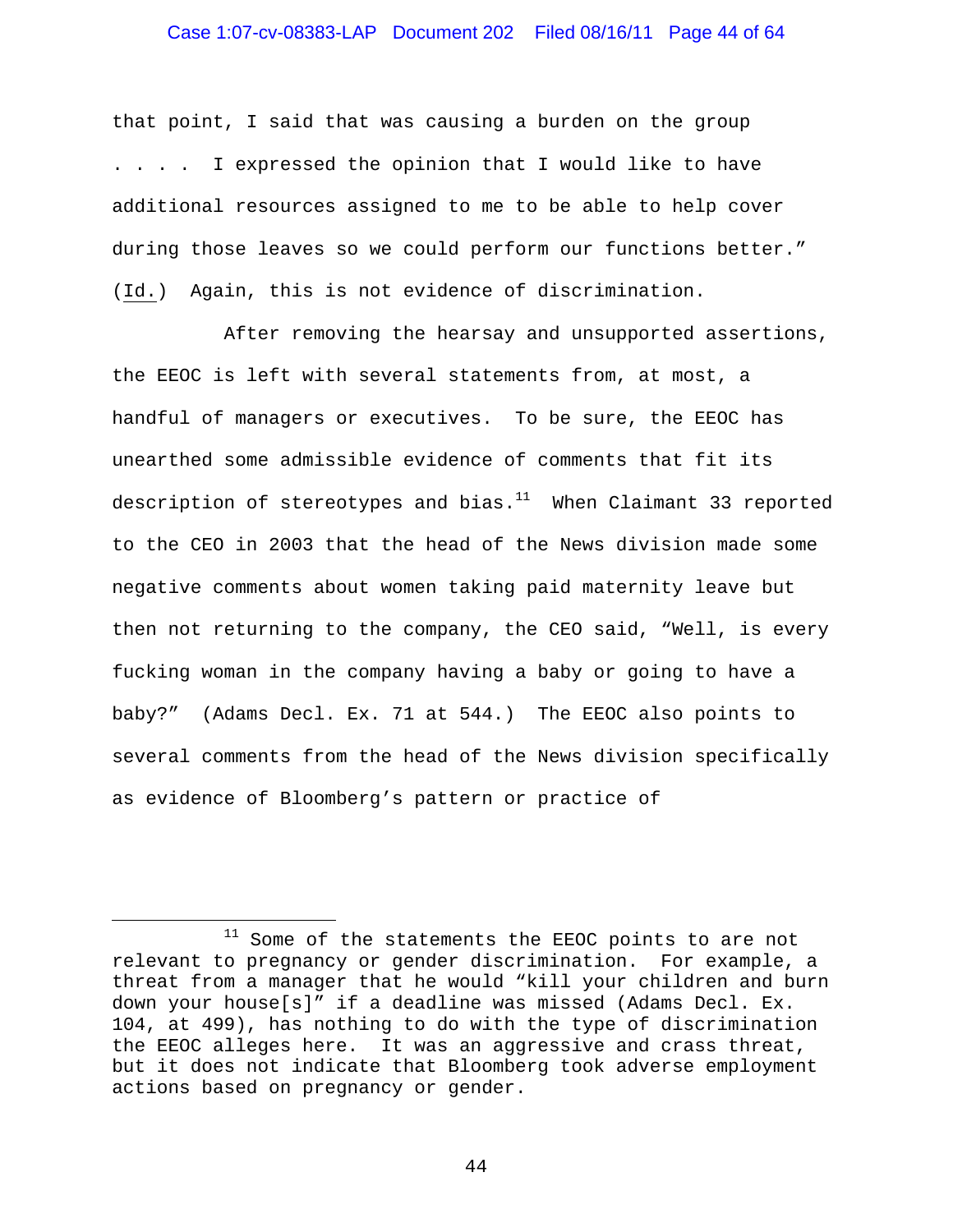discrimination.<sup>12</sup> (EEOC R.56.1  $\P\P$  88, 90.) But the number of admissible comments and supported assertions offered by the EEOC numbers around ten at most from roughly four or five individuals. (Id. ¶¶ 86-89.) In a company of 10,000, with 603 women who took maternity leave, and during a class period of nearly six years, this type of evidence does not make out a pattern or practice claim.

 With respect to the specific statements the EEOC relies upon, it is well known that "Title VII 'does not set forth a general civility code for the American workplace.'" Kaytor v. Elec. Boat Corp., 609 F.3d 537, 546 (2d Cir. 2010) (quoting Burlington N. & Santa Fe Ry. Co. v. White, 548 U.S. 53, 68 (2006)) (internal quotation marks omitted). "The mere utterance of an ethnic or racial epithet which engenders offensive feelings in an employee is not indicative of a pattern or practice of racial discrimination in violation of Title VII." Anderson v. Douglas & Lomason Co., 26 F.3d 1277, 1295 (5th Cir. 1994) (internal quotation marks omitted); see Harris v. Forklift Sys., Inc., 510 U.S. 17, 21 (1993). Importantly, the EEOC did not bring a hostile work environment claim, and it points to no actions taken on account of these statements. The extent to

i

<sup>&</sup>lt;sup>12</sup> The claimant relaying the comments from this executive on which the EEOC relies was hired by him when she was six months pregnant. (Bloomberg R.56.1 ¶ 78.)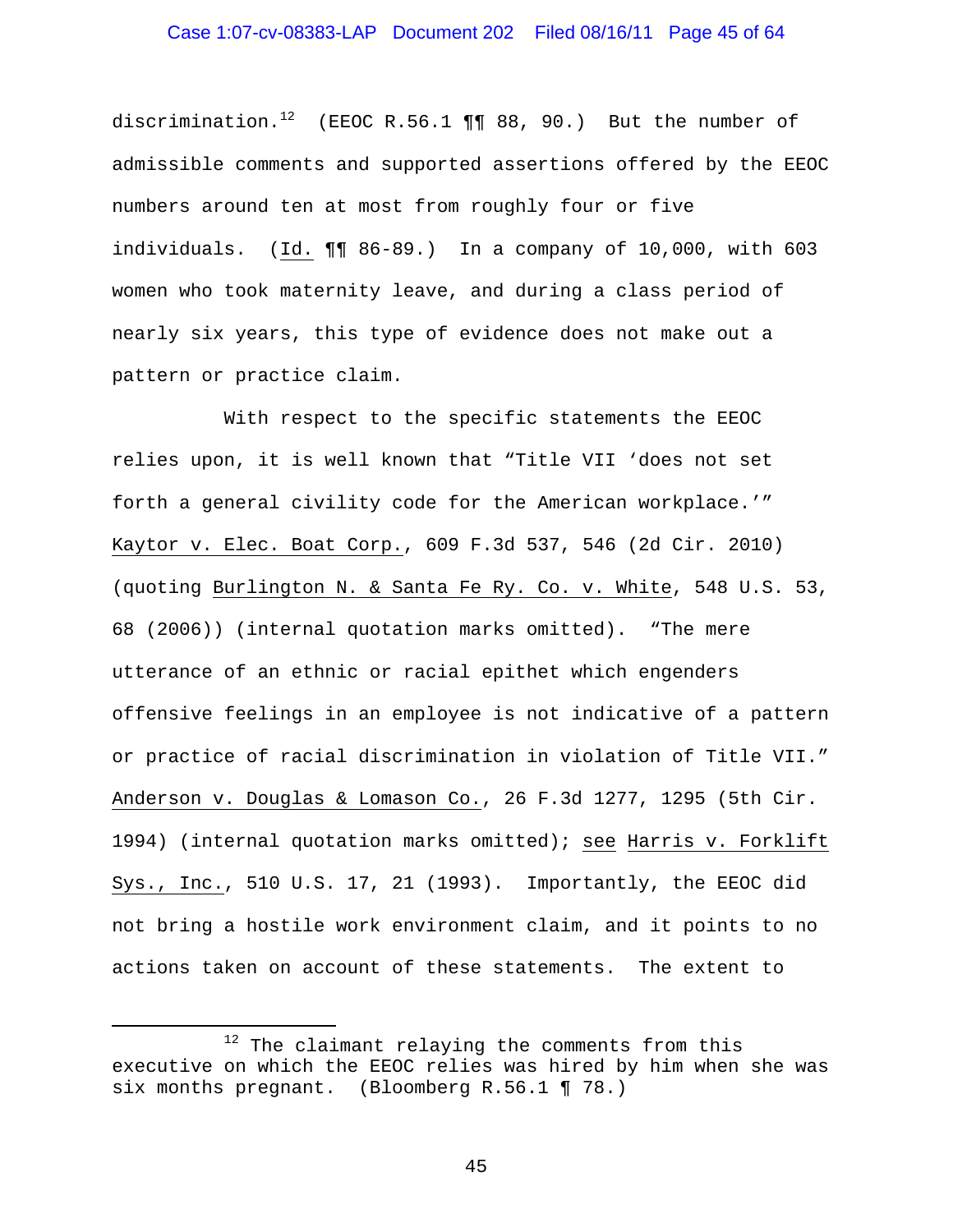# Case 1:07-cv-08383-LAP Document 202 Filed 08/16/11 Page 46 of 64

which a statement like this one evidences discrimination depends, in large part, on its relation in time and relevance to the allegedly discriminatory action. Henry v. Wyeth Pharms., Inc., 616 F.3d 134, 149 (2d Cir. 2010); Witkowich v. Gonzales, 541 F. Supp. 2d 572, 584 (S.D.N.Y. 2008) (stating that there must be "a sufficient nexus between the remark and the employment decision at issue"). Isolated remarks by a handful of executives — or one specific executive, the head of News, which EEOC focuses on heavily here  $-$  do not show that Bloomberg's standard operating procedure was to discriminate against pregnant women and mothers. See Ottaviani v. SUNY at New Paltz, 875 F.2d 365, 369, 377 (2d Cir. 1989) (affirming a district court's conclusion, in part, that "isolated incidents of discrimination were insufficient to support the class' claim of a pattern or practice of gender discrimination"); Ste. Marie, 650 F.2d at 405-07; Am. Fed'n of State, Cnty. & Mun. Emps., AFL-CIO v. Cnty. of Nassau, 799 F. Supp. 1370, 1414 (E.D.N.Y. 1992) ("[I]solated instances of sexist remarks by three County officials . . . do[] not without more establish a pattern and practice of intentional discrimination by the County."). Even if one executive was problematic, one executive's comments do not indicate a pattern or practice of discrimination in such a large organization.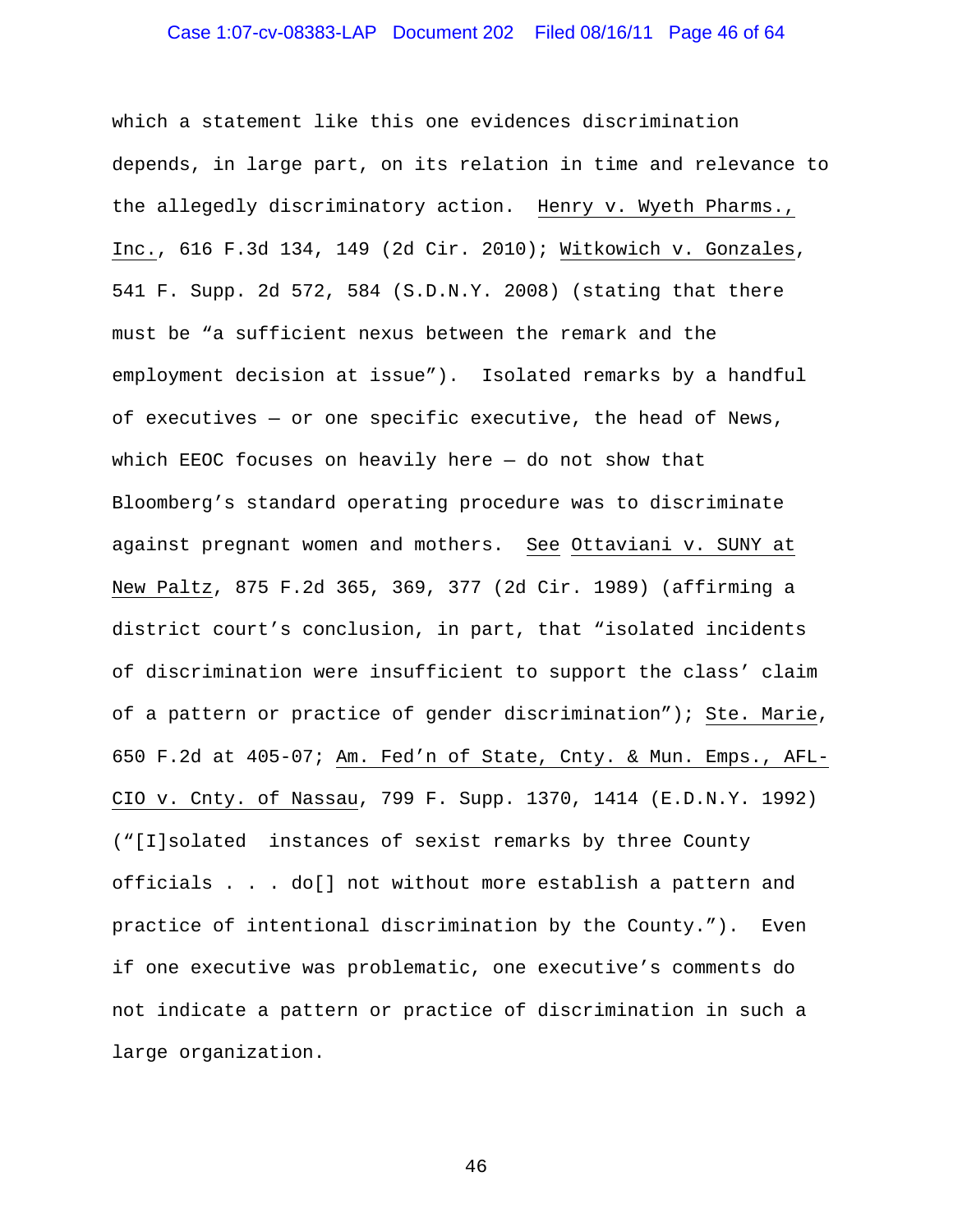Attempting to skirt this reasoning, the EEOC argues that a handful of managers made "[a]ll employment decisions throughout the entire class period and across all geography." EEOC Br. at 9. The EEOC alleges that, because employment decisionmaking power was centralized, "top business managers have kept the HR [human resources] function powerless and under their thumb." Id. at 10. On this basis, the EEOC urges the Court to consider statements by one or a handful of managers as evidence of the company's policy. The Court rejects this invitation.

 First of all, it appears from the record that lowerlevel managers made the actual decisions about promotions and compensation, and higher-level executives the EEOC focuses upon approved decisions to manage business units with a view toward the company's financial performance. (Bloomberg Reply R.56.1 ¶ 102; see EEOC R.56.1 ¶ 96.) This is hardly surprising. In a company of over 10,000 individual employees, a handful of managers could not possibly make every individualized employment determination or manage business units to the level of detail suggested by the EEOC. Instead, they focused on managing their managers and keeping the company as a whole profitable, mindful of the overall business goals of the company. The EEOC's focus on the fact that the Chairman or head of a business unit has "ultimate" authority over certain decisions states a truism.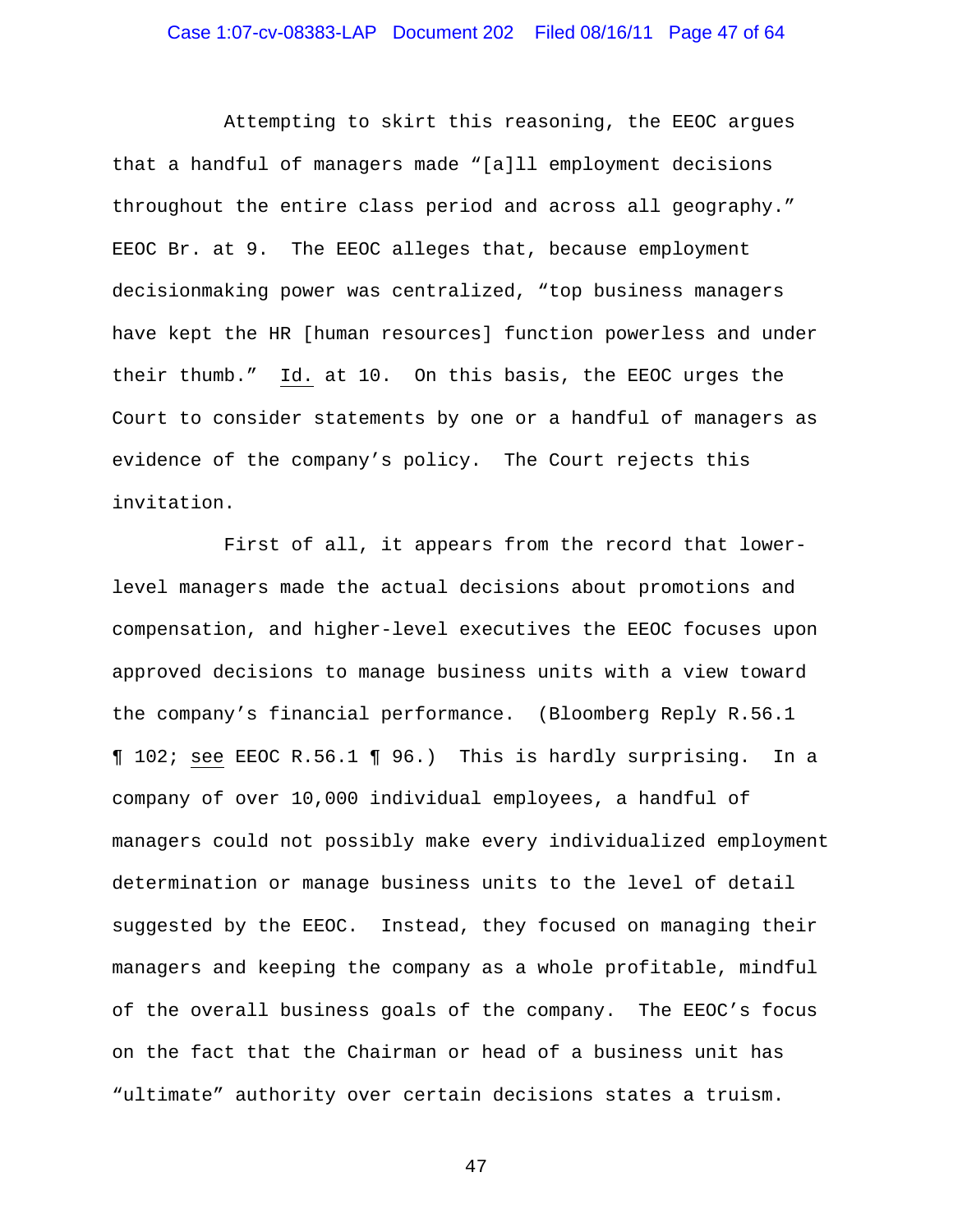# Case 1:07-cv-08383-LAP Document 202 Filed 08/16/11 Page 48 of 64

(EEOC R.56.1 ¶ 96.) The fact that the company operates with a hierarchy is not illegal. Secondly, as the Court will explain infra, if these biased managers in fact had the level of control the EEOC suggests and were "inspiring a culture of intimidation," EEOC Br. at 10, the results of their campaign to discriminate pervasively would appear in the statistics. Those results do not appear.

 In short, the EEOC's evidence of a pervasive bias and negative stereotypes fails to show what the EEOC argues. Much of the evidence is inadmissible hearsay, and other evidence does not support the EEOC's assertions. At most, the EEOC has shown some isolated remarks from a few individuals over the course of a nearly six year period in a company of over 10,000, with over 600 women who took maternity leave. Relying on a handful of individuals' statements does not amount to showing a pattern or practice of intentional discrimination.

#### d. Conclusion

 The EEOC's evidence is insufficient to make out a prima facie case for several reasons. First, the EEOC presented only anecdotal evidence and no statistical or other evidence to combine with its anecdotal evidence. This type of evidence fails to make out a pattern or practice case, especially because pattern or practice cases are characterized by a "heavy reliance" on statistics. Robinson, 267 F.3d at 158 n.5.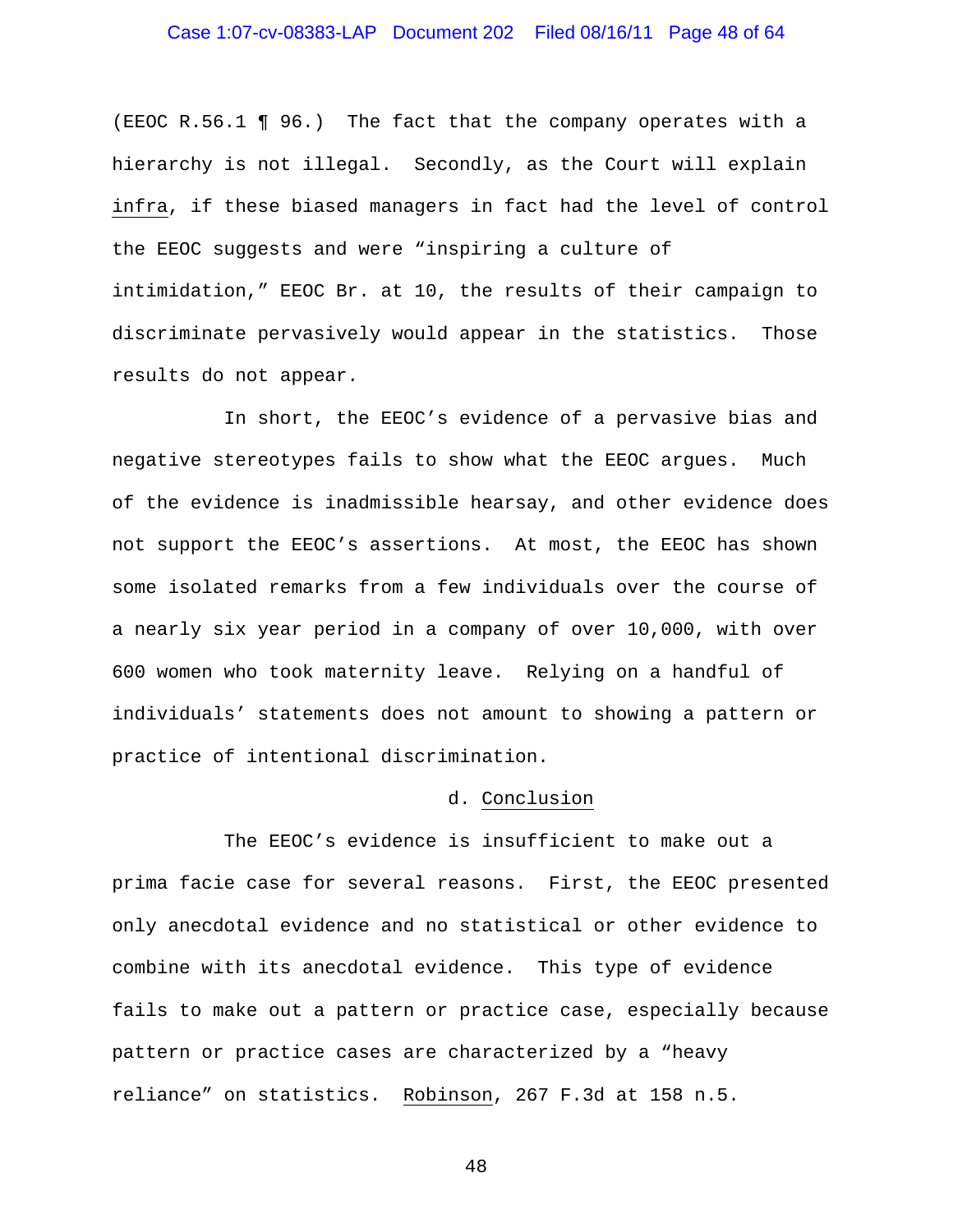# Case 1:07-cv-08383-LAP Document 202 Filed 08/16/11 Page 49 of 64

Second, the EEOC's anecdotal evidence is, on its own, insufficient. The EEOC's evidence involves only 78 claims out of a potential group of at least 603 women who took maternity leave during the nearly six-year class period. Moreover, the EEOC's evidence does not make a relevant comparison between women who took leave for pregnancy-related reasons and other employees who took leave for any reason, so an inference of discriminatory conduct cannot be drawn. Making that inference is essential to a discrimination case. And the EEOC's evidence is not the type of high-quality anecdotal evidence from which a reasonable juror can draw an inference that Bloomberg adopted a policy of discrimination — even if isolated instances of individual discrimination may have occurred — because it does not support the assertions advanced by the EEOC or otherwise provide probative evidence of a pattern or practice of discrimination. See Ste. Marie, 650 F.2d at 407 n.14 (lumping seven discrete claims together "only strengthen[s] our perception that plaintiff's evidence shows sporadic, not routine discrimination"); Republic Servs., 640 F. Supp. 2d at 1319. Third, the EEOC's evidence of a pervasive bias and negative stereotypes consists of much inflammatory hearsay combined with a handful of isolated comments from a few managers over the course of nearly six years. None of this evidence, even taken all together, is sufficient to make out a pattern or practice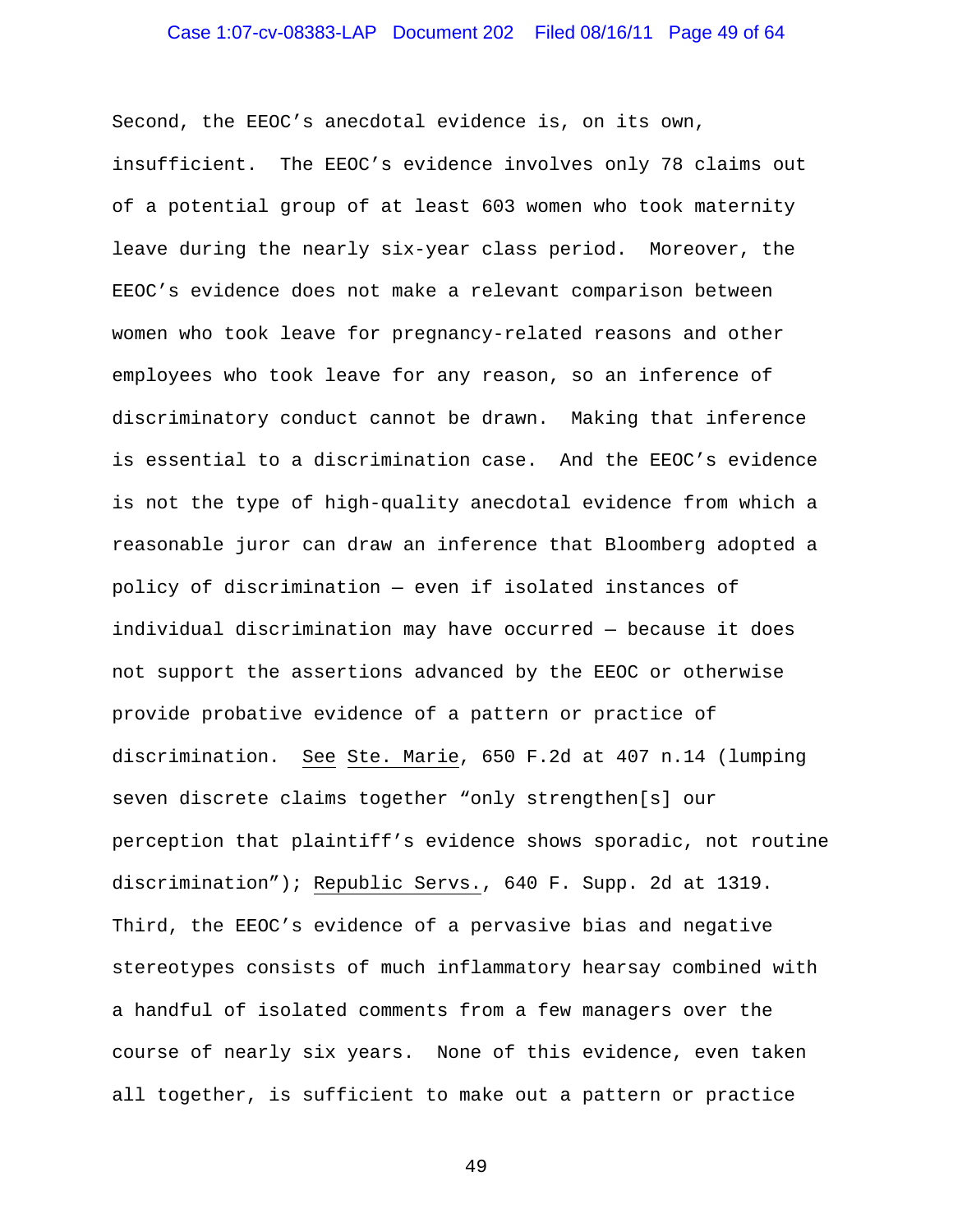# Case 1:07-cv-08383-LAP Document 202 Filed 08/16/11 Page 50 of 64

claim. At most, it shows possible instances of individual discrimination. Consequently, Bloomberg is entitled to summary judgment on the EEOC's pattern or practice claim.

#### 2. Bloomberg's Statistical Evidence

 Aside from the EEOC's own evidentiary proffer, the EEOC's case fails to survive summary judgment for another reason. Bloomberg has offered statistical evidence that disproves the EEOC's compensation- and promotion-based pattern or practice claim. Of any of the EEOC's claims, the compensation claim is the unifying theme of this lawsuit. Unlike any of the other types of claims advanced here, all but one claimant made a claim of discrimination in terms of compensation. Bloomberg has also offered statistical evidence that disproves the EEOC's promotion-based pattern or practice claim. This claim is the only other claim in this lawsuit that covers a majority of claimants (the others do not even approach a majority). Bloomberg's statistical evidence affirmatively disproves the EEOC's pattern or practice case based on either compensation or demotions, so Bloomberg is entitled to summary judgment for another, independent reason: it has met its burden to demonstrate that the EEOC's "proof is either inaccurate or insignificant," Robinson, 267 F.3d at 159, and no reasonable jury could therefore return a verdict in favor of the EEOC.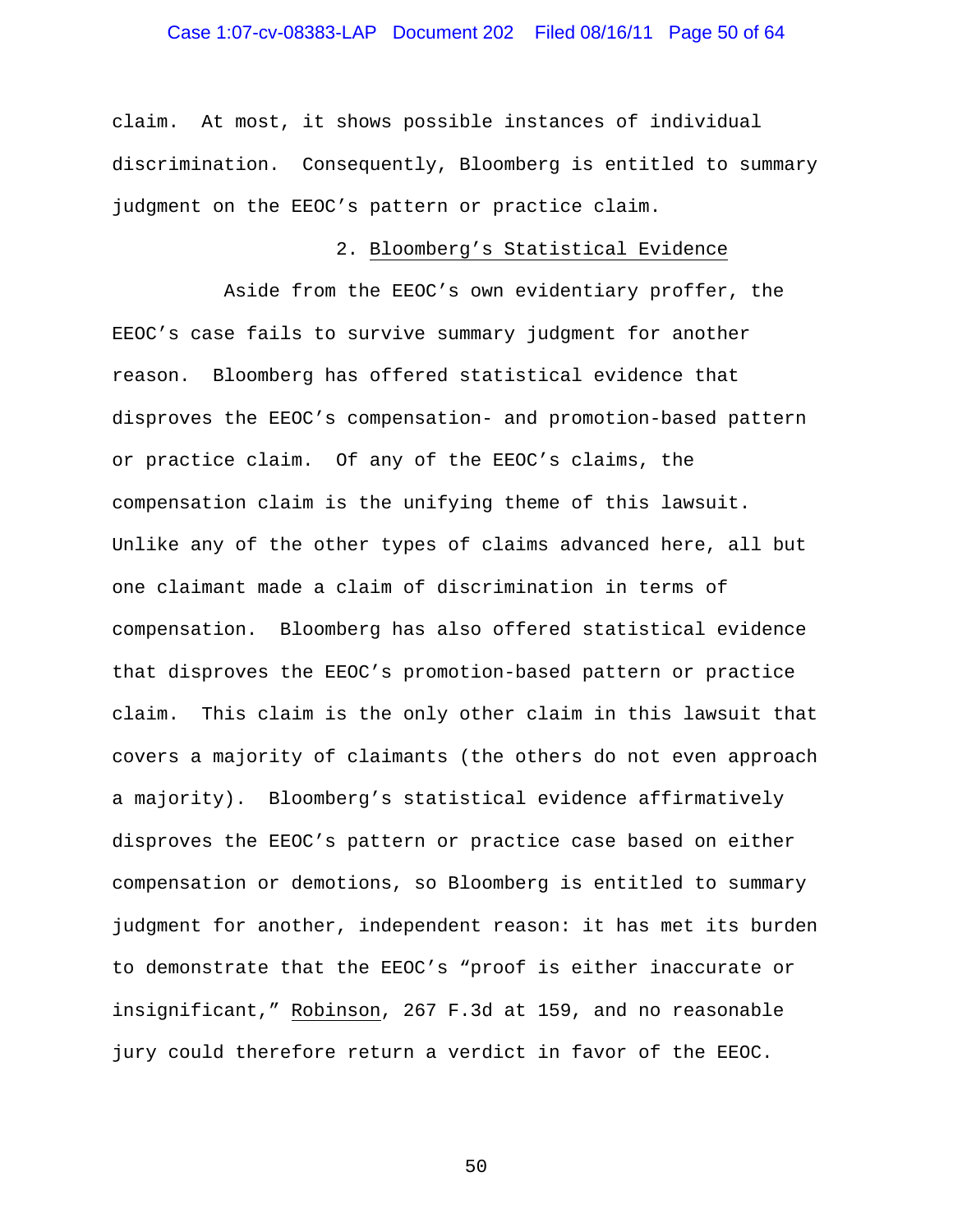The findings of Bloomberg's two experts are laid out in Bloomberg I, 2010 WL 3466370, at \*3-4, \*7-10, and there is no need to repeat them in detail here. Bloomberg's first expert, Dr. Ward, compared "changes in [Class Member] intended compensation before and after maternity leave" to "changes in intended compensation for other leave takers." (Bloomberg R.56.1 ¶ 47.) He also compared "the number of direct reports [to Class Members] before and after a maternity leave" to "changes in the number of direct reports for other leave takers." (Id.) He used the number of direct reports as a proxy for demotion or promotion because of Bloomberg's nontraditional structure. (See Horan Decl. Ex. 29, at 16.) In both cases, he compared maternity leave takers with others who took nonmaternity leaves of at least 60 days because "employees who took non-maternity leaves of 60 days or longer serve as the closest comparators to the Class Members. Like women who took maternity leave, they have been continuously absent from work for an extended period of time." (Id. at 8.) There were 665 maternity leaves taken by 512 women (some took more than one maternity leave) during the class period and 768 non-maternity leaves taken by 599 employees during the class period. (Id. at 9.) Maternity leaves averaged 134.5 days in duration, and nonmaternity leaves averaged 123.5 days in duration. (Id.)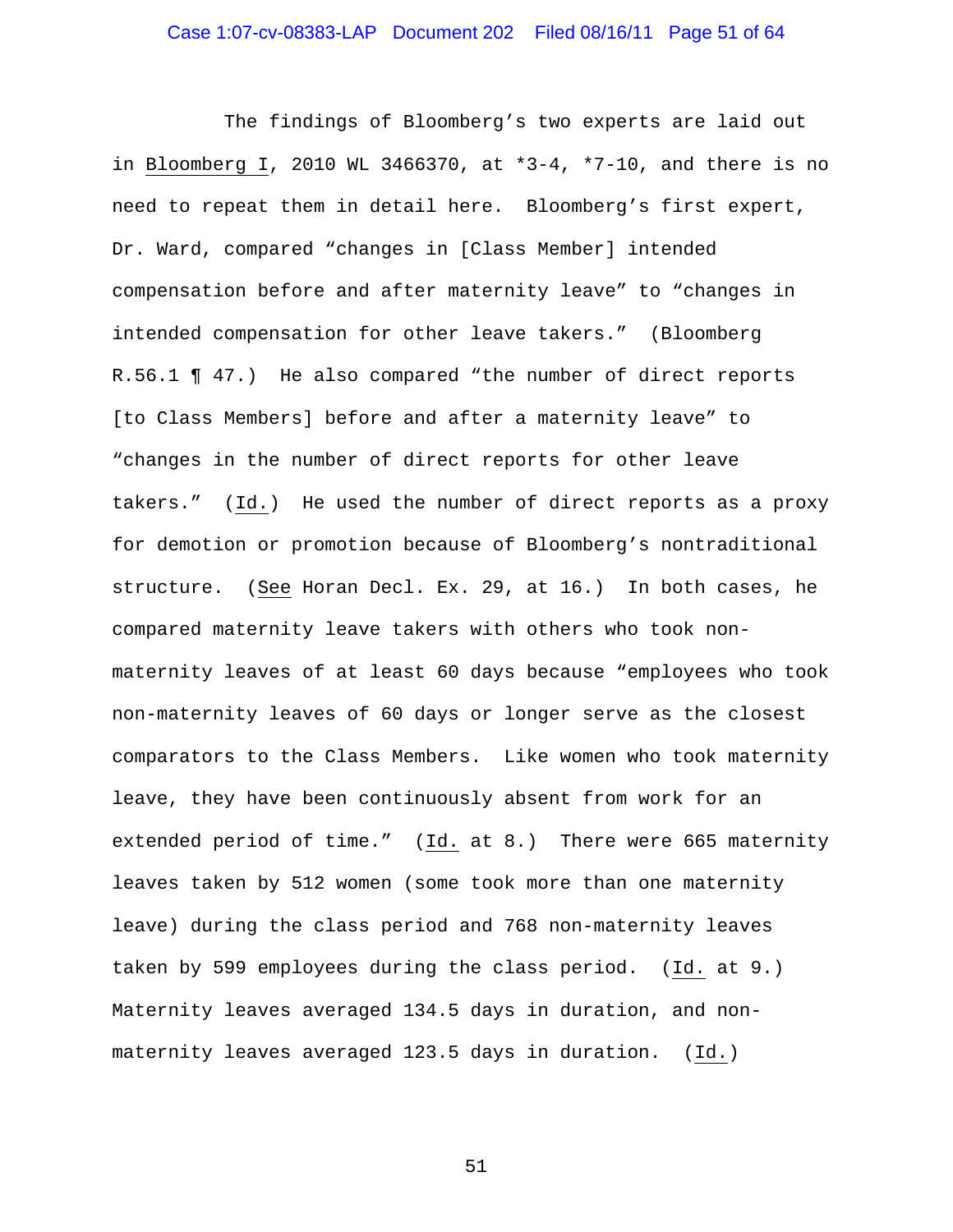After analyzing the data and making the comparisons between Class Members and other employees who took non-maternity leaves, he concluded that the difference in compensation growth between Class Members and others who took leaves of at least 60 days "is not statistically significant, with and without control for time on leave." (Id. at 15.) When controlled for time on leave, "Class Members' growth in intended compensation was higher" than it was for employees who took non-maternity leaves of similar duration, "although the differences were not statistically significant." (Id. at 16.) He stated that the data "show that intended compensation increased for 85% of Class Members after they returned from maternity leave." (Id.) Dr. Ward concluded that "women who take maternity leave fare slightly better, in terms of intended compensation, than other Bloomberg employees on leave for similar amounts of time." (Id. at 18.)

 Although it is true that compensation "growth for Class Members is below growth for those who took no leaves and those who took short leaves" (Id. at 15), this does not violate the law. "A policy may discriminate between those employees who take off long periods of time in order to raise children and those who either do not have children or are able to raise them without an appreciable career interruption. That is not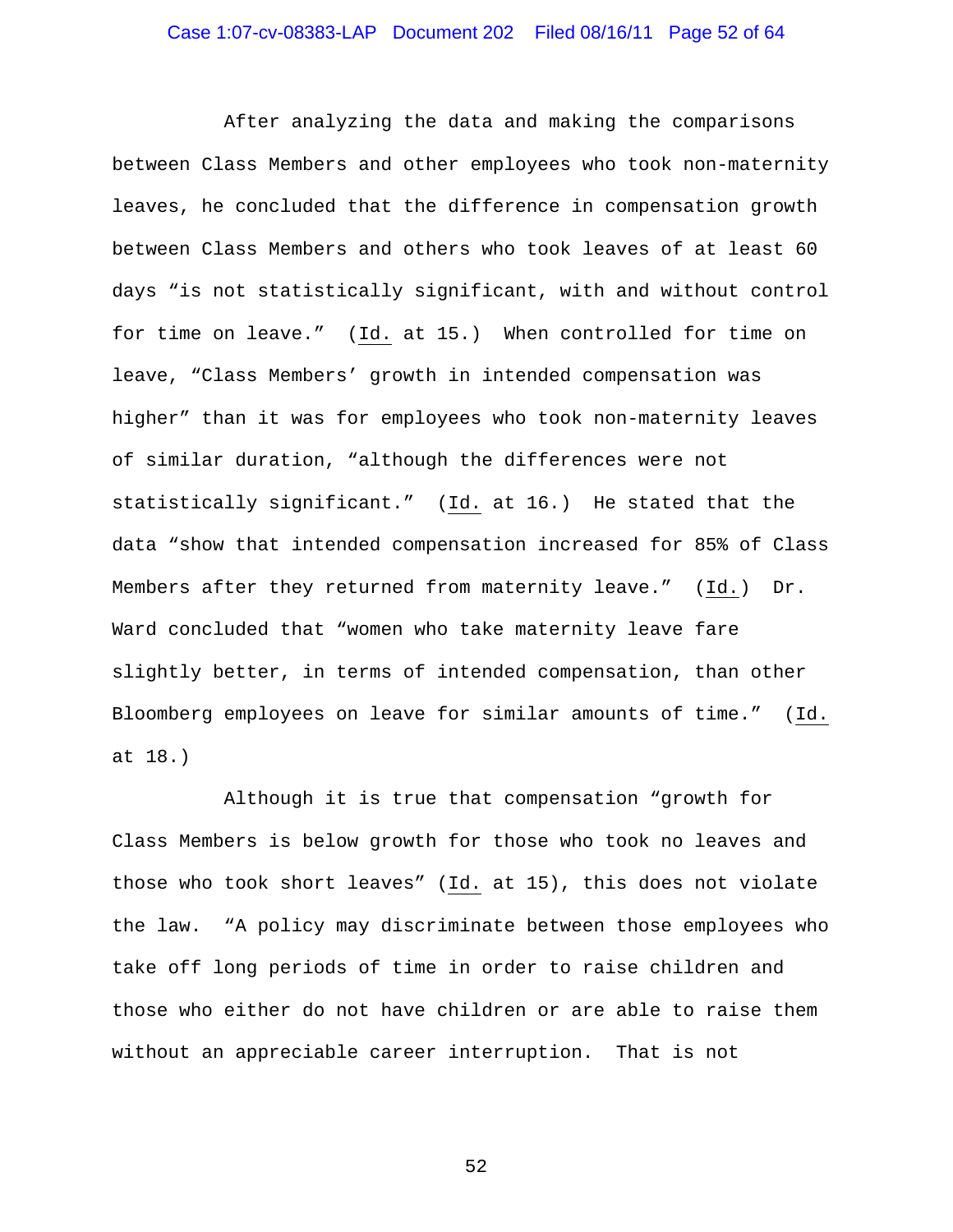# Case 1:07-cv-08383-LAP Document 202 Filed 08/16/11 Page 53 of 64

inherently sex specific and does not give rise to a claim under Title VII." Fisher, 70 F.3d at 1448.

 Dr. Ward also concluded that "[c]omparisons between Class Members and other employees who took [at least] 60-day leaves show no significant differences [in the number of direct reports], even in models without control for time on leave." (Horan Decl. Ex. 29, at 18.) He found that there was "no statistical evidence that Class Members' level of responsibility . . . decreased to any significant degree as compared to other employees when taking time on leave into account." (Id.) "In short, the data do not support the allegation that Bloomberg systematically reduced the number of people reporting directly to Class Members." (Id.)

 Bloomberg's second expert, Dr. Johnson, did an independent analysis of the EEOC's claims with respect to compensation. Bloomberg I, 2010 WL 3466370, at \*3-4. Dr. Johnson "compared the average base salary of Class Members during the 12-month period ending 6 months before birth of the child with the average base salary during the 12-month period following a leave" for leaves that ended during the class period. (Horan Decl. Ex. 30, at 11.) He found that, "[c]ontrary to the EEOC's allegations, the Class Members' average base salary went up, not down, following a leave." (Id.) Comparing this change to the changes in other employees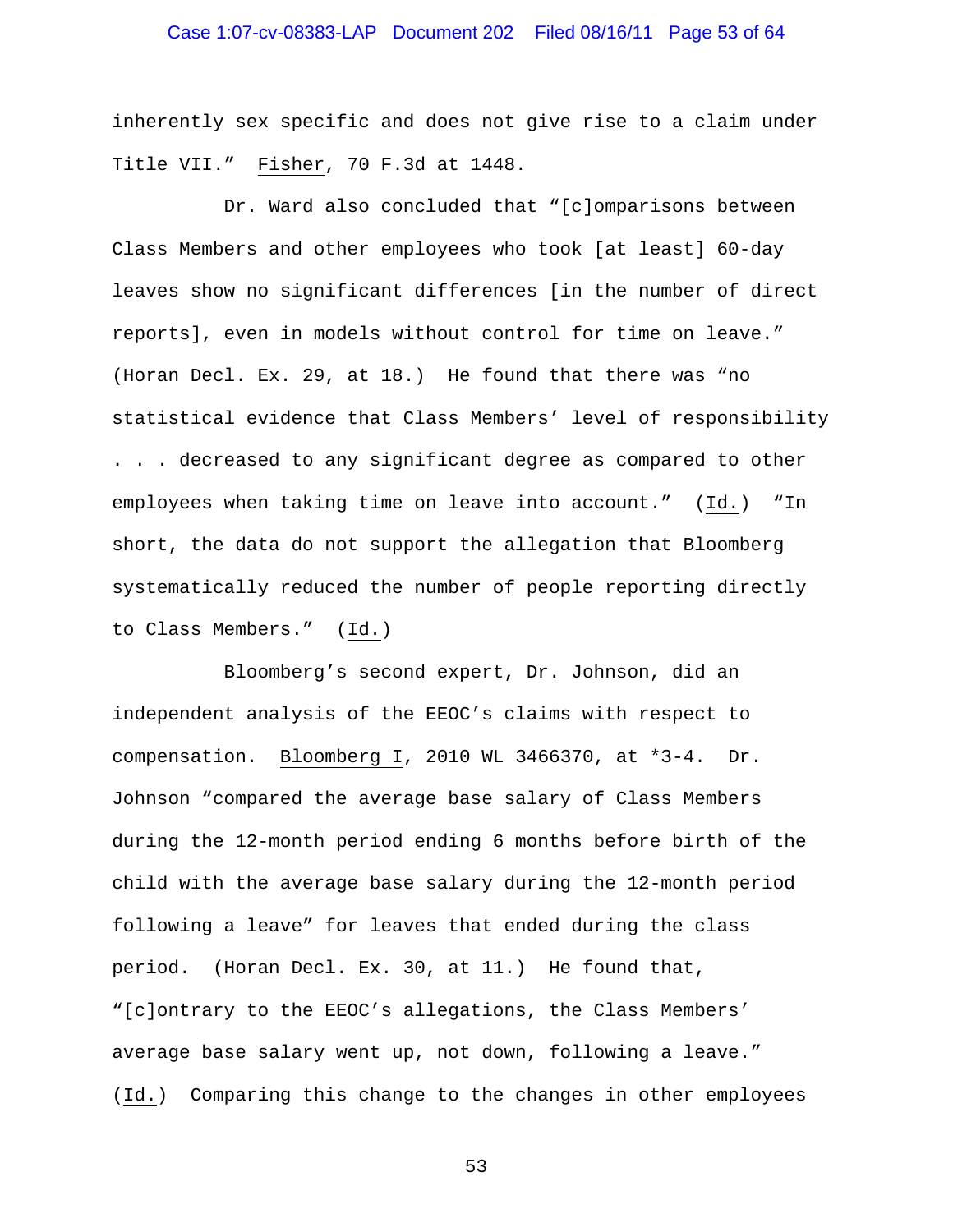# Case 1:07-cv-08383-LAP Document 202 Filed 08/16/11 Page 54 of 64

who took non-maternity leaves, he found that "the compensation of the Class Members increased more than the compensation of the control groups, in both dollar and percentage terms." (Id. at 11-12.) He also tested "average base salaries during the 12 month period prior to leave with the 12-month period after returning from leave" and found again that compensation increased for Class Members more than it did for non-Class Members who took leave. (Id. at 12-13.) Finally, he tested EEC grants (as measured by intended compensation) and found that "EEC compensation received by the Class Members increased at a faster rate  $-$  in both dollar and percentage terms  $-$  than the compensation received by the control groups" of employees who took non-maternity leave. (Id. at 18.) After performing regression analysis, his simple comparison findings were confirmed by the data, and his "results . . . are robust to a number of sensitivity tests." (Id. at 22-23.) In sum, he found that the "empirical observations contradict the EEOC's allegations of pregnancy discrimination at Bloomberg with regard to compensation." (Id. at 7.)

 This evidence is highly probative and uncontroverted by any similar statistical evidence. See, e.g., CRST, 611 F. Supp. 2d at 954 ("[T]he problem is that the EEOC has not given the court any evidence to disprove [the defendant's] statistical evidence."). Although the EEOC argues that it "provided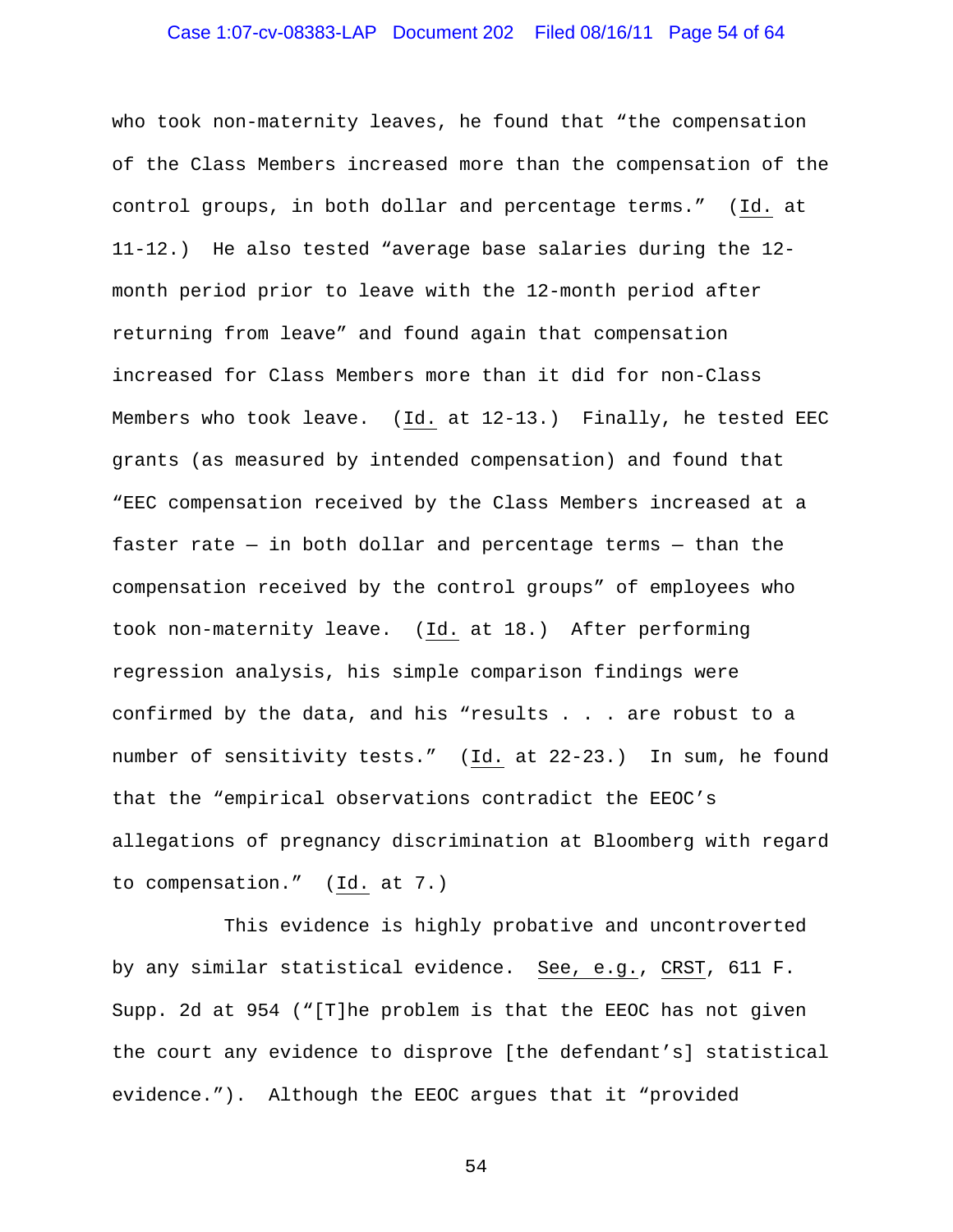# Case 1:07-cv-08383-LAP Document 202 Filed 08/16/11 Page 55 of 64

voluminous affirmative evidence" to controvert Bloomberg's statistics, it compares apples to oranges. "[A]necdotal evidence is not statistical evidence." Velez, 244 F.R.D. at 266. While "statistics are not irrefutable," Teamsters, 431 U.S. at 340, the EEOC provides no "apples to apples" evidence in an attempt to refute the statistics. As both experts found, Bloomberg did not discriminate against Class Members in pay, and as Dr. Ward found, Bloomberg did not discriminate against Class Members in promotions as measured by the number of direct reports.

 The EEOC's effort to discredit the expert reports is misguided. It argues that "both experts focused only on the tiny subset of employees who took amounts of leave similar to the Class Members' maternity leaves." (EEOC Br. at 27.) However, both experts used sets of long-leave takers that contained more individuals than the EEOC included in the entire class when the experts made their comparisons. (Horan Decl. Ex. 29, at 9; id. Ex. 30, at 12.) More importantly, focusing a comparison only on employees who took amounts of leave similar to that taken by Class Members is precisely what is required to determine whether there was any legally cognizable discrimination in this case. Smith v. Xerox Corp., 196 F.3d 358, 370-71 (2d Cir. 1999), overruled on other grounds by Meachem v. Knolls Atomic Power Lab., 461 F.3d 134 (2d Cir.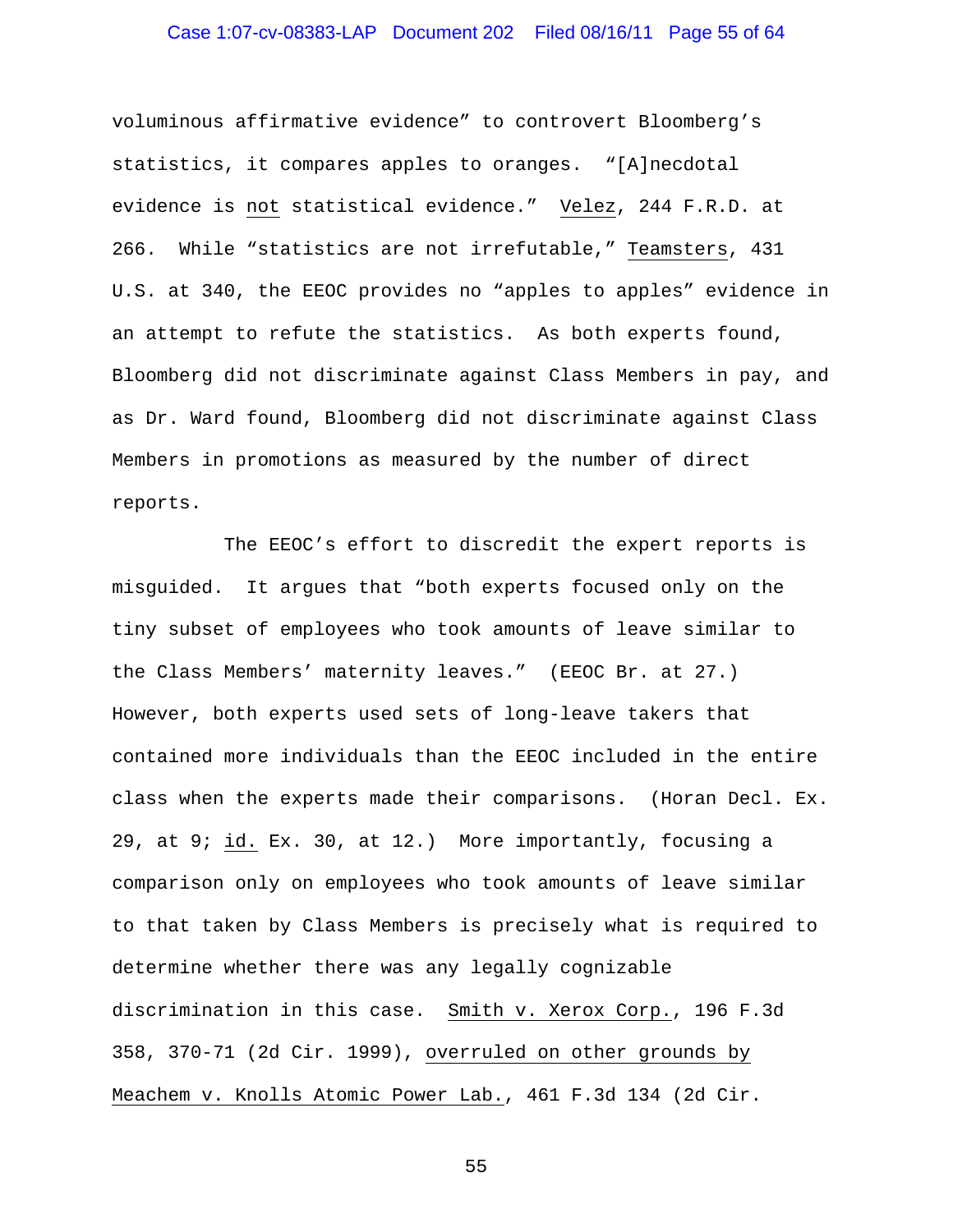2006); Minott, 116 F. Supp. 2d at 521; Adler v. Kent Vill. Housing Co., 123 F. Supp. 2d 91, 97 (E.D.N.Y. 2000) ("[T]he plaintiff must show that similarly situated individuals of a different group were treated differently."); cf. Fisher, 70 F.3d at 1448 (stating that the way to prove sex discrimination "predicated on the detrimental effects of prolonged professional inactivity would be by comparing (a) the . . . experience of women who took extended leaves of absence from their work (regardless of the reason), with (b) the . . . experience of men who had also taken long leaves of absence"). Making a comparison to similarly situated employees is essential to proving a discrimination case because it is only illegal to treat employees of a protected class differently from similarly situated employees. See 42 U.S.C. § 2000e(k) ("[W]omen affected by pregnancy, childbirth, or related medical conditions shall be treated the same for all employment-related purposes . . . as other persons not so affected but similar in their ability or inability to work . . . . "); In re Carnegie Ctr. Assocs., 129 F.3d 290, 295-96 (3d Cir. 1997); Troupe, 20 F.3d at 738. Indeed, the reason the EEOC's expert evidence was excluded was that it did not make a comparison to similarly situated employees. Bloomberg I, 2010 WL 3466370, at \*12. In addition, the EEOC's contention that the expert evidence, which showed compensation increased more for those employees who took no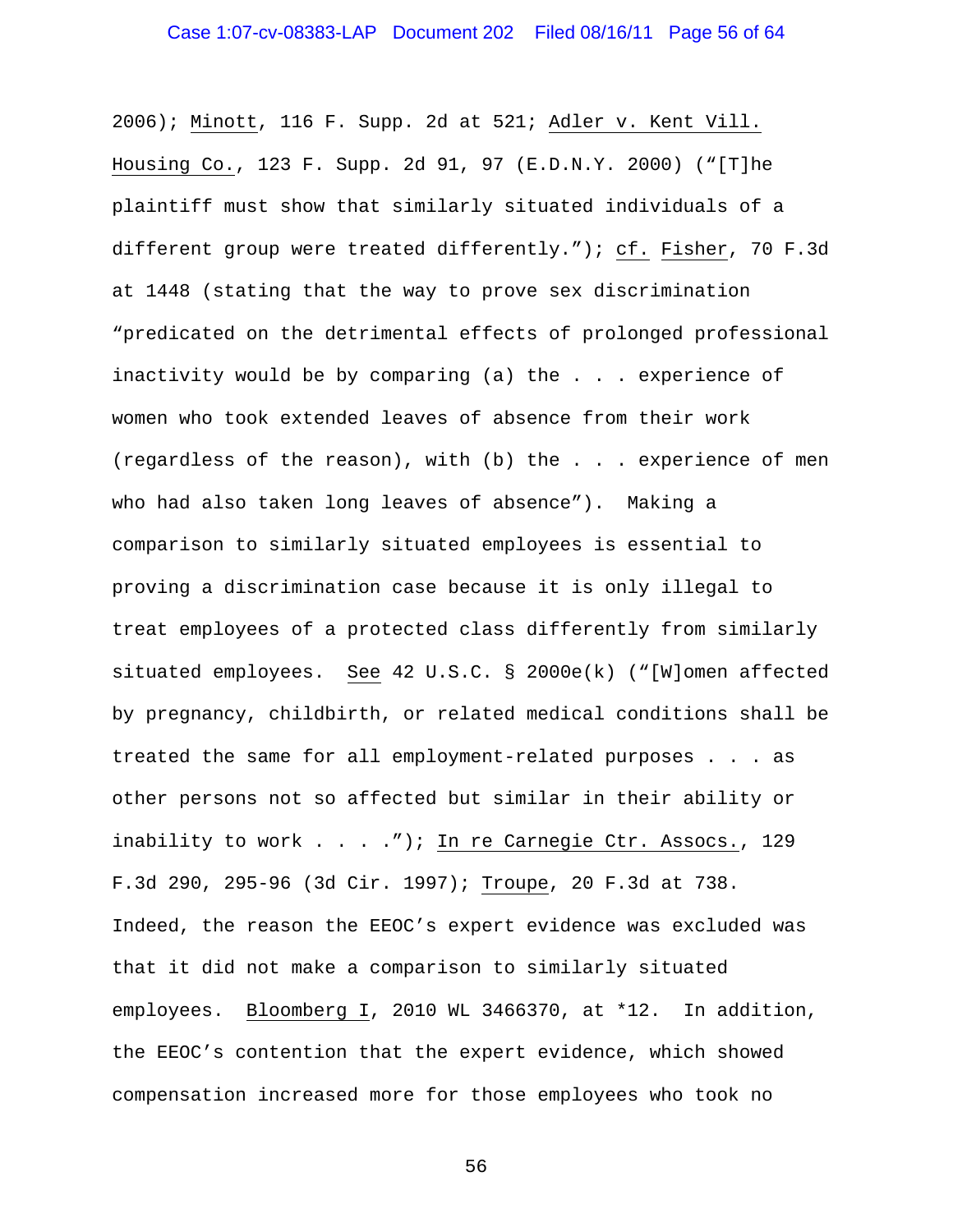# Case 1:07-cv-08383-LAP Document 202 Filed 08/16/11 Page 57 of 64

leave, actually supports its claim is a non sequitur because employees who did not take leave are not similarly situated. (EEOC Br. at 27.) Thus, the EEOC's argument fails.

 Finally, the EEOC's assertion that the statistical analyses are irrelevant because its claim is really about Bloomberg's animus toward pregnancy and mothers in general, not about the treatment of maternity leave takers, is not persuasive. The EEOC's complaint alleges that the class members were discriminated against on the basis of compensation, promotions, and other terms and conditions of their employment "once they announced their pregnancy and once they returned to work after taking maternity leave." (Second Amended Compl. ¶ 7(a)-(c).) The class does not indiscriminately include all mothers, but, rather those who took maternity leave. Indeed, the EEOC's own evidence makes those Class Members who took maternity leave the centerpiece of support for its claims. Moreover, the data are consistent with the EEOC's objection to the expert evidence on the basis that Bloomberg does not take leave into account when making personnel decisions. (EEOC R.56.1 ¶ 150.)

 Based on the objective data, not conjecture or the assertions of counsel, Bloomberg has proven that it did not engage a pattern or practice of discrimination as alleged by the EEOC. The fact that Bloomberg's experts made the legally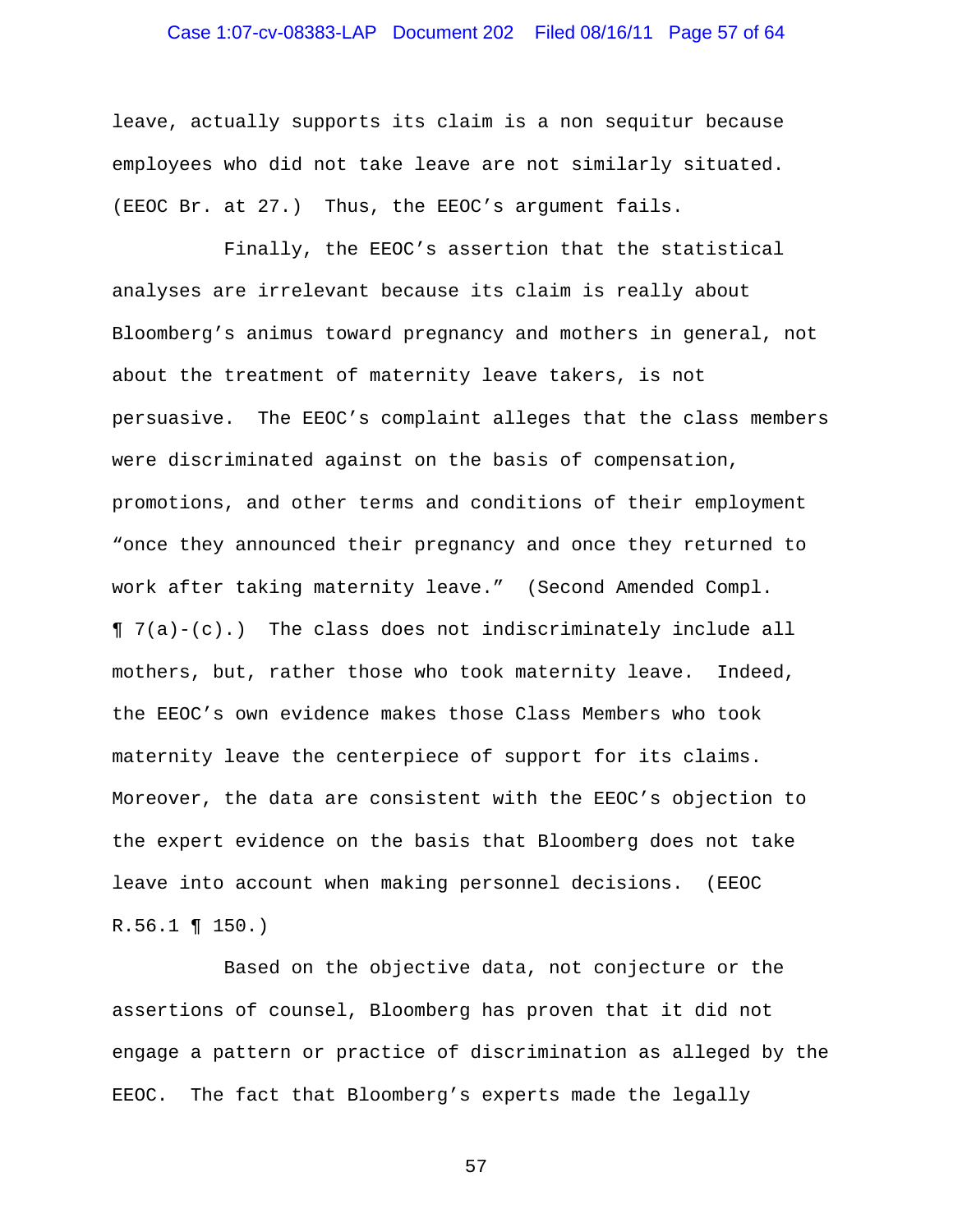# Case 1:07-cv-08383-LAP Document 202 Filed 08/16/11 Page 58 of 64

relevant comparison and found an absence of discrimination in pay or promotions is significant. It has proven that its regular practice was to treat women who took maternity leave the same as others who took similar amounts of leave for nonpregnancy related reasons. That is what the law requires. Therefore, in light of unrebutted statistical evidence that disproves the EEOC's claim, Bloomberg is entitled to summary judgment on the EEOC's pattern or practice claim for this reason as well.

#### 3. Confluence of the Evidence

 Finally, the Court considers the confluence of all of the evidence presented and concludes that summary judgment is appropriate. Looking at all of the circumstances of the case, Rossini, 798 F.2d at 604, the EEOC has insufficient evidence that Bloomberg engaged in a pattern or practice of discrimination, and Bloomberg has unrebutted evidence that it did not discriminate against class members. Summary judgment is appropriate when the party that bears the ultimate burden of persuasion, as the EEOC does here, see Robinson, 267 F.3d at 159, does not have sufficient evidence to allow a jury to return a verdict for it at trial. Liberty Lobby, 477 U.S. at 249-50; Celotex, 477 U.S. at 322. The combination of Bloomberg's unrebutted strong statistical evidence that it did not discriminate when combined with (1) the EEOC's lack of any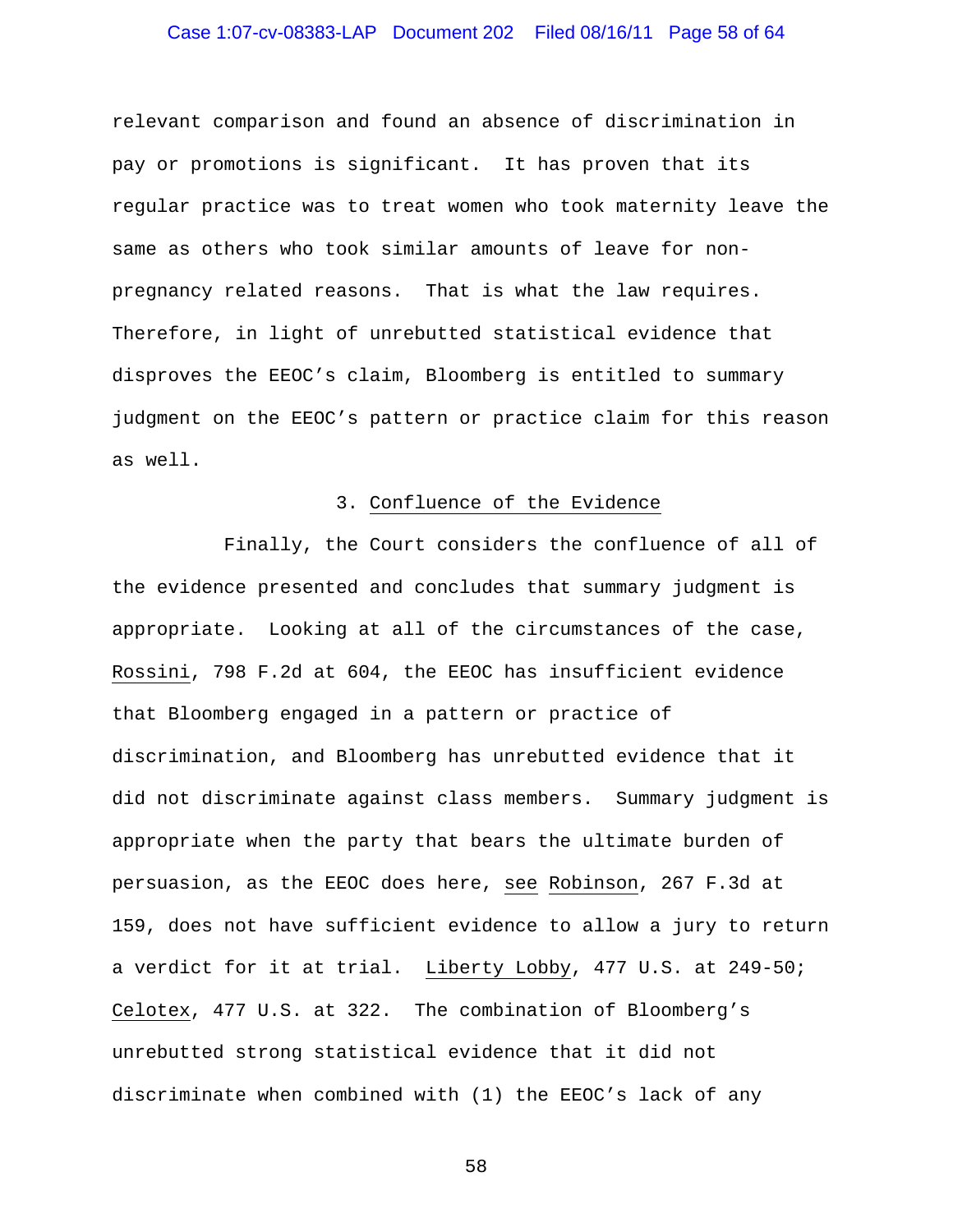# Case 1:07-cv-08383-LAP Document 202 Filed 08/16/11 Page 59 of 64

statistical or direct evidence of discrimination (or an "inexorable zero"), (2) the small number of claimants as compared with the number of Class Members, (3) the fact that the EEOC's evidence does not compare Class Members' experiences with those of similarly situated employees, (4) the overall low quality of anecdotal evidence, and (5) the EEOC's reliance on a small number of admissible comments from a handful of Bloomberg managers to show bias all together adds up to a case where no reasonable jury could return a verdict in favor of the EEOC.

 In this regard, the EEOC's case is quite similar to CRST, where the court held in the face of no "expert evidence, statistics or legal authority to support its argument," 611 F. Supp. 2d at 953, and only anecdotal evidence in support of a pattern or practice claim, "a reasonable jury could not find that it is [the defendant's] 'standard operating procedure'" to discriminate, id. at 952. The court went on to say that while the anecdotal evidence "may subject [the defendant] to liability as to individual women at trial, the EEOC has not presented sufficient evidence to show that tolerating [discrimination] was the 'regular rather than the usual practice'  $\ldots$  . . . " Id. (quoting Teamsters, 431 U.S. at 336). So it is here.

#### III. CONCLUSION

 Some concluding remarks are called for in this case. At bottom, the EEOC's theory of this case is about so-called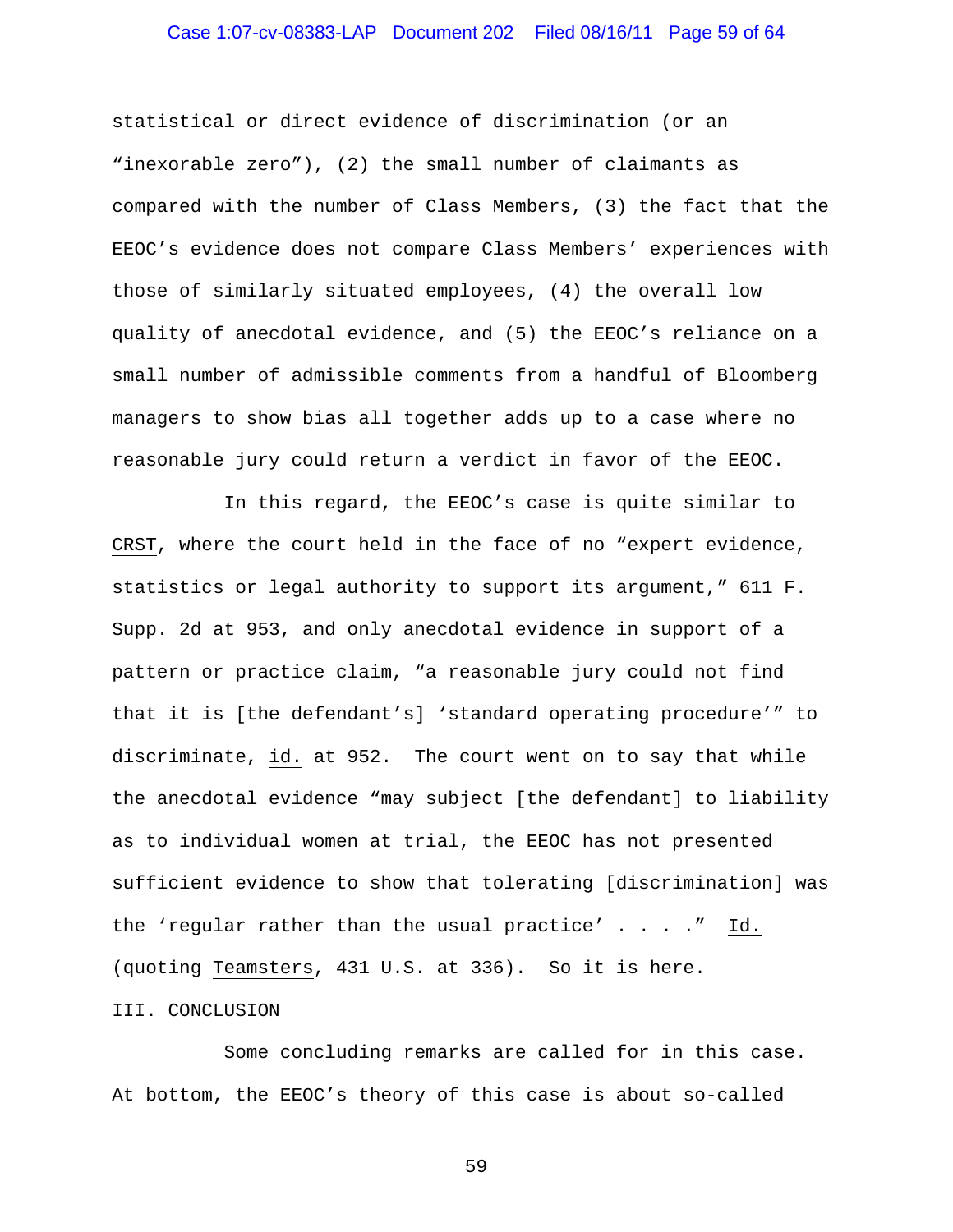#### Case 1:07-cv-08383-LAP Document 202 Filed 08/16/11 Page 60 of 64

"work-life balance." Absent evidence of a pattern of discriminatory conduct  $-$  i.e., a pattern that women or mothers were discriminated against because of their pregnancy as compared with others who worked similar schedules — the EEOC's pattern or practice claim does not demonstrate a policy of discrimination at Bloomberg. It amounts to a judgment that Bloomberg, as a company policy, does not provide its employeemothers with a sufficient work-life balance. There is considerable social debate and concern about this issue. Former General Electric CEO Jack Welch stated, "There's no such thing as work-life balance. There are work-life choices, and you make them, and they have consequences." $13$  Naomi Schaefer Riley, "Taste: Work and Life — and Blogging the Balance," Wall St. J., July 17, 2009, at W11. Looking at it purely from a career- or compensation-focused point of view, Mr. Welch's view reflects

i

<sup>&</sup>lt;sup>13</sup> Others agree. Yahoo CEO Carol Bartz called the idea of work-life balance a "myth." Martha Mendoza, "The World According to Carol Bartz," More Magazine, available at http://www.more.com/news/womens-issues/world-according-carolbartz?page=5. Kraft CEO Irene Rosenfeld says that the idea of work-life balance "is a little bit of a misnomer." Steve Forbes, "Forget Work-Life Balance Says Kraft CEO, Forbes.com, http://www.forbes.com/2010/10/20/family-balance-rosenfeld-womenintelligent-investing-kraft.html (last accessed Aug. 10, 2011). Google's CEO said, "For senior executives, it's probably the case that balance is no longer possible." James Manyika, "Google's View on the Future of Business: An interview with CEO Eric Schmidt," McKinsey Quarterly, http://www.mckinseyquarterly. com/Googles\_view\_on\_the\_future\_of\_business\_An\_interview\_with\_CEO \_Eric\_Schmidt\_2229 (last accessed Aug. 10, 2011).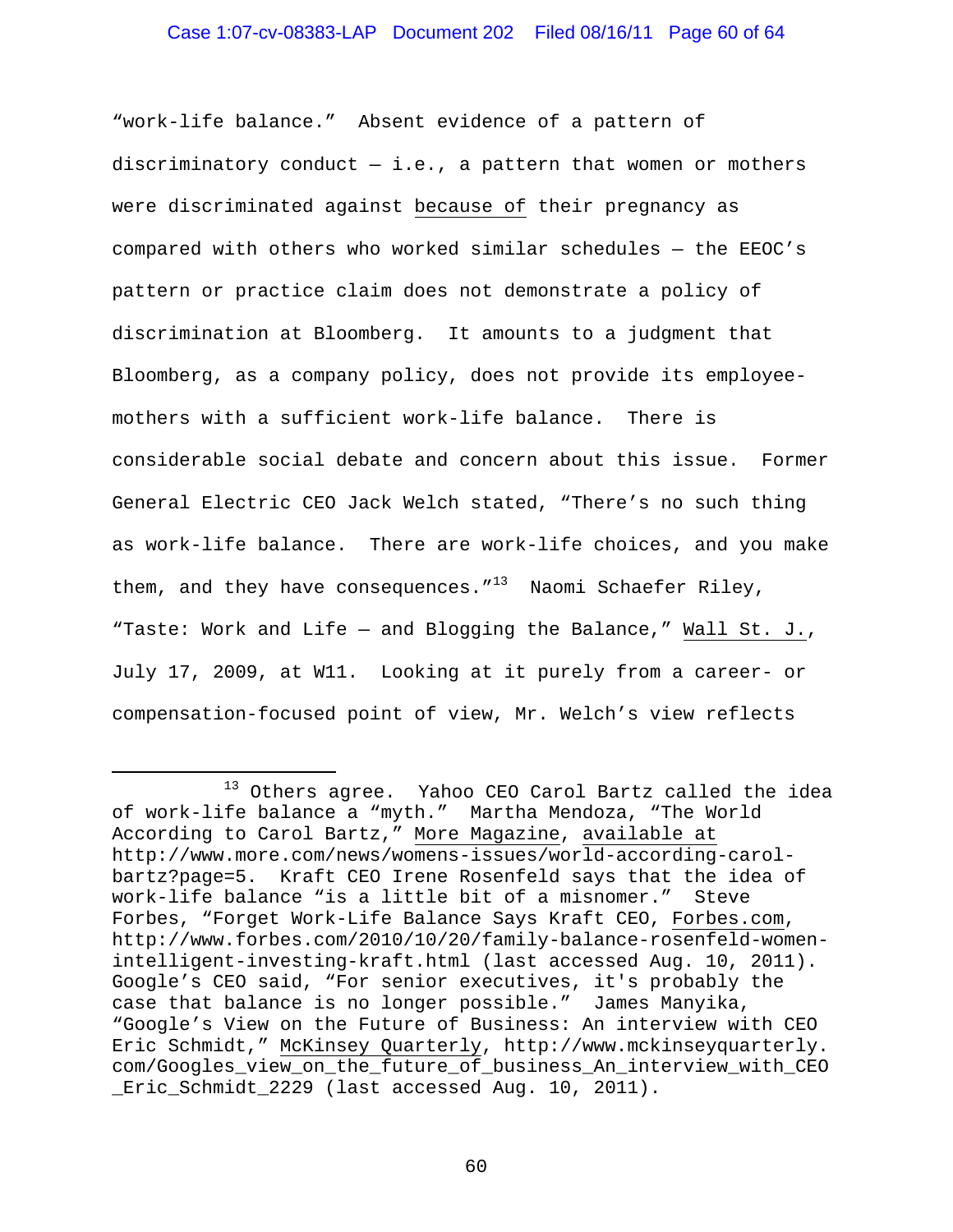# Case 1:07-cv-08383-LAP Document 202 Filed 08/16/11 Page 61 of 64

the free-market employment system we embrace in the United States, particularly for competitive, highly paid managerial posts such as those at issue here. But it is not the Court's role to engage in policy debates or choose the outcome it thinks is best. It is to apply the law. The law does not mandate "work-life balance." It does not require companies to ignore employees' work-family tradeoffs — and they are tradeoffs — when deciding about employee pay and promotions. It does not require that companies treat pregnant women and mothers better or more leniently than others. All of these things may be desirable, they may make business sense, and they may be "forwardthinking." But they are not required by law. The law simply requires fair treatment of all employees. It requires holding employees to the same standards.

 In a company like Bloomberg, which explicitly makes all-out dedication its expectation, making a decision that preferences family over work comes with consequences. But those consequences occur for anyone who takes significant time away from Bloomberg, not just for pregnant women and mothers. To be sure, women need to take leave to bear a child. And, perhaps unfortunately, women tend to choose to attend to family obligations over work obligations thereafter more often than men in our society. Work-related consequences follow. Likewise, men tend to choose work obligations over family obligations, and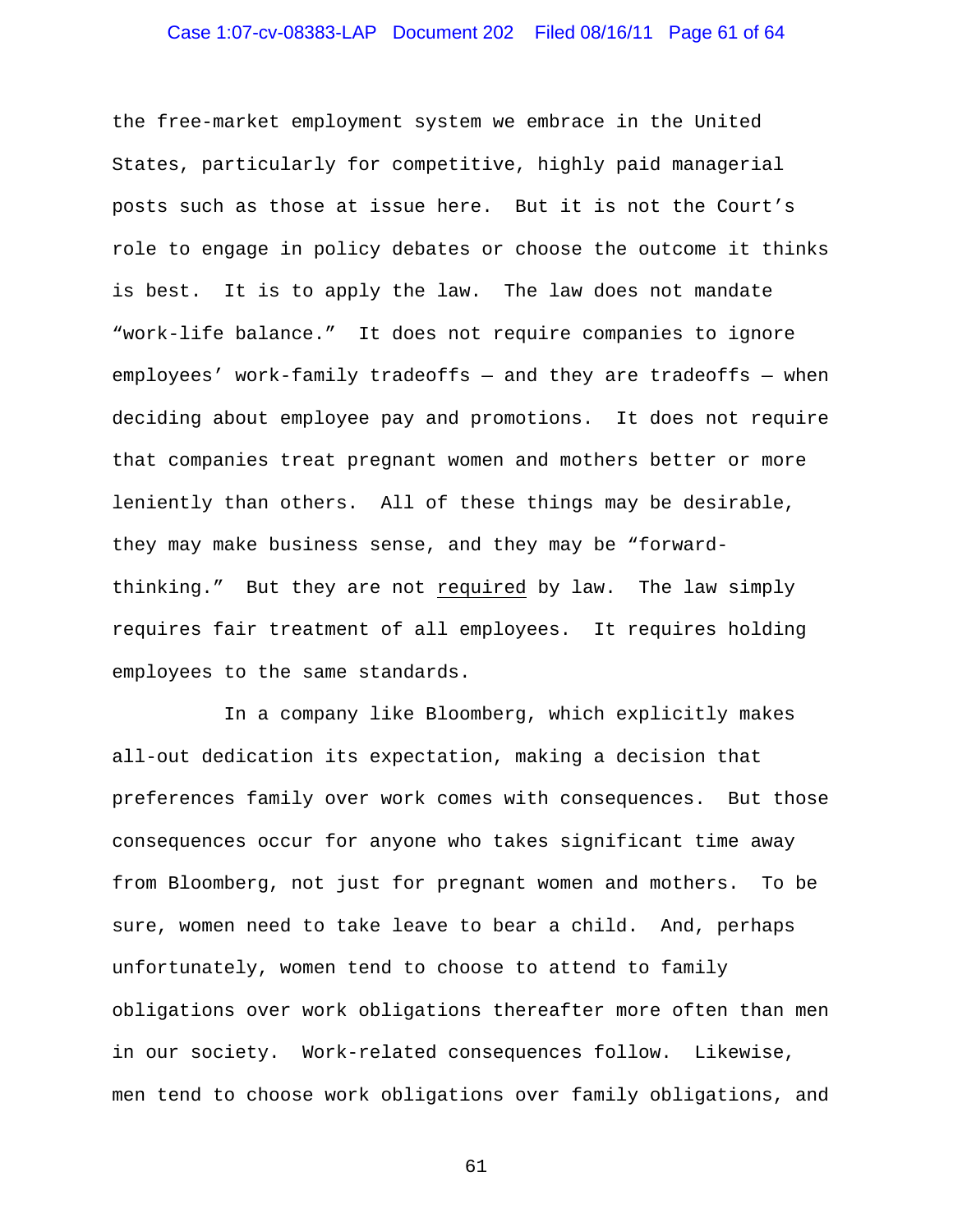# Case 1:07-cv-08383-LAP Document 202 Filed 08/16/11 Page 62 of 64

family consequences follow. Whether one thinks those consequences are intrinsically fair, whether one agrees with the roles traditionally assumed by the different genders in raising children in the United States, or whether one agrees with the monetary value society places on working versus childrearing is not at issue here. Neither is whether Bloomberg is the most "family-friendly" company. The fact remains that the law requires only equal treatment in the workplace. Employment consequences for making choices that elevate non-work activities (for whatever reason) over work activities are not illegal. Creating different consequences for pregnancy and motherhood is. Because Bloomberg does not create different consequences for women from the consequences for others who take leave, its conduct does not violate the law.

 In terms of career-specific factors only, women who take maternity leave, work fewer hours, and demand more scheduling flexibility likely are at a disadvantage in a demanding culture like Bloomberg's. Of course, that view does not account for the entire picture, particularly for the incredible value of time taken with one's family. That time is priceless, more valuable to a child's well-being than any dollar earned. A female employee is free to choose to dedicate herself to the company at any cost, and, so far as this record suggests, she will rise in this organization accordingly. The law does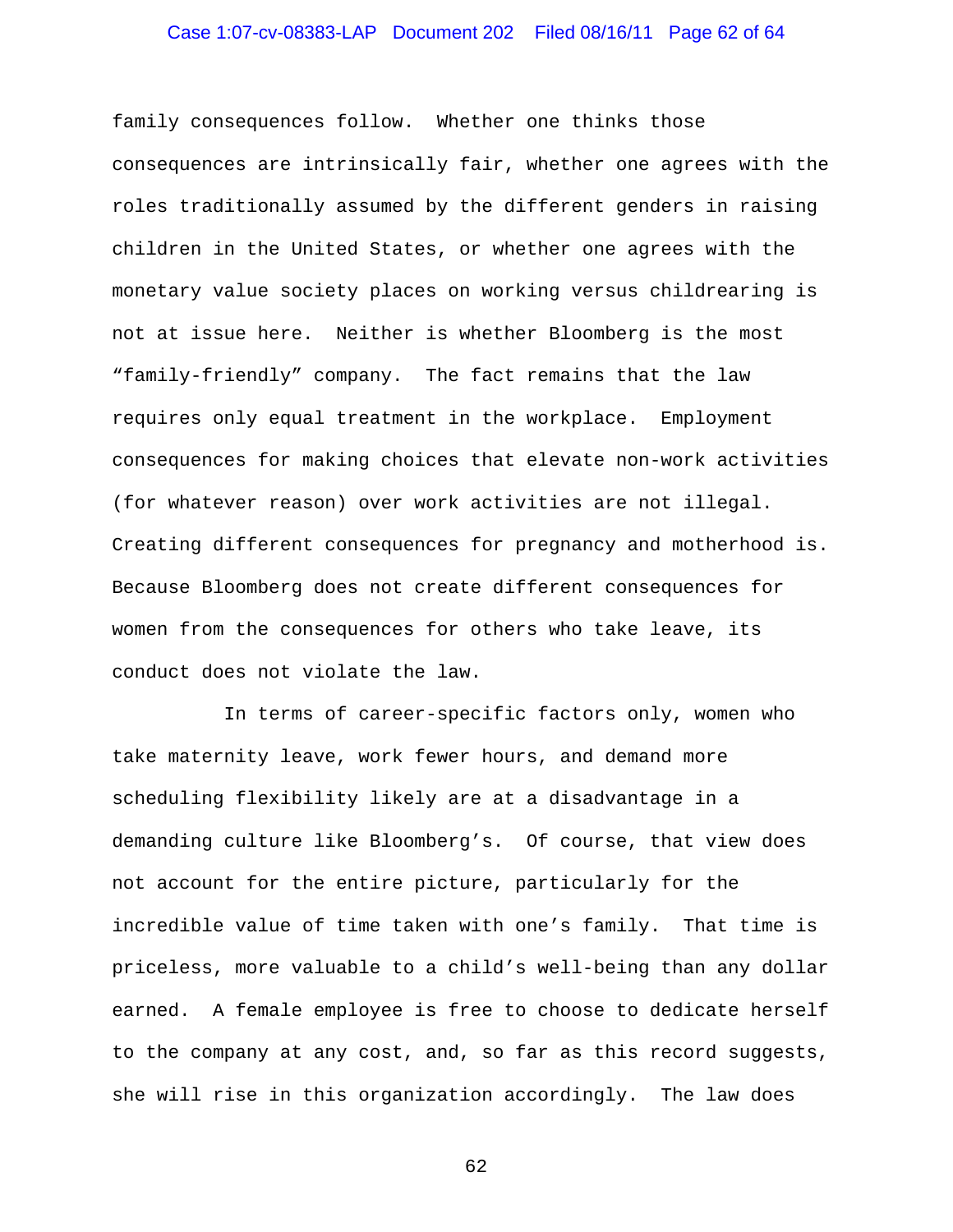# Case 1:07-cv-08383-LAP Document 202 Filed 08/16/11 Page 63 of 64

not require companies to ignore or stop valuing ultimate dedication, however unhealthy that may be for family life. Cf. Rachel L. Swarns, "'Family Friendly' White House Is Less So for Aides," N.Y. Times, July 3, 2009, at A1 ("White House advisers often work 60 to 70 hours a week and bear the scars of missed birthdays and bedtimes, canceled dinners and play dates, strained marriages and disgruntled children, all for prestigious posts that offer a chance to make an impact  $\dots$ . ... . Whether an individual in any family wishes to make that commitment is an intensely personal decision that must account for the tradeoffs involved, and it is not the role of the courts to dictate a healthy balance for all. Nor is it the role of the courts to tell businesses what attributes they must value in their employees as they make pay and promotion decisions. Choices are available — and the Court acknowledges that the individual's decisions are among the most difficult that anyone must make. The women involved in the allegations here are talented, welleducated, motivated individuals working in highly paid jobs. To attain the success they enjoy, much is expected of them at work, but they have options (unlike many others).

 Ultimately, in this case, the EEOC has not presented sufficient evidence that Bloomberg, as its standard operating procedure, discriminated against pregnant women and mothers. Even if individual Bloomberg employees made certain isolated